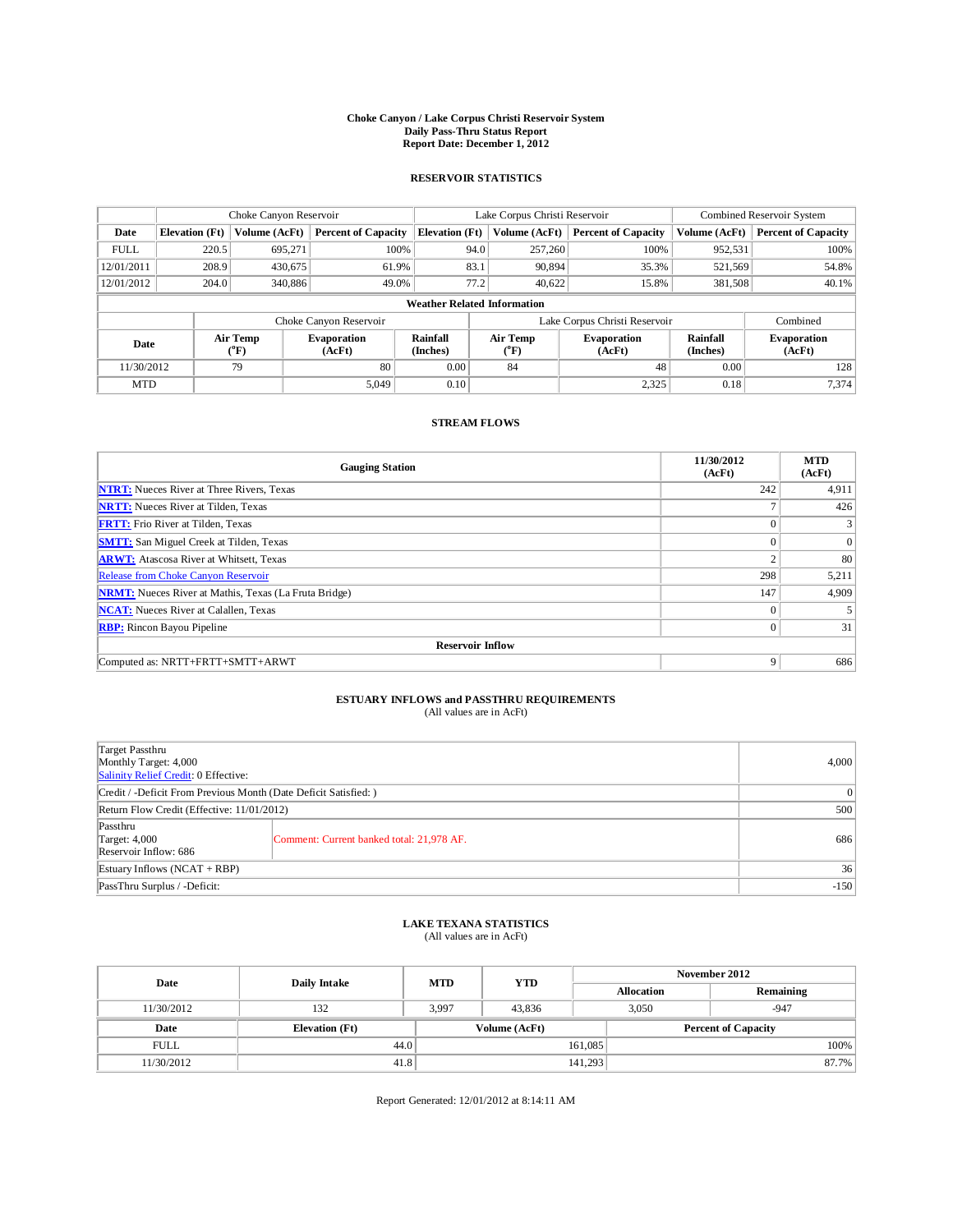## **Choke Canyon / Lake Corpus Christi Reservoir System Daily Pass-Thru Status Report Report Date: December 2, 2012**

#### **RESERVOIR STATISTICS**

|             |                       | Choke Canyon Reservoir |                              | Lake Corpus Christi Reservoir |                                     |         |                              | Combined Reservoir System   |                              |  |
|-------------|-----------------------|------------------------|------------------------------|-------------------------------|-------------------------------------|---------|------------------------------|-----------------------------|------------------------------|--|
| Date        | <b>Elevation</b> (Ft) | Volume (AcFt)          | <b>Percent of Capacity</b>   | <b>Elevation</b> (Ft)         | Volume (AcFt)                       |         | <b>Percent of Capacity</b>   | Volume (AcFt)               | <b>Percent of Capacity</b>   |  |
| <b>FULL</b> | 220.5                 | 695,271                | 100%                         |                               | 94.0                                | 257,260 | 100%                         | 952,531                     | 100%                         |  |
| 12/02/2011  | 208.9                 | 430,477                | 61.9%                        |                               | 83.1                                | 90,456  | 35.2%                        | 520,933                     | 54.7%                        |  |
| 12/02/2012  | 204.0                 | 340,542                | 49.0%                        |                               | 77.2                                | 40,622  | 15.8%                        | 381,164                     | 40.0%                        |  |
|             |                       |                        |                              |                               | <b>Weather Related Information</b>  |         |                              |                             |                              |  |
|             |                       |                        | Choke Canyon Reservoir       |                               | Lake Corpus Christi Reservoir       |         |                              |                             | Combined                     |  |
| Date        |                       | Air Temp<br>(°F)       | <b>Evaporation</b><br>(AcFt) | Rainfall<br>(Inches)          | <b>Air Temp</b><br>$\rm ^{(^o}\!F)$ |         | <b>Evaporation</b><br>(AcFt) | <b>Rainfall</b><br>(Inches) | <b>Evaporation</b><br>(AcFt) |  |
| 12/01/2012  | 85<br>151             |                        | 0.00                         | 85                            |                                     | 71      | 0.00                         | 222                         |                              |  |
| <b>MTD</b>  |                       |                        | 151                          | 0.00                          |                                     |         | 71                           | 0.00                        | 222                          |  |

### **STREAM FLOWS**

| <b>Gauging Station</b>                                       | 12/01/2012<br>(AcFt) | <b>MTD</b><br>(AcFt) |  |  |  |  |
|--------------------------------------------------------------|----------------------|----------------------|--|--|--|--|
| <b>NTRT:</b> Nueces River at Three Rivers, Texas             | 242                  | 242                  |  |  |  |  |
| <b>NRTT:</b> Nueces River at Tilden, Texas                   |                      |                      |  |  |  |  |
| <b>FRTT:</b> Frio River at Tilden, Texas                     | $\theta$             | $\overline{0}$       |  |  |  |  |
| <b>SMTT:</b> San Miguel Creek at Tilden, Texas               | $\theta$             | $\theta$             |  |  |  |  |
| <b>ARWT:</b> Atascosa River at Whitsett, Texas               | 2                    |                      |  |  |  |  |
| Release from Choke Canyon Reservoir                          | 298                  | 298                  |  |  |  |  |
| <b>NRMT:</b> Nueces River at Mathis, Texas (La Fruta Bridge) | 149                  | 149                  |  |  |  |  |
| <b>NCAT:</b> Nueces River at Calallen, Texas                 | $\Omega$             | $\Omega$             |  |  |  |  |
| <b>RBP:</b> Rincon Bayou Pipeline                            | $\mathbf{0}$         | $\Omega$             |  |  |  |  |
| <b>Reservoir Inflow</b>                                      |                      |                      |  |  |  |  |
| Computed as: NRTT+FRTT+SMTT+ARWT                             | 3                    |                      |  |  |  |  |

# **ESTUARY INFLOWS and PASSTHRU REQUIREMENTS**<br>(All values are in AcFt)

| <b>Target Passthru</b>                                           |                                           |          |
|------------------------------------------------------------------|-------------------------------------------|----------|
| Monthly Target: 4,500                                            |                                           | 4,500    |
| Salinity Relief Credit: 0 Effective:                             |                                           |          |
| Credit / -Deficit From Previous Month (Date Deficit Satisfied: ) |                                           | $\theta$ |
| Return Flow Credit (Effective: 12/01/2012)                       |                                           | 500      |
| Passthru                                                         |                                           |          |
| Target: 4,500                                                    | Comment: Current banked total: 22,119 AF. |          |
| Reservoir Inflow: 3                                              |                                           |          |
| Estuary Inflows $(NCAT + RBP)$                                   |                                           | $\theta$ |

## **LAKE TEXANA STATISTICS** (All values are in AcFt)

PassThru Surplus / -Deficit: 0

| Date        | Daily Intake          | <b>MTD</b> | <b>YTD</b>    | December 2012     |                            |           |  |
|-------------|-----------------------|------------|---------------|-------------------|----------------------------|-----------|--|
|             |                       |            |               | <b>Allocation</b> |                            | Remaining |  |
| 12/01/2012  | 132                   | 132        | 43,969        |                   | 2,918<br>3,050             |           |  |
| Date        | <b>Elevation</b> (Ft) |            | Volume (AcFt) |                   | <b>Percent of Capacity</b> |           |  |
| <b>FULL</b> | 44.0                  |            |               | 161,085           |                            | 100%      |  |
| 12/01/2012  | 41.8                  |            |               | 141,293           |                            | 87.7%     |  |

Report Generated: 12/02/2012 at 8:36:29 AM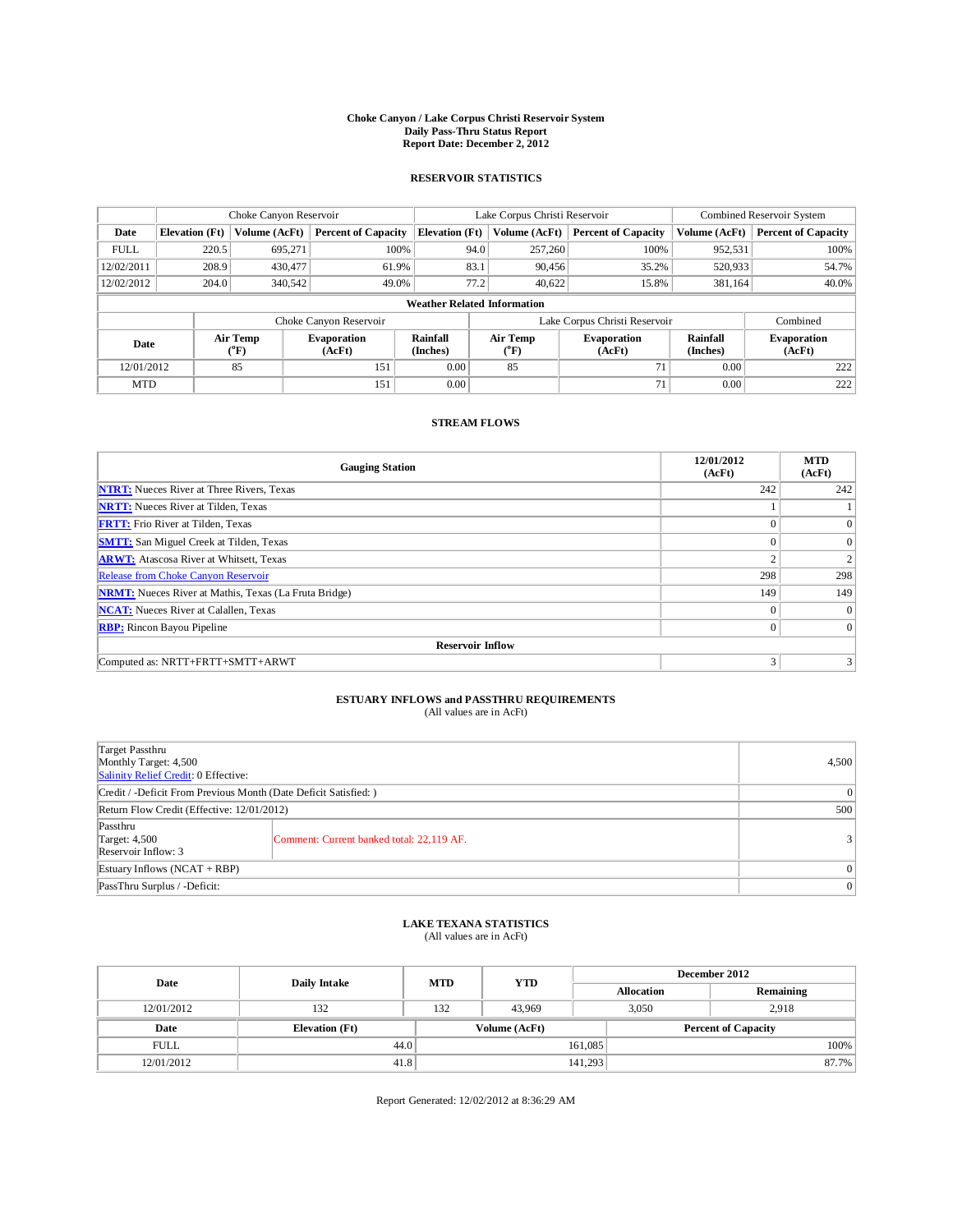## **Choke Canyon / Lake Corpus Christi Reservoir System Daily Pass-Thru Status Report Report Date: December 3, 2012**

#### **RESERVOIR STATISTICS**

|             |                       | Choke Canyon Reservoir |                              |                                    | Lake Corpus Christi Reservoir       | Combined Reservoir System    |                             |                              |
|-------------|-----------------------|------------------------|------------------------------|------------------------------------|-------------------------------------|------------------------------|-----------------------------|------------------------------|
| Date        | <b>Elevation</b> (Ft) | Volume (AcFt)          | <b>Percent of Capacity</b>   | <b>Elevation</b> (Ft)              | Volume (AcFt)                       | <b>Percent of Capacity</b>   | Volume (AcFt)               | <b>Percent of Capacity</b>   |
| <b>FULL</b> | 220.5                 | 695,271                | 100%                         | 94.0                               | 257,260                             | 100%                         | 952,531                     | 100%                         |
| 12/03/2011  | 208.8                 | 428,708                | 61.7%                        | 82.9                               | 89.149                              | 34.7%                        | 517,857                     | 54.4%                        |
| 12/03/2012  | 204.0                 | 340.197                | 48.9%                        | 77.2                               | 40,622                              | 15.8%                        | 380,819                     | 40.0%                        |
|             |                       |                        |                              | <b>Weather Related Information</b> |                                     |                              |                             |                              |
|             |                       |                        | Choke Canyon Reservoir       |                                    | Lake Corpus Christi Reservoir       | Combined                     |                             |                              |
| Date        |                       | Air Temp<br>(°F)       | <b>Evaporation</b><br>(AcFt) | <b>Rainfall</b><br>(Inches)        | <b>Air Temp</b><br>$\rm ^{(^o}\!F)$ | <b>Evaporation</b><br>(AcFt) | <b>Rainfall</b><br>(Inches) | <b>Evaporation</b><br>(AcFt) |
| 12/02/2012  | 85<br>151             |                        | 0.00                         | 84                                 | 63                                  | 0.00                         | 214                         |                              |
| <b>MTD</b>  |                       |                        | 302                          | 0.00                               |                                     | 134                          | 0.00                        | 436                          |

#### **STREAM FLOWS**

| <b>Gauging Station</b>                                       | 12/02/2012<br>(AcFt) | <b>MTD</b><br>(AcFt) |  |  |  |  |
|--------------------------------------------------------------|----------------------|----------------------|--|--|--|--|
| <b>NTRT:</b> Nueces River at Three Rivers, Texas             | 242                  | 484                  |  |  |  |  |
| <b>NRTT:</b> Nueces River at Tilden, Texas                   | $\Omega$             |                      |  |  |  |  |
| <b>FRTT:</b> Frio River at Tilden, Texas                     | $\Omega$             | $\overline{0}$       |  |  |  |  |
| <b>SMTT:</b> San Miguel Creek at Tilden, Texas               | $\Omega$             | $\overline{0}$       |  |  |  |  |
| <b>ARWT:</b> Atascosa River at Whitsett, Texas               | $\mathfrak{2}$       | $\overline{4}$       |  |  |  |  |
| Release from Choke Canyon Reservoir                          | 298                  | 596                  |  |  |  |  |
| <b>NRMT:</b> Nueces River at Mathis, Texas (La Fruta Bridge) | 155                  | 304                  |  |  |  |  |
| <b>NCAT:</b> Nueces River at Calallen, Texas                 | $\Omega$             | $\theta$             |  |  |  |  |
| <b>RBP:</b> Rincon Bayou Pipeline                            | $\mathbf{0}$         | $\overline{0}$       |  |  |  |  |
| <b>Reservoir Inflow</b>                                      |                      |                      |  |  |  |  |
| Computed as: NRTT+FRTT+SMTT+ARWT                             | $\overline{2}$       | 5                    |  |  |  |  |

# **ESTUARY INFLOWS and PASSTHRU REQUIREMENTS**<br>(All values are in AcFt)

|                                            | $(1.11.1)$ . and $0.01.01.1$ . The state $(1)$                   |          |  |  |
|--------------------------------------------|------------------------------------------------------------------|----------|--|--|
|                                            |                                                                  |          |  |  |
| Target Passthru                            |                                                                  |          |  |  |
| Monthly Target: 4,500                      |                                                                  |          |  |  |
| Salinity Relief Credit: 0 Effective:       |                                                                  |          |  |  |
|                                            | Credit / -Deficit From Previous Month (Date Deficit Satisfied: ) | $\theta$ |  |  |
| Return Flow Credit (Effective: 12/01/2012) |                                                                  | 500      |  |  |
| Passthru                                   |                                                                  |          |  |  |
| Target: 4,500                              | Comment: Current banked total: 22,128 AF.                        |          |  |  |
| Reservoir Inflow: 5                        |                                                                  |          |  |  |
| Estuary Inflows $(NCAT + RBP)$             |                                                                  | $\theta$ |  |  |

## **LAKE TEXANA STATISTICS** (All values are in AcFt)

PassThru Surplus / -Deficit: 0

| Date        |                       | <b>MTD</b> | <b>YTD</b>    | December 2012     |       |                            |  |  |
|-------------|-----------------------|------------|---------------|-------------------|-------|----------------------------|--|--|
|             | Daily Intake          |            |               | <b>Allocation</b> |       | Remaining                  |  |  |
| 12/02/2012  | 133                   | 265        | 44.101        |                   | 3.050 | 2,785                      |  |  |
| Date        | <b>Elevation</b> (Ft) |            | Volume (AcFt) |                   |       | <b>Percent of Capacity</b> |  |  |
| <b>FULL</b> | 44.0                  |            |               | 161,085           |       | 100%                       |  |  |
| 12/02/2012  | 41.8                  |            |               | 141,293           |       | 87.7%                      |  |  |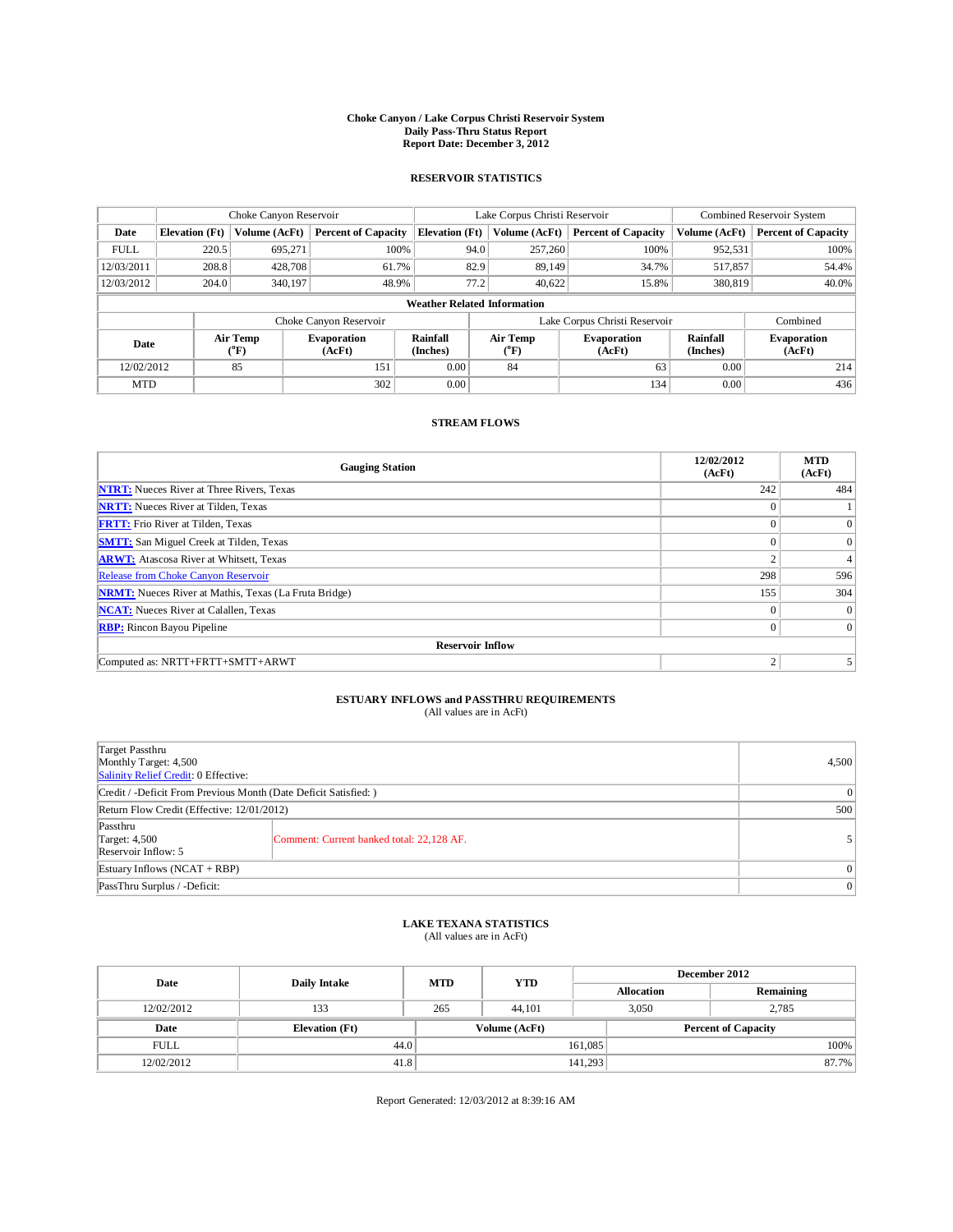## **Choke Canyon / Lake Corpus Christi Reservoir System Daily Pass-Thru Status Report Report Date: December 4, 2012**

### **RESERVOIR STATISTICS**

|                                                                                  | Choke Canyon Reservoir             |                                   |                              |                       | Lake Corpus Christi Reservoir |                               |                            |               | Combined Reservoir System  |  |  |
|----------------------------------------------------------------------------------|------------------------------------|-----------------------------------|------------------------------|-----------------------|-------------------------------|-------------------------------|----------------------------|---------------|----------------------------|--|--|
| Date                                                                             | <b>Elevation</b> (Ft)              | Volume (AcFt)                     | <b>Percent of Capacity</b>   | <b>Elevation</b> (Ft) |                               | Volume (AcFt)                 | <b>Percent of Capacity</b> | Volume (AcFt) | <b>Percent of Capacity</b> |  |  |
| <b>FULL</b>                                                                      | 220.5                              | 695.271                           | 100%                         |                       | 94.0                          | 257,260                       | 100%                       | 952,531       | 100%                       |  |  |
| 12/04/2011                                                                       | 208.8                              | 430,083                           | 61.9%                        |                       | 83.0                          | 89,801                        | 34.9%                      | 519,884       | 54.6%                      |  |  |
| 12/04/2012                                                                       | 204.0                              | 341,230                           | 49.1%                        |                       | 77.2                          | 40,686                        | 15.8%                      | 381,916       | 40.1%                      |  |  |
|                                                                                  | <b>Weather Related Information</b> |                                   |                              |                       |                               |                               |                            |               |                            |  |  |
|                                                                                  |                                    |                                   | Choke Canyon Reservoir       |                       |                               | Lake Corpus Christi Reservoir | Combined                   |               |                            |  |  |
| Rainfall<br>Air Temp<br><b>Evaporation</b><br>Date<br>(°F)<br>(Inches)<br>(AcFt) |                                    | <b>Air Temp</b><br>$\rm ^{(^oF)}$ | <b>Evaporation</b><br>(AcFt) | Rainfall<br>(Inches)  | <b>Evaporation</b><br>(AcFt)  |                               |                            |               |                            |  |  |
| 12/03/2012                                                                       |                                    | 85                                | 161                          | 0.00                  |                               | 85                            | 78                         | 0.00          | 239                        |  |  |
| <b>MTD</b>                                                                       |                                    |                                   | 463                          | 0.00                  |                               |                               | 212                        | 0.00          | 675                        |  |  |

### **STREAM FLOWS**

| <b>Gauging Station</b>                                       | 12/03/2012<br>(AcFt) | <b>MTD</b><br>(AcFt) |  |  |  |  |  |  |
|--------------------------------------------------------------|----------------------|----------------------|--|--|--|--|--|--|
| <b>NTRT:</b> Nueces River at Three Rivers, Texas             | 242                  | 727                  |  |  |  |  |  |  |
| <b>NRTT:</b> Nueces River at Tilden, Texas                   | $\Omega$             |                      |  |  |  |  |  |  |
| <b>FRTT:</b> Frio River at Tilden, Texas                     | $\Omega$             | $\overline{0}$       |  |  |  |  |  |  |
| <b>SMTT:</b> San Miguel Creek at Tilden, Texas               | $\Omega$             | $\overline{0}$       |  |  |  |  |  |  |
| <b>ARWT:</b> Atascosa River at Whitsett, Texas               | $\mathfrak{2}$       | 6                    |  |  |  |  |  |  |
| Release from Choke Canyon Reservoir                          | 298                  | 893                  |  |  |  |  |  |  |
| <b>NRMT:</b> Nueces River at Mathis, Texas (La Fruta Bridge) | 159                  | 463                  |  |  |  |  |  |  |
| <b>NCAT:</b> Nueces River at Calallen, Texas                 | $\Omega$             | $\theta$             |  |  |  |  |  |  |
| <b>RBP:</b> Rincon Bayou Pipeline                            | $\mathbf{0}$         | $\Omega$             |  |  |  |  |  |  |
| <b>Reservoir Inflow</b>                                      |                      |                      |  |  |  |  |  |  |
| Computed as: NRTT+FRTT+SMTT+ARWT                             | $\overline{2}$       | 8                    |  |  |  |  |  |  |

# **ESTUARY INFLOWS and PASSTHRU REQUIREMENTS**<br>(All values are in AcFt)

| Target Passthru<br>Monthly Target: 4,500<br>Salinity Relief Credit: 0 Effective: |                                           |   |  |  |  |
|----------------------------------------------------------------------------------|-------------------------------------------|---|--|--|--|
| Credit / -Deficit From Previous Month (Date Deficit Satisfied: )                 |                                           |   |  |  |  |
| Return Flow Credit (Effective: 12/01/2012)                                       |                                           |   |  |  |  |
| Passthru<br><b>Target: 4,500</b><br>Reservoir Inflow: 8                          | Comment: Current banked total: 22,128 AF. | 8 |  |  |  |
| Estuary Inflows $(NCAT + RBP)$                                                   |                                           |   |  |  |  |
| PassThru Surplus / -Deficit:                                                     | $\overline{0}$                            |   |  |  |  |

## **LAKE TEXANA STATISTICS** (All values are in AcFt)

| Date        | Daily Intake          | <b>MTD</b> | <b>YTD</b>    | December 2012     |                            |           |         |
|-------------|-----------------------|------------|---------------|-------------------|----------------------------|-----------|---------|
|             |                       |            |               | <b>Allocation</b> |                            | Remaining |         |
| 12/03/2012  | 133                   | 398        | 44.234        |                   | 3.050                      | 2.652     |         |
| Date        | <b>Elevation</b> (Ft) |            | Volume (AcFt) |                   | <b>Percent of Capacity</b> |           |         |
| <b>FULL</b> |                       | 44.0       |               | 161,085           |                            |           | $100\%$ |
| 12/03/2012  | 41.7                  |            |               | 140,426           |                            |           | 87.2%   |

Report Generated: 12/04/2012 at 12:01:06 PM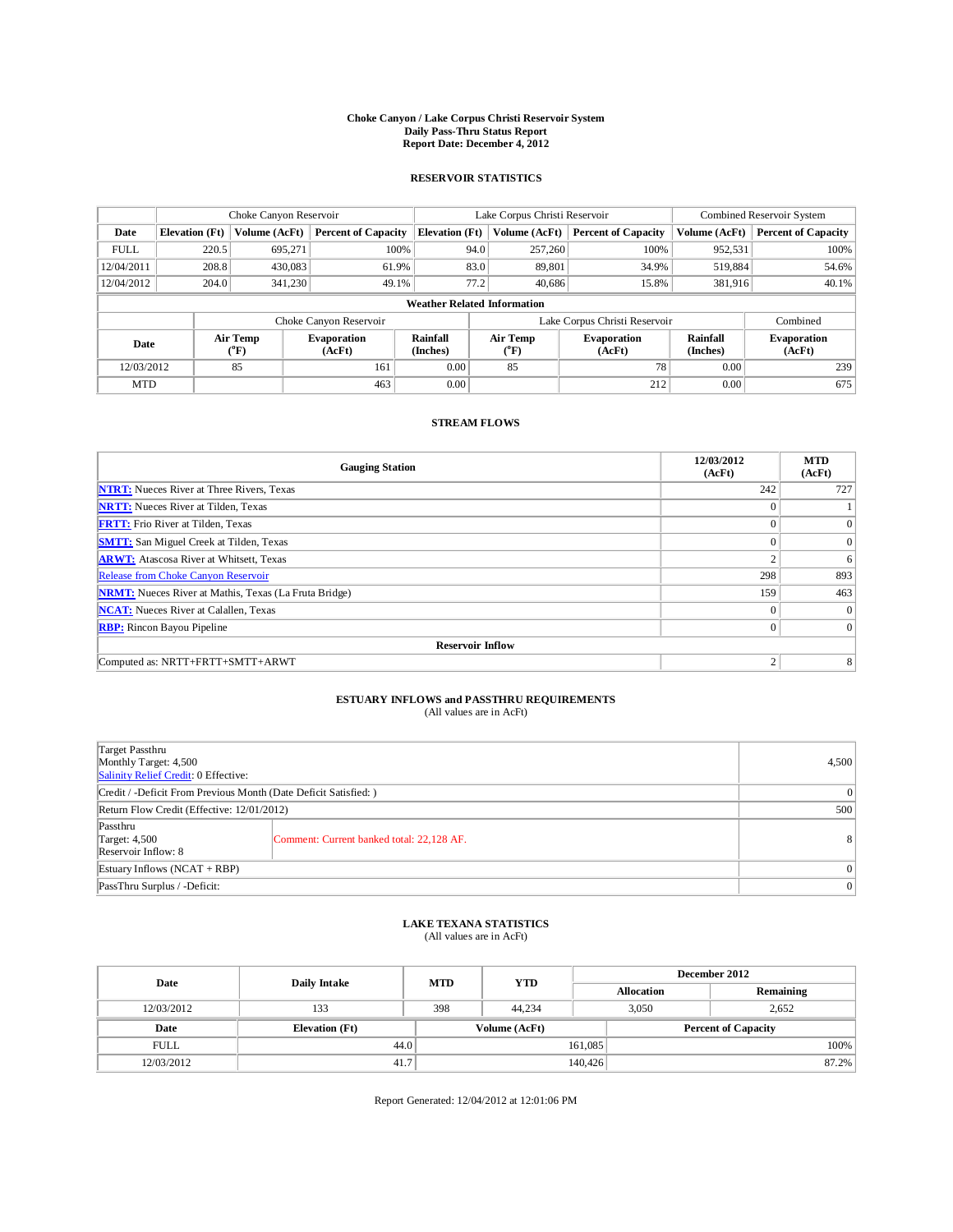## **Choke Canyon / Lake Corpus Christi Reservoir System Daily Pass-Thru Status Report Report Date: December 5, 2012**

#### **RESERVOIR STATISTICS**

|             | Choke Canyon Reservoir                                                                                         |               |                            |                              | Lake Corpus Christi Reservoir |                              |                            |               | Combined Reservoir System  |  |  |
|-------------|----------------------------------------------------------------------------------------------------------------|---------------|----------------------------|------------------------------|-------------------------------|------------------------------|----------------------------|---------------|----------------------------|--|--|
| Date        | <b>Elevation</b> (Ft)                                                                                          | Volume (AcFt) | <b>Percent of Capacity</b> | <b>Elevation</b> (Ft)        |                               | Volume (AcFt)                | <b>Percent of Capacity</b> | Volume (AcFt) | <b>Percent of Capacity</b> |  |  |
| <b>FULL</b> | 220.5                                                                                                          | 695.271       | 100%                       |                              | 94.0                          | 257,260                      | 100%                       | 952,531       | 100%                       |  |  |
| 12/05/2011  | 208.8                                                                                                          | 428,903       | 61.7%                      |                              | 82.9                          | 89.258                       | 34.7%                      | 518,161       | 54.4%                      |  |  |
| 12/05/2012  | 204.0                                                                                                          | 340,025       | 48.9%                      |                              | 77.2                          | 40,622                       | 15.8%                      | 380,647       | 40.0%                      |  |  |
|             | <b>Weather Related Information</b>                                                                             |               |                            |                              |                               |                              |                            |               |                            |  |  |
|             |                                                                                                                |               | Choke Canyon Reservoir     |                              | Lake Corpus Christi Reservoir |                              |                            |               |                            |  |  |
|             | Rainfall<br>Air Temp<br>Air Temp<br><b>Evaporation</b><br>Date<br>(°F)<br>(Inches)<br>$\rm ^{(^oF)}$<br>(AcFt) |               |                            | <b>Evaporation</b><br>(AcFt) | Rainfall<br>(Inches)          | <b>Evaporation</b><br>(AcFt) |                            |               |                            |  |  |
| 12/04/2012  |                                                                                                                | 78            | 140                        | 0.00                         |                               | 83                           | 93                         | 0.00          | 233                        |  |  |
| <b>MTD</b>  |                                                                                                                |               | 603                        | 0.00                         |                               |                              | 305                        | 0.00          | 908                        |  |  |

#### **STREAM FLOWS**

| <b>Gauging Station</b>                                       | 12/04/2012<br>(AcFt) | <b>MTD</b><br>(AcFt) |  |  |  |  |  |  |
|--------------------------------------------------------------|----------------------|----------------------|--|--|--|--|--|--|
| <b>NTRT:</b> Nueces River at Three Rivers, Texas             | 242                  | 969                  |  |  |  |  |  |  |
| <b>NRTT:</b> Nueces River at Tilden, Texas                   | $\Omega$             |                      |  |  |  |  |  |  |
| <b>FRTT:</b> Frio River at Tilden, Texas                     | $\Omega$             |                      |  |  |  |  |  |  |
| <b>SMTT:</b> San Miguel Creek at Tilden, Texas               | $\Omega$             | $\mathbf{0}$         |  |  |  |  |  |  |
| <b>ARWT:</b> Atascosa River at Whitsett, Texas               | $\mathfrak{2}$       | 8                    |  |  |  |  |  |  |
| Release from Choke Canyon Reservoir                          | 298                  | 1,191                |  |  |  |  |  |  |
| <b>NRMT:</b> Nueces River at Mathis, Texas (La Fruta Bridge) | 159                  | 621                  |  |  |  |  |  |  |
| <b>NCAT:</b> Nueces River at Calallen, Texas                 | $\Omega$             | $\theta$             |  |  |  |  |  |  |
| <b>RBP:</b> Rincon Bayou Pipeline                            | $\mathbf{0}$         | $\overline{0}$       |  |  |  |  |  |  |
| <b>Reservoir Inflow</b>                                      |                      |                      |  |  |  |  |  |  |
| Computed as: NRTT+FRTT+SMTT+ARWT                             | $\overline{2}$       | 10                   |  |  |  |  |  |  |

# **ESTUARY INFLOWS and PASSTHRU REQUIREMENTS**<br>(All values are in AcFt)

4,500

| Target Passthru<br>Monthly Target: 4,500<br><b>Salinity Relief Credit: 0 Effective:</b> |  |
|-----------------------------------------------------------------------------------------|--|
| Credit / -Deficit From Previous Month (Date Deficit Satisfied: )                        |  |

| Credit / -Deficit From Previous Month (Date Deficit Satisfied: )                                      | $\theta$ |
|-------------------------------------------------------------------------------------------------------|----------|
| Return Flow Credit (Effective: 12/01/2012)                                                            | 500      |
| Passthru<br><b>Target: 4,500</b><br>Comment: Current banked total: 22.128 AF.<br>Reservoir Inflow: 10 | 10       |
| Estuary Inflows $(NCAT + RBP)$                                                                        | $\Omega$ |
| PassThru Surplus / -Deficit:                                                                          | $\Omega$ |

## **LAKE TEXANA STATISTICS** (All values are in AcFt)

| Date        | Daily Intake          | <b>MTD</b> | <b>YTD</b>    | December 2012     |  |                            |       |  |
|-------------|-----------------------|------------|---------------|-------------------|--|----------------------------|-------|--|
|             |                       |            |               | <b>Allocation</b> |  | Remaining                  |       |  |
| 12/04/2012  | 129                   | 527        | 44.363        | 3.050             |  | 2.523                      |       |  |
| Date        | <b>Elevation</b> (Ft) |            | Volume (AcFt) |                   |  | <b>Percent of Capacity</b> |       |  |
| <b>FULL</b> |                       | 44.0       |               | 161,085           |  |                            | 100%  |  |
| 12/04/2012  | 41.8                  |            |               | 141,293           |  |                            | 87.7% |  |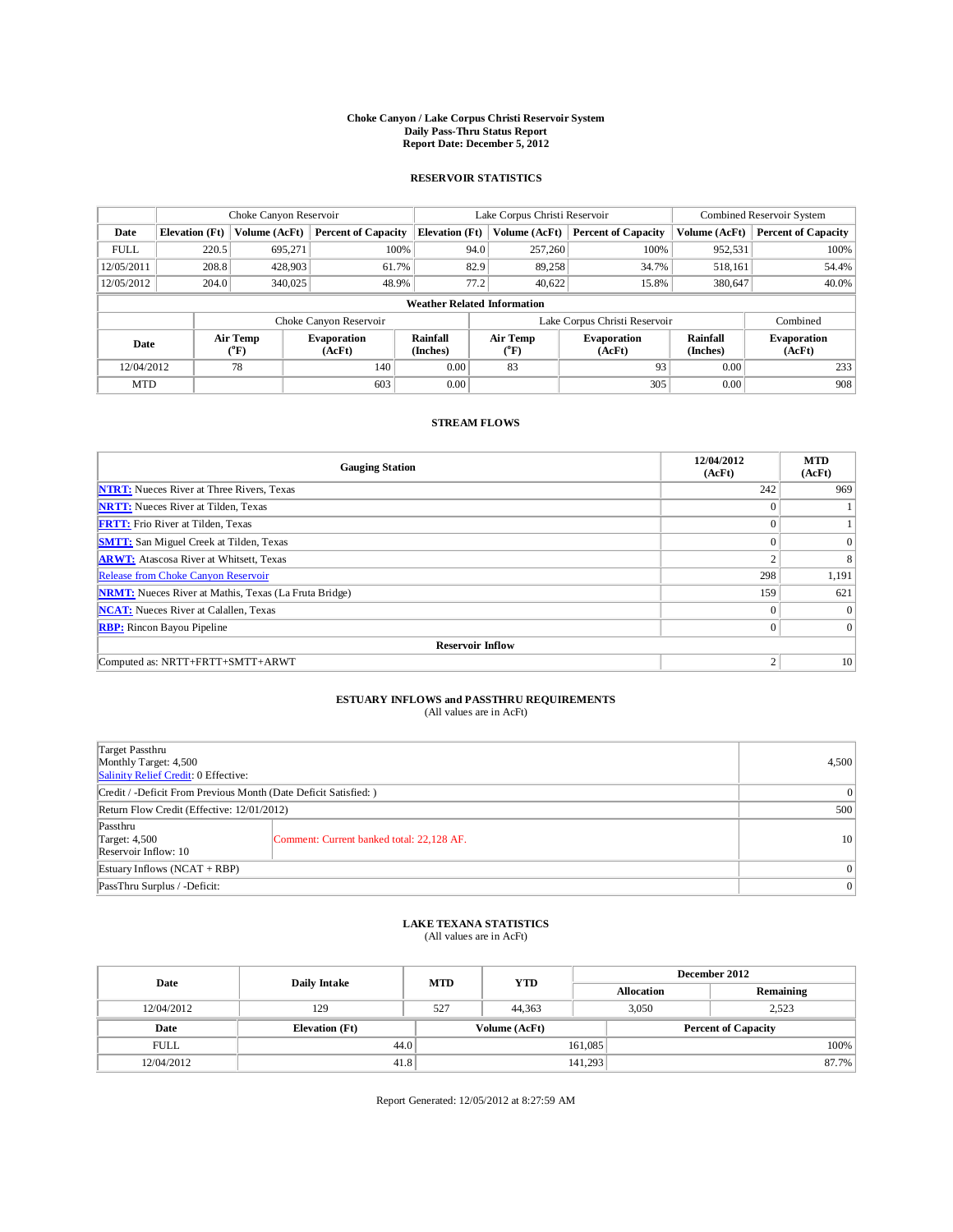## **Choke Canyon / Lake Corpus Christi Reservoir System Daily Pass-Thru Status Report Report Date: December 6, 2012**

### **RESERVOIR STATISTICS**

|                               | Choke Canyon Reservoir             |               |                              |                       | Lake Corpus Christi Reservoir |                        |                              |                             | Combined Reservoir System    |  |  |
|-------------------------------|------------------------------------|---------------|------------------------------|-----------------------|-------------------------------|------------------------|------------------------------|-----------------------------|------------------------------|--|--|
| Date                          | <b>Elevation</b> (Ft)              | Volume (AcFt) | <b>Percent of Capacity</b>   | <b>Elevation</b> (Ft) |                               | Volume (AcFt)          | <b>Percent of Capacity</b>   | Volume (AcFt)               | <b>Percent of Capacity</b>   |  |  |
| <b>FULL</b>                   | 220.5                              | 695.271       | 100%                         |                       | 94.0                          | 257,260                | 100%                         | 952,531                     | 100%                         |  |  |
| 12/06/2011                    | 208.7                              | 427.927       | 61.5%                        |                       | 82.9                          | 89.258                 | 34.7%                        | 517,185                     | 54.3%                        |  |  |
| 12/06/2012                    | 204.0                              | 340,542       | 49.0%                        |                       | 77.2                          | 40,622                 | 15.8%                        | 381.164                     | 40.0%                        |  |  |
|                               | <b>Weather Related Information</b> |               |                              |                       |                               |                        |                              |                             |                              |  |  |
|                               |                                    |               | Choke Canyon Reservoir       |                       | Lake Corpus Christi Reservoir |                        |                              |                             | Combined                     |  |  |
| Air Temp<br>Date<br>$(^{0}F)$ |                                    |               | <b>Evaporation</b><br>(AcFt) | Rainfall<br>(Inches)  |                               | <b>Air Temp</b><br>(°F | <b>Evaporation</b><br>(AcFt) | <b>Rainfall</b><br>(Inches) | <b>Evaporation</b><br>(AcFt) |  |  |
| 12/05/2012                    |                                    | 73            | 131                          | 0.00                  |                               | 74                     | 63                           | 0.00                        | 194                          |  |  |
| <b>MTD</b>                    |                                    |               | 734                          | 0.00                  |                               |                        | 368                          | 0.00                        | 1,102                        |  |  |

### **STREAM FLOWS**

| <b>Gauging Station</b>                                       | 12/05/2012<br>(AcFt) | <b>MTD</b><br>(AcFt) |  |  |  |  |  |  |
|--------------------------------------------------------------|----------------------|----------------------|--|--|--|--|--|--|
| <b>NTRT:</b> Nueces River at Three Rivers, Texas             | 242                  | 1,211                |  |  |  |  |  |  |
| <b>NRTT:</b> Nueces River at Tilden, Texas                   | $\Omega$             |                      |  |  |  |  |  |  |
| <b>FRTT:</b> Frio River at Tilden, Texas                     | $\Omega$             |                      |  |  |  |  |  |  |
| <b>SMTT:</b> San Miguel Creek at Tilden, Texas               | $\Omega$             | $\overline{0}$       |  |  |  |  |  |  |
| <b>ARWT:</b> Atascosa River at Whitsett, Texas               | $\mathfrak{2}$       | 10                   |  |  |  |  |  |  |
| Release from Choke Canyon Reservoir                          | 298                  | 1,489                |  |  |  |  |  |  |
| <b>NRMT:</b> Nueces River at Mathis, Texas (La Fruta Bridge) | 161                  | 782                  |  |  |  |  |  |  |
| <b>NCAT:</b> Nueces River at Calallen, Texas                 | $\Omega$             |                      |  |  |  |  |  |  |
| <b>RBP:</b> Rincon Bayou Pipeline                            | $\mathbf{0}$         | $\overline{0}$       |  |  |  |  |  |  |
| <b>Reservoir Inflow</b>                                      |                      |                      |  |  |  |  |  |  |
| Computed as: NRTT+FRTT+SMTT+ARWT                             | 2                    | 12                   |  |  |  |  |  |  |

# **ESTUARY INFLOWS and PASSTHRU REQUIREMENTS**<br>(All values are in AcFt)

| Target Passthru<br>Monthly Target: 4,500<br>Salinity Relief Credit: 0 Effective: |                                           |                |  |  |  |
|----------------------------------------------------------------------------------|-------------------------------------------|----------------|--|--|--|
| Credit / -Deficit From Previous Month (Date Deficit Satisfied: )                 |                                           |                |  |  |  |
| Return Flow Credit (Effective: 12/01/2012)                                       |                                           |                |  |  |  |
| Passthru<br>Target: $4,500$<br>Reservoir Inflow: 12                              | Comment: Current banked total: 22,128 AF. | 12             |  |  |  |
| Estuary Inflows $(NCAT + RBP)$                                                   |                                           |                |  |  |  |
| PassThru Surplus / -Deficit:                                                     |                                           | $\overline{0}$ |  |  |  |

## **LAKE TEXANA STATISTICS** (All values are in AcFt)

| Date        | Daily Intake          | <b>MTD</b> | <b>YTD</b>    | December 2012 |                   |                            |  |
|-------------|-----------------------|------------|---------------|---------------|-------------------|----------------------------|--|
|             |                       |            |               |               | <b>Allocation</b> | Remaining                  |  |
| 12/05/2012  | 132                   | 659        | 44.495        |               | 3.050             | 2.391                      |  |
| Date        | <b>Elevation</b> (Ft) |            | Volume (AcFt) |               |                   | <b>Percent of Capacity</b> |  |
| <b>FULL</b> |                       | 44.0       |               | 161,085       |                   | 100%                       |  |
| 12/05/2012  | 41.8                  |            |               | 141,293       |                   | 87.7%                      |  |

Report Generated: 12/06/2012 at 8:40:02 AM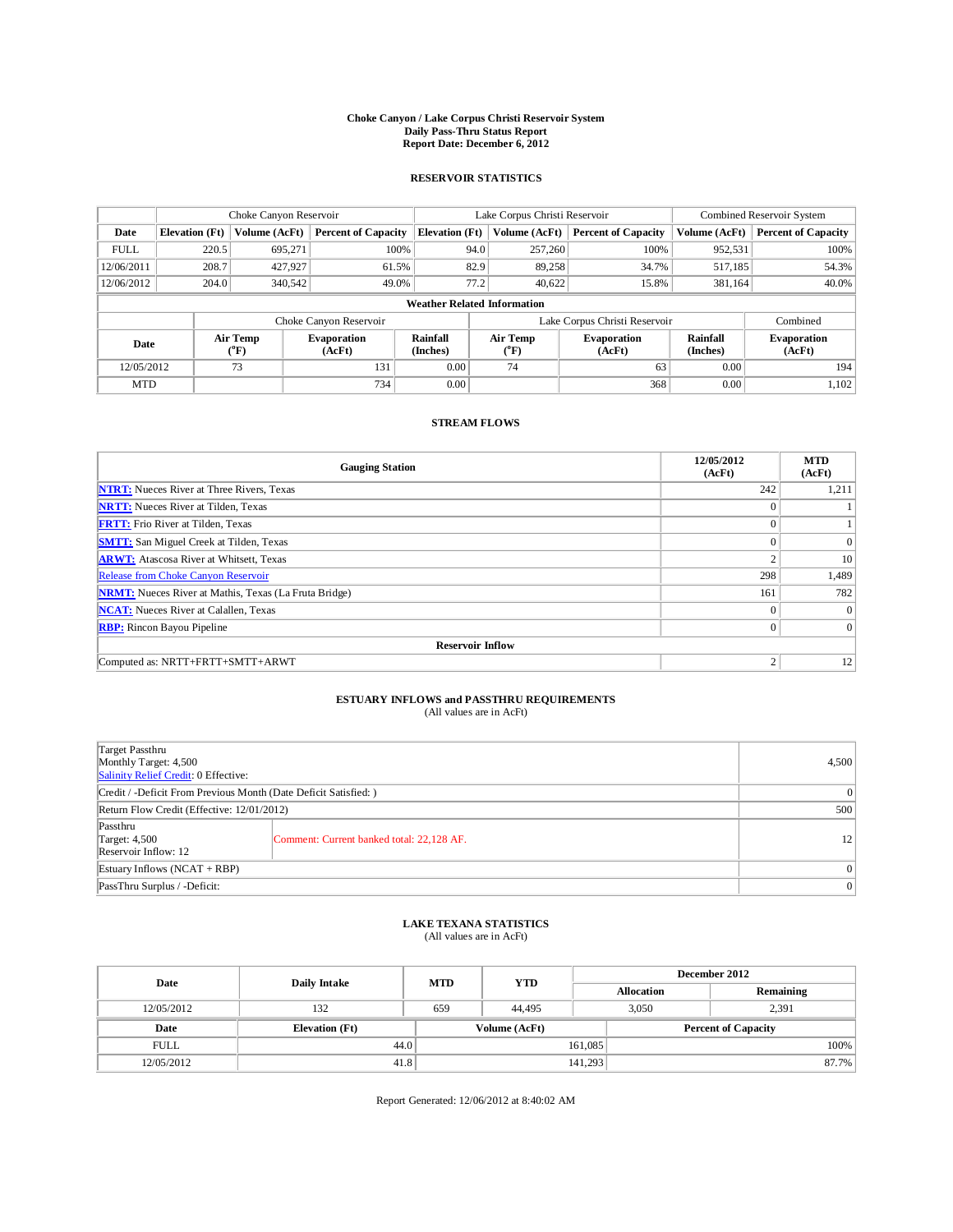## **Choke Canyon / Lake Corpus Christi Reservoir System Daily Pass-Thru Status Report Report Date: December 7, 2012**

### **RESERVOIR STATISTICS**

|             | Choke Canyon Reservoir |                  |                              |                                    | Lake Corpus Christi Reservoir |                                                        |                               |                             | Combined Reservoir System    |  |  |
|-------------|------------------------|------------------|------------------------------|------------------------------------|-------------------------------|--------------------------------------------------------|-------------------------------|-----------------------------|------------------------------|--|--|
| Date        | <b>Elevation</b> (Ft)  | Volume (AcFt)    | <b>Percent of Capacity</b>   | <b>Elevation</b> (Ft)              |                               | Volume (AcFt)                                          | <b>Percent of Capacity</b>    | Volume (AcFt)               | <b>Percent of Capacity</b>   |  |  |
| <b>FULL</b> | 220.5                  | 695,271          | 100%                         |                                    | 94.0                          | 257,260                                                | 100%                          | 952,531                     | 100%                         |  |  |
| 12/07/2011  | 208.8                  | 428,708          | 61.7%                        |                                    | 83.0                          | 89,583                                                 | 34.8%                         | 518,291                     | 54.4%                        |  |  |
| 12/07/2012  | 203.9                  | 339.681          | 48.9%                        |                                    | 77.2<br>40.622                |                                                        | 15.8%                         | 380,303                     | 39.9%                        |  |  |
|             |                        |                  |                              | <b>Weather Related Information</b> |                               |                                                        |                               |                             |                              |  |  |
|             |                        |                  | Choke Canyon Reservoir       |                                    |                               |                                                        | Lake Corpus Christi Reservoir |                             | Combined                     |  |  |
| Date        |                        | Air Temp<br>(°F) | <b>Evaporation</b><br>(AcFt) | <b>Rainfall</b><br>(Inches)        |                               | <b>Air Temp</b><br><b>Evaporation</b><br>(°F<br>(AcFt) |                               | <b>Rainfall</b><br>(Inches) | <b>Evaporation</b><br>(AcFt) |  |  |
| 12/06/2012  |                        | 77               | 90                           | 0.00                               |                               | 77<br>41                                               |                               | 0.01                        | 131                          |  |  |
| <b>MTD</b>  |                        |                  | 824                          | 0.00                               |                               |                                                        | 409                           | 0.01                        | 1,233                        |  |  |

### **STREAM FLOWS**

| <b>Gauging Station</b>                                       | 12/06/2012<br>(AcFt) | <b>MTD</b><br>(AcFt) |
|--------------------------------------------------------------|----------------------|----------------------|
| <b>NTRT:</b> Nueces River at Three Rivers, Texas             | 242                  | 1,453                |
| <b>NRTT:</b> Nueces River at Tilden, Texas                   | $\mathbf{0}$         |                      |
| <b>FRTT:</b> Frio River at Tilden, Texas                     | $\mathbf{0}$         |                      |
| <b>SMTT:</b> San Miguel Creek at Tilden, Texas               | $\theta$             | $\theta$             |
| <b>ARWT:</b> Atascosa River at Whitsett, Texas               | $\overline{2}$       | 12                   |
| Release from Choke Canyon Reservoir                          | 298                  | 1,787                |
| <b>NRMT:</b> Nueces River at Mathis, Texas (La Fruta Bridge) | 163                  | 945                  |
| <b>NCAT:</b> Nueces River at Calallen, Texas                 | $\Omega$             | $\theta$             |
| <b>RBP:</b> Rincon Bayou Pipeline                            | $\mathbf{0}$         | $\Omega$             |
| <b>Reservoir Inflow</b>                                      |                      |                      |
| Computed as: NRTT+FRTT+SMTT+ARWT                             | 2                    | 14                   |

# **ESTUARY INFLOWS and PASSTHRU REQUIREMENTS**<br>(All values are in AcFt)

| Target Passthru<br>Monthly Target: 4,500<br>Salinity Relief Credit: 0 Effective: |                                           |                 |  |  |  |
|----------------------------------------------------------------------------------|-------------------------------------------|-----------------|--|--|--|
| Credit / -Deficit From Previous Month (Date Deficit Satisfied: )                 |                                           |                 |  |  |  |
| Return Flow Credit (Effective: 12/01/2012)                                       |                                           |                 |  |  |  |
| Passthru<br>Target: 4,500<br>Reservoir Inflow: 14                                | Comment: Current banked total: 22,128 AF. | 14 <sup>1</sup> |  |  |  |
| Estuary Inflows $(NCAT + RBP)$                                                   |                                           |                 |  |  |  |
| PassThru Surplus / -Deficit:                                                     |                                           | 0 <sup>1</sup>  |  |  |  |

## **LAKE TEXANA STATISTICS** (All values are in AcFt)

| Date        | <b>Daily Intake</b>   | <b>MTD</b> | <b>YTD</b>    | December 2012 |                   |                            |  |
|-------------|-----------------------|------------|---------------|---------------|-------------------|----------------------------|--|
|             |                       |            |               |               | <b>Allocation</b> | Remaining                  |  |
| 12/06/2012  | 132                   | 791        | 44.627        |               | 3.050             | 2.259                      |  |
| Date        | <b>Elevation</b> (Ft) |            | Volume (AcFt) |               |                   | <b>Percent of Capacity</b> |  |
| <b>FULL</b> | 44.0                  |            |               | 161,085       |                   | 100%                       |  |
| 12/06/2012  | 41.9                  |            |               | 141,293       |                   | 87.7%                      |  |

Report Generated: 12/07/2012 at 8:42:10 AM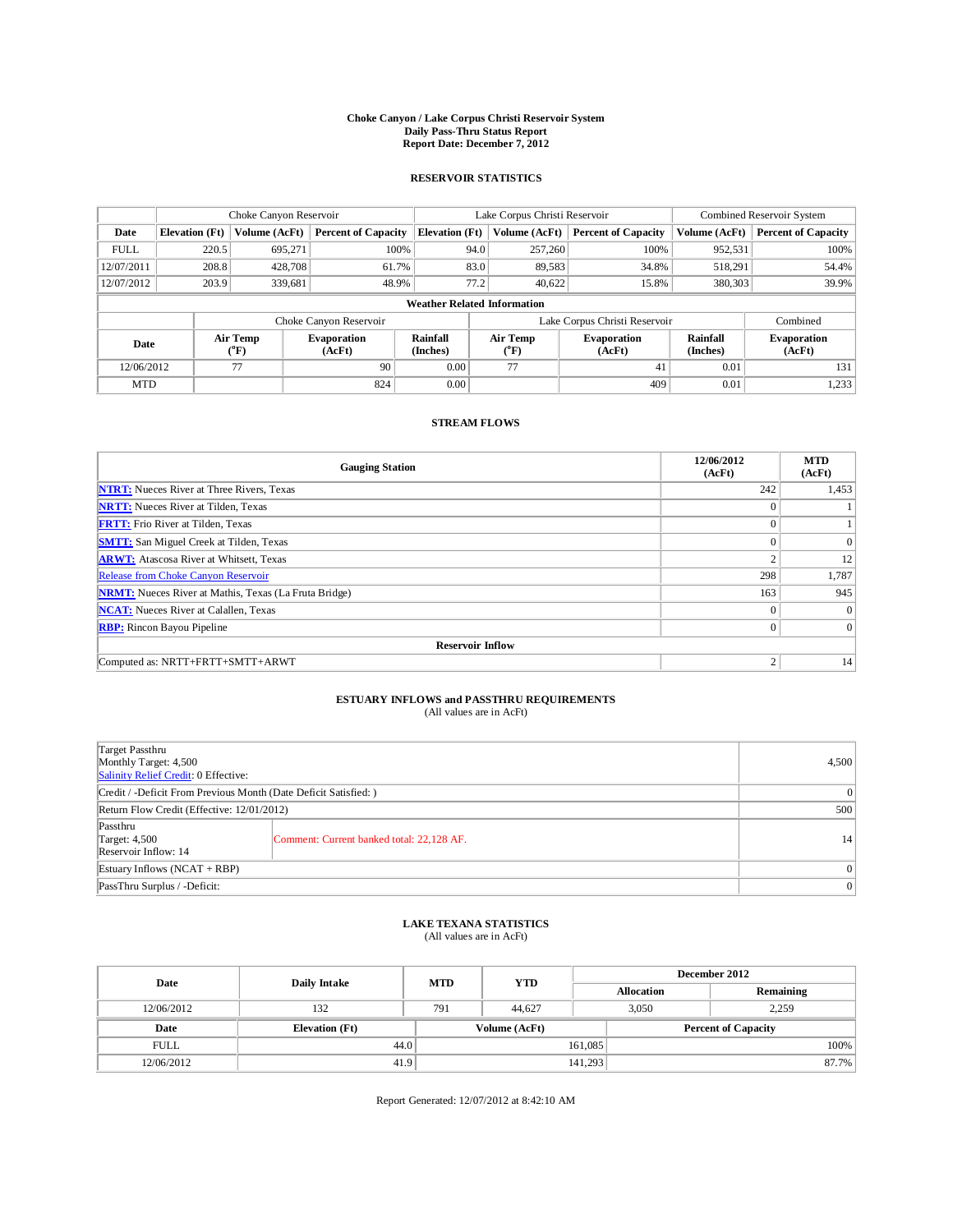## **Choke Canyon / Lake Corpus Christi Reservoir System Daily Pass-Thru Status Report Report Date: December 8, 2012**

#### **RESERVOIR STATISTICS**

|             | Choke Canyon Reservoir |                  |                              |                                    | Lake Corpus Christi Reservoir                                |               |                               |                              | Combined Reservoir System  |  |  |
|-------------|------------------------|------------------|------------------------------|------------------------------------|--------------------------------------------------------------|---------------|-------------------------------|------------------------------|----------------------------|--|--|
| Date        | <b>Elevation</b> (Ft)  | Volume (AcFt)    | <b>Percent of Capacity</b>   | <b>Elevation</b> (Ft)              |                                                              | Volume (AcFt) | <b>Percent of Capacity</b>    | Volume (AcFt)                | <b>Percent of Capacity</b> |  |  |
| <b>FULL</b> | 220.5                  | 695.271          | 100%                         |                                    | 94.0                                                         | 257,260       | 100%                          | 952,531                      | 100%                       |  |  |
| 12/08/2011  | 208.7                  | 427,927          | 61.5%                        |                                    | 83.0                                                         | 89,366        | 34.7%                         | 517,293                      | 54.3%                      |  |  |
| 12/08/2012  | 203.9                  | 339,336          | 48.8%                        |                                    | 77.2                                                         | 40,622        | 15.8%                         | 379,958                      | 39.9%                      |  |  |
|             |                        |                  |                              | <b>Weather Related Information</b> |                                                              |               |                               |                              |                            |  |  |
|             |                        |                  | Choke Canyon Reservoir       |                                    |                                                              |               | Lake Corpus Christi Reservoir |                              | Combined                   |  |  |
| Date        |                        | Air Temp<br>(°F) | <b>Evaporation</b><br>(AcFt) | <b>Rainfall</b><br>(Inches)        | Air Temp<br><b>Evaporation</b><br>$\rm ^{(^o}\!F)$<br>(AcFt) |               | Rainfall<br>(Inches)          | <b>Evaporation</b><br>(AcFt) |                            |  |  |
| 12/07/2012  |                        | 83               | 130                          | 0.00                               |                                                              | 83            | 67                            | 0.00                         | 197                        |  |  |
| <b>MTD</b>  |                        |                  | 954                          | 0.00                               |                                                              |               | 476                           | 0.01                         | 1,430                      |  |  |

#### **STREAM FLOWS**

| <b>Gauging Station</b>                                       | 12/07/2012<br>(AcFt) | <b>MTD</b><br>(AcFt) |
|--------------------------------------------------------------|----------------------|----------------------|
| <b>NTRT:</b> Nueces River at Three Rivers, Texas             | 242                  | 1,695                |
| <b>NRTT:</b> Nueces River at Tilden, Texas                   | $\Omega$             |                      |
| <b>FRTT:</b> Frio River at Tilden, Texas                     | $\Omega$             |                      |
| <b>SMTT:</b> San Miguel Creek at Tilden, Texas               | $\Omega$             | $\overline{0}$       |
| <b>ARWT:</b> Atascosa River at Whitsett, Texas               | $\mathbf{2}$         | 14                   |
| Release from Choke Canyon Reservoir                          | 284                  | 2,070                |
| <b>NRMT:</b> Nueces River at Mathis, Texas (La Fruta Bridge) | 159                  | 1,104                |
| <b>NCAT:</b> Nueces River at Calallen, Texas                 | $\Omega$             |                      |
| <b>RBP:</b> Rincon Bayou Pipeline                            | $\mathbf{0}$         | $\overline{0}$       |
| <b>Reservoir Inflow</b>                                      |                      |                      |
| Computed as: NRTT+FRTT+SMTT+ARWT                             | 2                    | 16                   |

# **ESTUARY INFLOWS and PASSTHRU REQUIREMENTS**<br>(All values are in AcFt)

|                                                                  | (All values are in Act ()                 |       |
|------------------------------------------------------------------|-------------------------------------------|-------|
|                                                                  |                                           |       |
| Target Passthru                                                  |                                           |       |
| Monthly Target: 4,500                                            |                                           | 4.500 |
| Salinity Relief Credit: 0 Effective:                             |                                           |       |
| Credit / -Deficit From Previous Month (Date Deficit Satisfied: ) |                                           |       |
| Return Flow Credit (Effective: 12/01/2012)                       |                                           |       |
| Passthru                                                         |                                           |       |
| Target: 4,500                                                    | Comment: Current banked total: 22,128 AF. |       |
| Reservoir Inflow: 16                                             |                                           |       |
| Estuary Inflows $(NCAT + RBP)$                                   |                                           |       |

## **LAKE TEXANA STATISTICS** (All values are in AcFt)

PassThru Surplus / -Deficit: 0

| Date        | <b>Daily Intake</b>   | <b>MTD</b> | <b>YTD</b>    | December 2012 |                   |                            |  |
|-------------|-----------------------|------------|---------------|---------------|-------------------|----------------------------|--|
|             |                       |            |               |               | <b>Allocation</b> | Remaining                  |  |
| 12/07/2012  | 132                   | 923        | 44.759        |               | 3.050             | 2.127                      |  |
| Date        | <b>Elevation</b> (Ft) |            | Volume (AcFt) |               |                   | <b>Percent of Capacity</b> |  |
| <b>FULL</b> | 44.0                  |            |               | 161,085       |                   | 100%                       |  |
| 12/07/2012  | 41.8                  |            |               | 141,293       |                   | 87.7%                      |  |

Report Generated: 12/08/2012 at 8:48:49 AM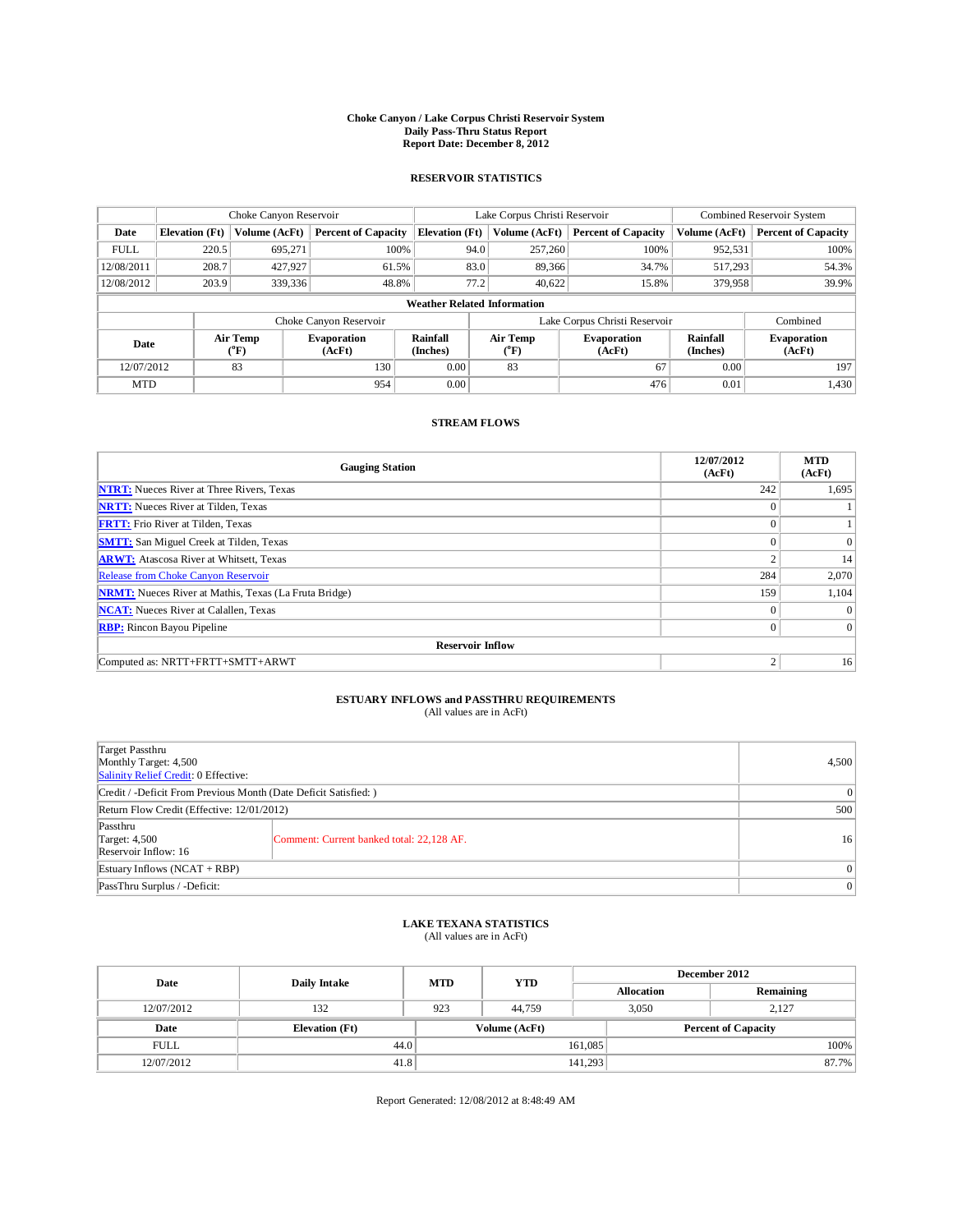## **Choke Canyon / Lake Corpus Christi Reservoir System Daily Pass-Thru Status Report Report Date: December 9, 2012**

### **RESERVOIR STATISTICS**

|             | Choke Canyon Reservoir |                  |                              |                                    | Lake Corpus Christi Reservoir |                                                        |                               |                             | Combined Reservoir System    |  |  |
|-------------|------------------------|------------------|------------------------------|------------------------------------|-------------------------------|--------------------------------------------------------|-------------------------------|-----------------------------|------------------------------|--|--|
| Date        | <b>Elevation</b> (Ft)  | Volume (AcFt)    | <b>Percent of Capacity</b>   | <b>Elevation</b> (Ft)              |                               | Volume (AcFt)                                          | <b>Percent of Capacity</b>    | Volume (AcFt)               | <b>Percent of Capacity</b>   |  |  |
| <b>FULL</b> | 220.5                  | 695,271          | 100%                         |                                    | 94.0                          | 257,260                                                | 100%                          | 952,531                     | 100%                         |  |  |
| 12/09/2011  | 208.8                  | 428,318          | 61.6%                        |                                    | 82.9                          | 89,041                                                 | 34.6%                         | 517,359                     | 54.3%                        |  |  |
| 12/09/2012  | 203.9                  | 338,304          | 48.7%                        |                                    | 77.2                          | 40.686                                                 | 15.8%                         | 378,990                     | 39.8%                        |  |  |
|             |                        |                  |                              | <b>Weather Related Information</b> |                               |                                                        |                               |                             |                              |  |  |
|             |                        |                  | Choke Canyon Reservoir       |                                    |                               |                                                        | Lake Corpus Christi Reservoir |                             | Combined                     |  |  |
| Date        |                        | Air Temp<br>(°F) | <b>Evaporation</b><br>(AcFt) | <b>Rainfall</b><br>(Inches)        |                               | <b>Air Temp</b><br><b>Evaporation</b><br>(°F<br>(AcFt) |                               | <b>Rainfall</b><br>(Inches) | <b>Evaporation</b><br>(AcFt) |  |  |
| 12/08/2012  |                        | 84               | 90                           | 0.00                               |                               | 84                                                     | 60                            | 0.00                        | 150                          |  |  |
| <b>MTD</b>  |                        |                  | 1.044                        | 0.00                               |                               |                                                        | 536                           | 0.01                        | 1,580                        |  |  |

#### **STREAM FLOWS**

| <b>Gauging Station</b>                                       | 12/08/2012<br>(AcFt) | <b>MTD</b><br>(AcFt) |
|--------------------------------------------------------------|----------------------|----------------------|
| <b>NTRT:</b> Nueces River at Three Rivers, Texas             | 226                  | 1,921                |
| <b>NRTT:</b> Nueces River at Tilden, Texas                   | $\Omega$             |                      |
| <b>FRTT:</b> Frio River at Tilden, Texas                     | $\Omega$             |                      |
| <b>SMTT:</b> San Miguel Creek at Tilden, Texas               | $\Omega$             | $\overline{0}$       |
| <b>ARWT:</b> Atascosa River at Whitsett, Texas               | $\mathbf{2}$         | 16                   |
| Release from Choke Canyon Reservoir                          | 268                  | 2,338                |
| <b>NRMT:</b> Nueces River at Mathis, Texas (La Fruta Bridge) | 151                  | 1,255                |
| <b>NCAT:</b> Nueces River at Calallen, Texas                 | $\Omega$             |                      |
| <b>RBP:</b> Rincon Bayou Pipeline                            | 20                   | 20                   |
| <b>Reservoir Inflow</b>                                      |                      |                      |
| Computed as: NRTT+FRTT+SMTT+ARWT                             | 2                    | 19                   |

# **ESTUARY INFLOWS and PASSTHRU REQUIREMENTS**<br>(All values are in AcFt)

| Target Passthru<br>Monthly Target: 4,500<br>Salinity Relief Credit: 0 Effective: |                                           |                 |  |  |
|----------------------------------------------------------------------------------|-------------------------------------------|-----------------|--|--|
| Credit / -Deficit From Previous Month (Date Deficit Satisfied: )                 |                                           | $\vert 0 \vert$ |  |  |
| Return Flow Credit (Effective: 12/01/2012)                                       | 500                                       |                 |  |  |
| Passthru<br>Target: 4,500<br>Reservoir Inflow: 19                                | Comment: Current banked total: 22,128 AF. | 19              |  |  |
| Estuary Inflows $(NCAT + RBP)$                                                   | <b>20</b>                                 |                 |  |  |
| PassThru Surplus / -Deficit:                                                     |                                           | 0 <sup>1</sup>  |  |  |

## **LAKE TEXANA STATISTICS** (All values are in AcFt)

| Date        | Daily Intake          | <b>MTD</b> | <b>YTD</b>    | December 2012 |                   |                            |  |
|-------------|-----------------------|------------|---------------|---------------|-------------------|----------------------------|--|
|             |                       |            |               |               | <b>Allocation</b> | Remaining                  |  |
| 12/08/2012  | 132                   | 1.055      | 44.891        |               | 3.050             | 1,995                      |  |
| Date        | <b>Elevation</b> (Ft) |            | Volume (AcFt) |               |                   | <b>Percent of Capacity</b> |  |
| <b>FULL</b> | 44.0                  |            |               | 161,085       |                   | 100%                       |  |
| 12/08/2012  | 41.8                  |            |               | 141,293       |                   | 87.7%                      |  |

Report Generated: 12/09/2012 at 8:11:15 AM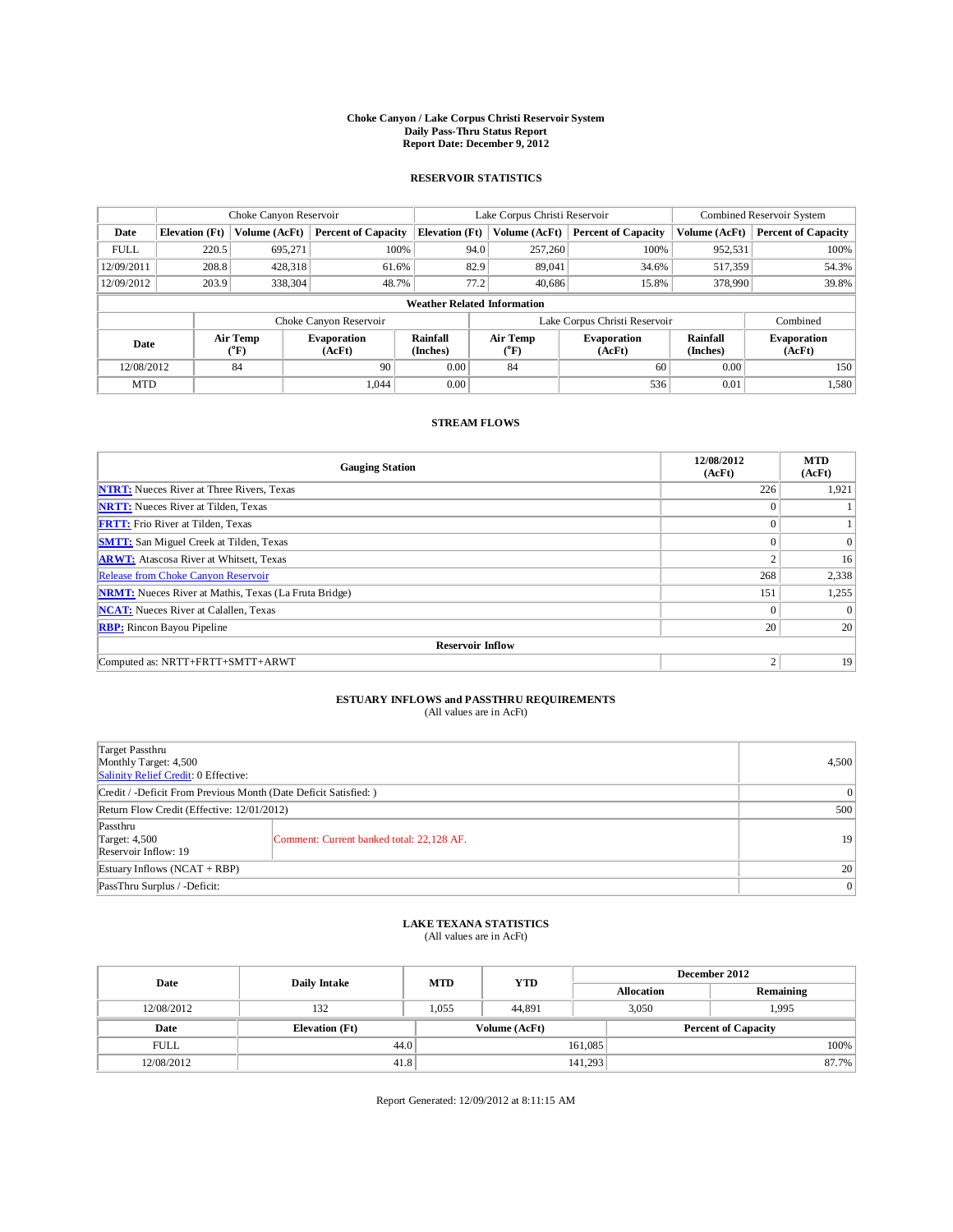## **Choke Canyon / Lake Corpus Christi Reservoir System Daily Pass-Thru Status Report Report Date: December 10, 2012**

### **RESERVOIR STATISTICS**

|             | Choke Canyon Reservoir |                              |                              |                                    | Lake Corpus Christi Reservoir |                                                  |                            |                             | Combined Reservoir System    |  |  |
|-------------|------------------------|------------------------------|------------------------------|------------------------------------|-------------------------------|--------------------------------------------------|----------------------------|-----------------------------|------------------------------|--|--|
| Date        | <b>Elevation</b> (Ft)  | Volume (AcFt)                | <b>Percent of Capacity</b>   | <b>Elevation</b> (Ft)              |                               | Volume (AcFt)                                    | <b>Percent of Capacity</b> | Volume (AcFt)               | <b>Percent of Capacity</b>   |  |  |
| <b>FULL</b> | 220.5                  | 695,271                      | 100%                         |                                    | 94.0                          | 257,260                                          | 100%                       | 952,531                     | 100%                         |  |  |
| 12/10/2011  | 208.7                  | 427,147                      | 61.4%                        |                                    | 83.0                          | 89,366                                           | 34.7%                      | 516,513                     | 54.2%                        |  |  |
| 12/10/2012  | 203.8                  | 338,131                      | 48.6%                        |                                    | 77.3                          | 41,651                                           | 16.2%                      | 379,782                     | 39.9%                        |  |  |
|             |                        |                              |                              | <b>Weather Related Information</b> |                               |                                                  |                            |                             |                              |  |  |
|             |                        |                              | Choke Canyon Reservoir       |                                    | Lake Corpus Christi Reservoir |                                                  |                            |                             | Combined                     |  |  |
| Date        |                        | Air Temp<br>$({}^0\text{F})$ | <b>Evaporation</b><br>(AcFt) | <b>Rainfall</b><br>(Inches)        |                               | Air Temp<br><b>Evaporation</b><br>(°F)<br>(AcFt) |                            | <b>Rainfall</b><br>(Inches) | <b>Evaporation</b><br>(AcFt) |  |  |
| 12/09/2012  |                        | 82                           | 220                          | 0.00                               | 83                            |                                                  | 75                         | 0.00                        | 295                          |  |  |
| <b>MTD</b>  |                        |                              | 1.264                        | 0.00                               |                               |                                                  | 611                        | 0.01                        | 1,875                        |  |  |

### **STREAM FLOWS**

| <b>Gauging Station</b>                                       | 12/09/2012<br>(AcFt) | <b>MTD</b><br>(AcFt) |
|--------------------------------------------------------------|----------------------|----------------------|
| <b>NTRT:</b> Nueces River at Three Rivers, Texas             | 224                  | 2,146                |
| <b>NRTT:</b> Nueces River at Tilden, Texas                   | $\Omega$             |                      |
| <b>FRTT:</b> Frio River at Tilden, Texas                     | $\Omega$             | $\overline{2}$       |
| <b>SMTT:</b> San Miguel Creek at Tilden, Texas               | $\Omega$             | $\theta$             |
| <b>ARWT:</b> Atascosa River at Whitsett, Texas               | $\mathbf{2}$         | 18                   |
| Release from Choke Canyon Reservoir                          | 268                  | 2,606                |
| <b>NRMT:</b> Nueces River at Mathis, Texas (La Fruta Bridge) | 133                  | 1,388                |
| <b>NCAT:</b> Nueces River at Calallen, Texas                 | $\Omega$             |                      |
| <b>RBP:</b> Rincon Bayou Pipeline                            | 75                   | 94                   |
| <b>Reservoir Inflow</b>                                      |                      |                      |
| Computed as: NRTT+FRTT+SMTT+ARWT                             | 2                    | 21                   |

# **ESTUARY INFLOWS and PASSTHRU REQUIREMENTS**<br>(All values are in AcFt)

| Target Passthru<br>Monthly Target: 4,500<br>Salinity Relief Credit: 0 Effective: |                                           |                 |  |  |
|----------------------------------------------------------------------------------|-------------------------------------------|-----------------|--|--|
| Credit / -Deficit From Previous Month (Date Deficit Satisfied: )                 |                                           | $\vert 0 \vert$ |  |  |
| Return Flow Credit (Effective: 12/01/2012)                                       |                                           |                 |  |  |
| Passthru<br>Target: $4,500$<br>Reservoir Inflow: 21                              | Comment: Current banked total: 22,128 AF. | 21 <sub>1</sub> |  |  |
| Estuary Inflows $(NCAT + RBP)$                                                   | 94                                        |                 |  |  |
| PassThru Surplus / -Deficit:                                                     |                                           | 0 <sup>1</sup>  |  |  |

## **LAKE TEXANA STATISTICS** (All values are in AcFt)

| Date        | Daily Intake          | <b>MTD</b> | <b>YTD</b>    | December 2012 |                   |                            |       |
|-------------|-----------------------|------------|---------------|---------------|-------------------|----------------------------|-------|
|             |                       |            |               |               | <b>Allocation</b> | Remaining                  |       |
| 12/09/2012  | 132                   | .186       | 45.022        |               | 3.050<br>1.864    |                            |       |
| Date        | <b>Elevation</b> (Ft) |            | Volume (AcFt) |               |                   | <b>Percent of Capacity</b> |       |
| <b>FULL</b> | 44.0                  |            |               | 161,085       |                   |                            | 100%  |
| 12/09/2012  | 41.8                  |            |               | 141,293       |                   |                            | 87.7% |

Report Generated: 12/10/2012 at 8:14:39 AM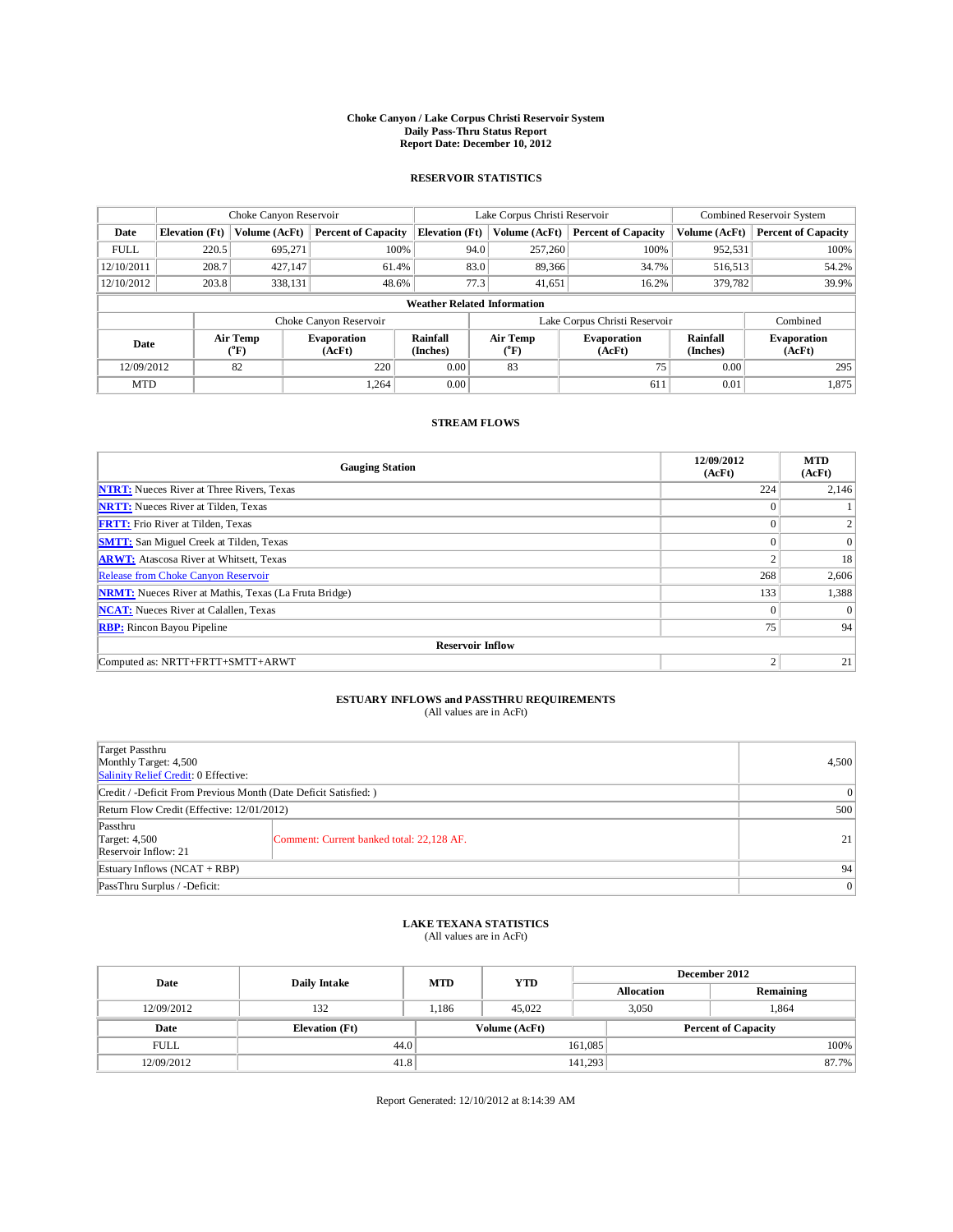## **Choke Canyon / Lake Corpus Christi Reservoir System Daily Pass-Thru Status Report Report Date: December 11, 2012**

### **RESERVOIR STATISTICS**

|             | Choke Canyon Reservoir |                              |                              |                                    | Lake Corpus Christi Reservoir |                                                  |                            |                             | Combined Reservoir System    |  |  |
|-------------|------------------------|------------------------------|------------------------------|------------------------------------|-------------------------------|--------------------------------------------------|----------------------------|-----------------------------|------------------------------|--|--|
| Date        | <b>Elevation</b> (Ft)  | Volume (AcFt)                | <b>Percent of Capacity</b>   | <b>Elevation</b> (Ft)              |                               | Volume (AcFt)                                    | <b>Percent of Capacity</b> | Volume (AcFt)               | <b>Percent of Capacity</b>   |  |  |
| <b>FULL</b> | 220.5                  | 695,271                      | 100%                         |                                    | 94.0                          | 257,260                                          | 100%                       | 952,531                     | 100%                         |  |  |
| 12/11/2011  | 208.8                  | 428,318                      | 61.6%                        |                                    | 83.0                          | 89,366                                           | 34.7%                      | 517,684                     | 54.3%                        |  |  |
| 12/11/2012  | 203.8                  | 338,131                      | 48.6%                        |                                    | 77.2                          | 40,814                                           | 15.9%                      | 378,945                     | 39.8%                        |  |  |
|             |                        |                              |                              | <b>Weather Related Information</b> |                               |                                                  |                            |                             |                              |  |  |
|             |                        |                              | Choke Canyon Reservoir       |                                    | Lake Corpus Christi Reservoir |                                                  |                            |                             | Combined                     |  |  |
| Date        |                        | Air Temp<br>$({}^0\text{F})$ | <b>Evaporation</b><br>(AcFt) | <b>Rainfall</b><br>(Inches)        |                               | Air Temp<br><b>Evaporation</b><br>(°F)<br>(AcFt) |                            | <b>Rainfall</b><br>(Inches) | <b>Evaporation</b><br>(AcFt) |  |  |
| 12/10/2012  |                        | 58                           | 170                          | 0.00                               | 57                            |                                                  | 93                         | 0.00                        | 263                          |  |  |
| <b>MTD</b>  |                        |                              | 1,434                        | 0.00                               |                               |                                                  | 704                        | 0.01                        | 2,138                        |  |  |

### **STREAM FLOWS**

| <b>Gauging Station</b>                                       | 12/10/2012<br>(AcFt) | <b>MTD</b><br>(AcFt) |
|--------------------------------------------------------------|----------------------|----------------------|
| <b>NTRT:</b> Nueces River at Three Rivers, Texas             | 222                  | 2,368                |
| <b>NRTT:</b> Nueces River at Tilden, Texas                   | $\Omega$             |                      |
| <b>FRTT:</b> Frio River at Tilden, Texas                     | $\Omega$             | $\overline{2}$       |
| <b>SMTT:</b> San Miguel Creek at Tilden, Texas               | $\Omega$             | $\theta$             |
| <b>ARWT:</b> Atascosa River at Whitsett, Texas               | $\mathbf{2}$         | 20                   |
| Release from Choke Canyon Reservoir                          | 268                  | 2,874                |
| <b>NRMT:</b> Nueces River at Mathis, Texas (La Fruta Bridge) | 119                  | 1,507                |
| <b>NCAT:</b> Nueces River at Calallen, Texas                 | $\Omega$             |                      |
| <b>RBP:</b> Rincon Bayou Pipeline                            | $\mathbf{0}$         | 94                   |
| <b>Reservoir Inflow</b>                                      |                      |                      |
| Computed as: NRTT+FRTT+SMTT+ARWT                             | 2                    | 23                   |

# **ESTUARY INFLOWS and PASSTHRU REQUIREMENTS**<br>(All values are in AcFt)

| Target Passthru<br>Monthly Target: 4,500<br>Salinity Relief Credit: 0 Effective: | 4,500                                     |                |
|----------------------------------------------------------------------------------|-------------------------------------------|----------------|
| Credit / -Deficit From Previous Month (Date Deficit Satisfied: )                 |                                           | $\overline{0}$ |
| Return Flow Credit (Effective: 12/01/2012)                                       | 500                                       |                |
| Passthru<br><b>Target: 4,500</b><br>Reservoir Inflow: 23                         | Comment: Current banked total: 22,128 AF. | 23             |
| Estuary Inflows $(NCAT + RBP)$                                                   | 94                                        |                |
| PassThru Surplus / -Deficit:                                                     |                                           | 0              |

## **LAKE TEXANA STATISTICS** (All values are in AcFt)

| Date        | <b>Daily Intake</b>   | <b>MTD</b> | <b>YTD</b>    | December 2012 |                   |                            |  |
|-------------|-----------------------|------------|---------------|---------------|-------------------|----------------------------|--|
|             |                       |            |               |               | <b>Allocation</b> | Remaining                  |  |
| 12/10/2012  | 131                   | 1,318      | 45.154        |               | 3,050             | 1,732                      |  |
| Date        | <b>Elevation</b> (Ft) |            | Volume (AcFt) |               |                   | <b>Percent of Capacity</b> |  |
| <b>FULL</b> | 44.0                  |            |               | 161,085       |                   | 100%                       |  |
| 12/10/2012  | 41.9                  |            |               | 142, 163      |                   | 88.3%                      |  |

Report Generated: 12/11/2012 at 7:54:58 AM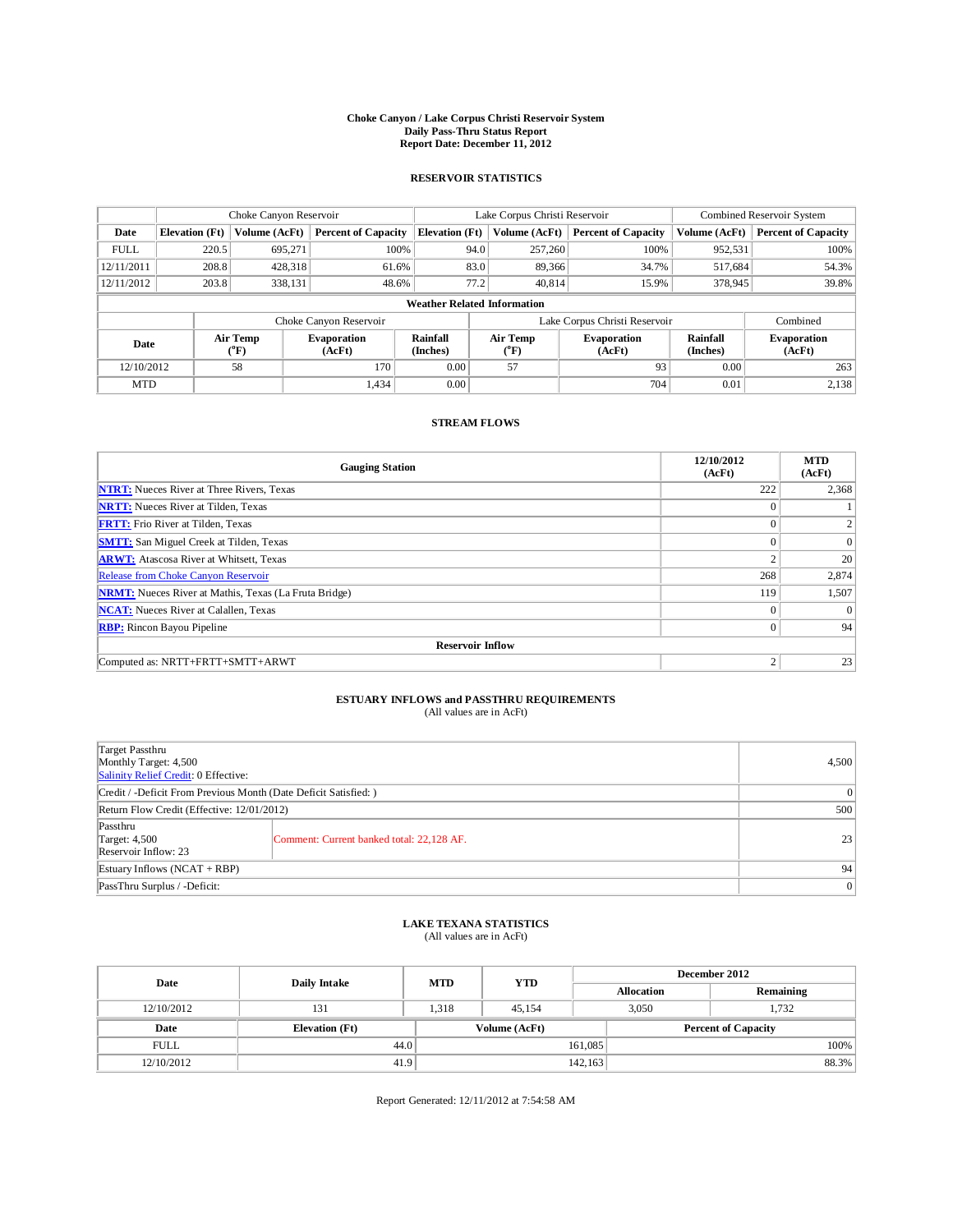## **Choke Canyon / Lake Corpus Christi Reservoir System Daily Pass-Thru Status Report Report Date: December 12, 2012**

### **RESERVOIR STATISTICS**

|             | Choke Canyon Reservoir |                                                              |                            |                                    | Lake Corpus Christi Reservoir                           |               |                             |                              | Combined Reservoir System  |       |  |
|-------------|------------------------|--------------------------------------------------------------|----------------------------|------------------------------------|---------------------------------------------------------|---------------|-----------------------------|------------------------------|----------------------------|-------|--|
| Date        | <b>Elevation</b> (Ft)  | Volume (AcFt)                                                | <b>Percent of Capacity</b> | <b>Elevation</b> (Ft)              |                                                         | Volume (AcFt) | <b>Percent of Capacity</b>  | Volume (AcFt)                | <b>Percent of Capacity</b> |       |  |
| <b>FULL</b> | 220.5                  | 695,271                                                      | 100%                       |                                    | 94.0                                                    | 257,260       | 100%                        | 952,531                      | 100%                       |       |  |
| 12/12/2011  | 208.8                  | 428,708                                                      | 61.7%                      |                                    | 82.9                                                    | 89,258        | 34.7%                       | 517,966                      | 54.4%                      |       |  |
| 12/12/2012  | 203.7                  | 336,238                                                      | 48.4%                      |                                    | 40,686                                                  |               | 77.2<br>15.8%               |                              | 376,924                    | 39.6% |  |
|             |                        |                                                              |                            | <b>Weather Related Information</b> |                                                         |               |                             |                              |                            |       |  |
|             |                        |                                                              | Choke Canyon Reservoir     |                                    | Lake Corpus Christi Reservoir                           |               |                             |                              | Combined                   |       |  |
| Date        |                        | Air Temp<br><b>Evaporation</b><br>$({}^0\text{F})$<br>(AcFt) |                            | <b>Rainfall</b><br>(Inches)        | <b>Air Temp</b><br><b>Evaporation</b><br>(°F)<br>(AcFt) |               | <b>Rainfall</b><br>(Inches) | <b>Evaporation</b><br>(AcFt) |                            |       |  |
| 12/11/2012  |                        | 52                                                           | 90                         | 0.00                               | 53                                                      |               | 11                          | 0.00                         | 101                        |       |  |
| <b>MTD</b>  |                        |                                                              | 1,524                      | 0.00                               |                                                         |               | 715                         | 0.01                         | 2,239                      |       |  |

### **STREAM FLOWS**

| <b>Gauging Station</b>                                       | 12/11/2012<br>(AcFt) | <b>MTD</b><br>(AcFt) |  |  |  |  |
|--------------------------------------------------------------|----------------------|----------------------|--|--|--|--|
| <b>NTRT:</b> Nueces River at Three Rivers, Texas             | 224                  | 2,592                |  |  |  |  |
| <b>NRTT:</b> Nueces River at Tilden, Texas                   | $\theta$             |                      |  |  |  |  |
| <b>FRTT:</b> Frio River at Tilden, Texas                     | $\theta$             |                      |  |  |  |  |
| <b>SMTT:</b> San Miguel Creek at Tilden, Texas               | $\theta$             | $\Omega$             |  |  |  |  |
| <b>ARWT:</b> Atascosa River at Whitsett, Texas               | $\overline{2}$       | 22                   |  |  |  |  |
| Release from Choke Canyon Reservoir                          | 268                  | 3,142                |  |  |  |  |
| <b>NRMT:</b> Nueces River at Mathis, Texas (La Fruta Bridge) | 125                  | 1,632                |  |  |  |  |
| <b>NCAT:</b> Nueces River at Calallen, Texas                 | $\Omega$             | $\Omega$             |  |  |  |  |
| <b>RBP:</b> Rincon Bayou Pipeline                            | $\mathbf{0}$         | 94                   |  |  |  |  |
| <b>Reservoir Inflow</b>                                      |                      |                      |  |  |  |  |
| Computed as: NRTT+FRTT+SMTT+ARWT                             | 2                    | 25                   |  |  |  |  |

# **ESTUARY INFLOWS and PASSTHRU REQUIREMENTS**<br>(All values are in AcFt)

| Target Passthru<br>Monthly Target: 4,500<br>Salinity Relief Credit: 0 Effective: | 4,500                                     |                 |
|----------------------------------------------------------------------------------|-------------------------------------------|-----------------|
| Credit / -Deficit From Previous Month (Date Deficit Satisfied: )                 | $\overline{0}$                            |                 |
| Return Flow Credit (Effective: 12/01/2012)                                       | 500                                       |                 |
| Passthru<br>Target: $4,500$<br>Reservoir Inflow: 25                              | Comment: Current banked total: 22,128 AF. | 25 <sub>1</sub> |
| Estuary Inflows $(NCAT + RBP)$                                                   | 94                                        |                 |
| PassThru Surplus / -Deficit:                                                     | 0                                         |                 |

## **LAKE TEXANA STATISTICS** (All values are in AcFt)

| Date        | Daily Intake          | <b>MTD</b> | <b>YTD</b>    |                   |                            | December 2012 |
|-------------|-----------------------|------------|---------------|-------------------|----------------------------|---------------|
|             |                       |            |               | <b>Allocation</b> |                            | Remaining     |
| 12/11/2012  | 131                   | 449.،      | 45.285        | 3.050             |                            | 1.601         |
| Date        | <b>Elevation</b> (Ft) |            | Volume (AcFt) |                   | <b>Percent of Capacity</b> |               |
| <b>FULL</b> | 44.0                  |            |               | 161,085           |                            | $100\%$       |
| 12/11/2012  | 41.7                  |            |               | 140,426           |                            | 87.2%         |

Report Generated: 12/12/2012 at 8:06:40 AM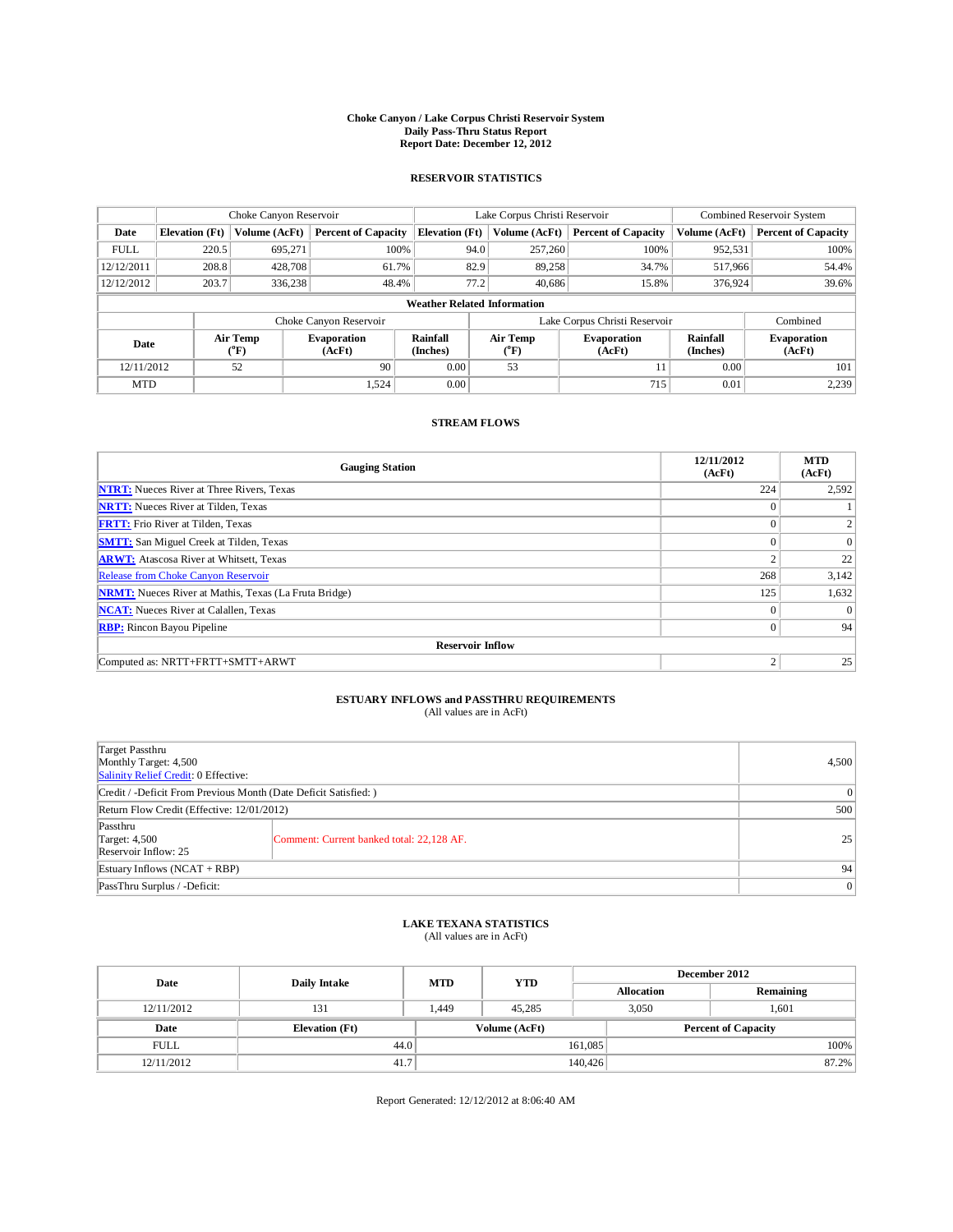## **Choke Canyon / Lake Corpus Christi Reservoir System Daily Pass-Thru Status Report Report Date: December 13, 2012**

#### **RESERVOIR STATISTICS**

|             | Choke Canyon Reservoir |                              |                              |                                    | Lake Corpus Christi Reservoir             |                         |                              |                             | Combined Reservoir System    |  |  |
|-------------|------------------------|------------------------------|------------------------------|------------------------------------|-------------------------------------------|-------------------------|------------------------------|-----------------------------|------------------------------|--|--|
| Date        | <b>Elevation</b> (Ft)  | Volume (AcFt)                | <b>Percent of Capacity</b>   | <b>Elevation</b> (Ft)              |                                           | Volume (AcFt)           | <b>Percent of Capacity</b>   | Volume (AcFt)               | <b>Percent of Capacity</b>   |  |  |
| <b>FULL</b> | 220.5                  | 695,271                      | 100%                         |                                    | 94.0                                      | 257,260                 | 100%                         | 952,531                     | 100%                         |  |  |
| 12/13/2011  | 208.7                  | 427,927                      | 61.5%                        |                                    | 82.9                                      | 89.149                  | 34.7%                        | 517,076                     | 54.3%                        |  |  |
| 12/13/2012  | 203.8                  | 337,271                      | 48.5%                        |                                    | 77.2                                      | 40,750                  | 15.8%                        | 378,021                     | 39.7%                        |  |  |
|             |                        |                              |                              | <b>Weather Related Information</b> |                                           |                         |                              |                             |                              |  |  |
|             |                        |                              | Choke Canyon Reservoir       |                                    | Lake Corpus Christi Reservoir<br>Combined |                         |                              |                             |                              |  |  |
| Date        |                        | Air Temp<br>$({}^0\text{F})$ | <b>Evaporation</b><br>(AcFt) | <b>Rainfall</b><br>(Inches)        |                                           | <b>Air Temp</b><br>(°F) | <b>Evaporation</b><br>(AcFt) | <b>Rainfall</b><br>(Inches) | <b>Evaporation</b><br>(AcFt) |  |  |
| 12/12/2012  |                        | 63                           | 110                          | 0.00                               |                                           | 56<br>63                |                              | 0.00                        | 166                          |  |  |
| <b>MTD</b>  |                        |                              | 1,634                        | 0.00                               |                                           |                         | 771                          | 0.01                        | 2,405                        |  |  |

### **STREAM FLOWS**

| <b>Gauging Station</b>                                       | 12/12/2012<br>(AcFt) | <b>MTD</b><br>(AcFt) |  |  |  |  |
|--------------------------------------------------------------|----------------------|----------------------|--|--|--|--|
| <b>NTRT:</b> Nueces River at Three Rivers, Texas             | 224                  | 2,817                |  |  |  |  |
| <b>NRTT:</b> Nueces River at Tilden, Texas                   | $\Omega$             |                      |  |  |  |  |
| <b>FRTT:</b> Frio River at Tilden, Texas                     | $\theta$             | $\overline{2}$       |  |  |  |  |
| <b>SMTT:</b> San Miguel Creek at Tilden, Texas               | $\Omega$             | $\overline{0}$       |  |  |  |  |
| <b>ARWT:</b> Atascosa River at Whitsett, Texas               | $\mathbf{2}$         | 24                   |  |  |  |  |
| Release from Choke Canyon Reservoir                          | 268                  | 3,410                |  |  |  |  |
| <b>NRMT:</b> Nueces River at Mathis, Texas (La Fruta Bridge) | 143                  | 1,775                |  |  |  |  |
| <b>NCAT:</b> Nueces River at Calallen, Texas                 | $\Omega$             | $\Omega$             |  |  |  |  |
| <b>RBP:</b> Rincon Bayou Pipeline                            | $\mathbf{0}$         | 94                   |  |  |  |  |
| <b>Reservoir Inflow</b>                                      |                      |                      |  |  |  |  |
| Computed as: NRTT+FRTT+SMTT+ARWT                             | 2                    | 27                   |  |  |  |  |

# **ESTUARY INFLOWS and PASSTHRU REQUIREMENTS**<br>(All values are in AcFt)

|                                                                  | (All values are in Acfu)                  |     |  |  |
|------------------------------------------------------------------|-------------------------------------------|-----|--|--|
|                                                                  |                                           |     |  |  |
| Target Passthru                                                  |                                           |     |  |  |
| Monthly Target: 4,500                                            |                                           |     |  |  |
| Salinity Relief Credit: 0 Effective:                             |                                           |     |  |  |
| Credit / -Deficit From Previous Month (Date Deficit Satisfied: ) |                                           |     |  |  |
| Return Flow Credit (Effective: 12/01/2012)                       |                                           | 500 |  |  |
| Passthru                                                         |                                           |     |  |  |
| Target: 4,500                                                    | Comment: Current banked total: 22,128 AF. |     |  |  |
| Reservoir Inflow: 27                                             |                                           |     |  |  |
| Estuary Inflows $(NCAT + RBP)$                                   |                                           |     |  |  |

## **LAKE TEXANA STATISTICS** (All values are in AcFt)

PassThru Surplus / -Deficit: 0

| Date        | Daily Intake          | <b>MTD</b> | <b>YTD</b>    |                   |                            | December 2012 |
|-------------|-----------------------|------------|---------------|-------------------|----------------------------|---------------|
|             |                       |            |               | <b>Allocation</b> | Remaining                  |               |
| 12/12/2012  | 132                   | 1.581      | 45.417        |                   | 3.050                      | 1.469         |
| Date        | <b>Elevation</b> (Ft) |            | Volume (AcFt) |                   | <b>Percent of Capacity</b> |               |
| <b>FULL</b> | 44.0                  |            |               | 161,085           |                            | $100\%$       |
| 12/12/2012  | 41.6                  |            |               | 139,562           |                            | 86.6%         |

Report Generated: 12/13/2012 at 8:00:54 AM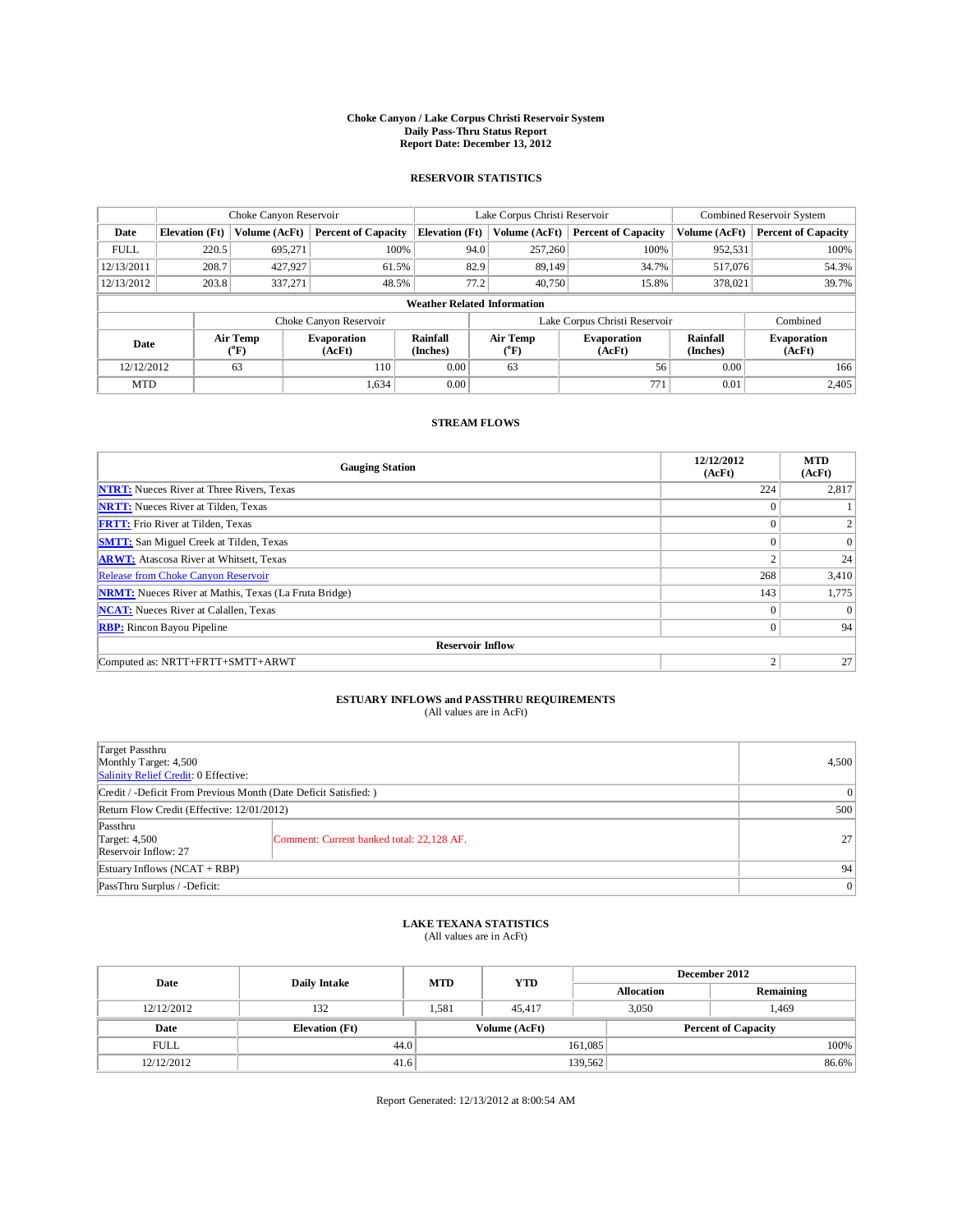## **Choke Canyon / Lake Corpus Christi Reservoir System Daily Pass-Thru Status Report Report Date: December 14, 2012**

### **RESERVOIR STATISTICS**

|             | Choke Canyon Reservoir |                              |                              |                                    | Lake Corpus Christi Reservoir |                         |                              |                             | Combined Reservoir System    |  |  |
|-------------|------------------------|------------------------------|------------------------------|------------------------------------|-------------------------------|-------------------------|------------------------------|-----------------------------|------------------------------|--|--|
| Date        | <b>Elevation</b> (Ft)  | Volume (AcFt)                | <b>Percent of Capacity</b>   | <b>Elevation</b> (Ft)              |                               | Volume (AcFt)           | <b>Percent of Capacity</b>   | Volume (AcFt)               | <b>Percent of Capacity</b>   |  |  |
| <b>FULL</b> | 220.5                  | 695,271                      | 100%                         |                                    | 94.0                          | 257,260                 | 100%                         | 952,531                     | 100%                         |  |  |
| 12/14/2011  | 208.7                  | 427,537                      | 61.5%                        |                                    | 82.9                          | 88,501                  | 34.4%                        | 516,038                     | 54.2%                        |  |  |
| 12/14/2012  | 203.7                  | 335.041                      | 48.2%                        |                                    | 77.2                          | 40,750                  | 15.8%                        | 375,791                     | 39.5%                        |  |  |
|             |                        |                              |                              | <b>Weather Related Information</b> |                               |                         |                              |                             |                              |  |  |
|             |                        |                              | Choke Canyon Reservoir       |                                    | Lake Corpus Christi Reservoir |                         |                              |                             | Combined                     |  |  |
| Date        |                        | Air Temp<br>$({}^0\text{F})$ | <b>Evaporation</b><br>(AcFt) | <b>Rainfall</b><br>(Inches)        |                               | <b>Air Temp</b><br>(°F) | <b>Evaporation</b><br>(AcFt) | <b>Rainfall</b><br>(Inches) | <b>Evaporation</b><br>(AcFt) |  |  |
| 12/13/2012  |                        | 50<br>65                     |                              | 0.00                               |                               | 67                      | 41                           | 0.00                        | 91                           |  |  |
| <b>MTD</b>  |                        |                              | 1.684                        | 0.00                               |                               |                         | 812                          | 0.01                        | 2,496                        |  |  |

### **STREAM FLOWS**

| <b>Gauging Station</b>                                       | 12/13/2012<br>(AcFt) | <b>MTD</b><br>(AcFt) |  |  |  |  |
|--------------------------------------------------------------|----------------------|----------------------|--|--|--|--|
| <b>NTRT:</b> Nueces River at Three Rivers, Texas             | 224                  | 3,041                |  |  |  |  |
| <b>NRTT:</b> Nueces River at Tilden, Texas                   | $\Omega$             |                      |  |  |  |  |
| <b>FRTT:</b> Frio River at Tilden, Texas                     | $\Omega$             | $\overline{2}$       |  |  |  |  |
| <b>SMTT:</b> San Miguel Creek at Tilden, Texas               | $\Omega$             | $\theta$             |  |  |  |  |
| <b>ARWT:</b> Atascosa River at Whitsett, Texas               | $\overline{2}$       | 26                   |  |  |  |  |
| Release from Choke Canyon Reservoir                          | 268                  | 3,678                |  |  |  |  |
| <b>NRMT:</b> Nueces River at Mathis, Texas (La Fruta Bridge) | 153                  | 1,927                |  |  |  |  |
| <b>NCAT:</b> Nueces River at Calallen, Texas                 | $\Omega$             |                      |  |  |  |  |
| <b>RBP:</b> Rincon Bayou Pipeline                            | $\mathbf{0}$         | 94                   |  |  |  |  |
| <b>Reservoir Inflow</b>                                      |                      |                      |  |  |  |  |
| Computed as: NRTT+FRTT+SMTT+ARWT                             | 2                    | 29                   |  |  |  |  |

# **ESTUARY INFLOWS and PASSTHRU REQUIREMENTS**<br>(All values are in AcFt)

| Target Passthru<br>Monthly Target: 4,500<br>Salinity Relief Credit: 0 Effective: | 4,500                                     |                 |
|----------------------------------------------------------------------------------|-------------------------------------------|-----------------|
| Credit / -Deficit From Previous Month (Date Deficit Satisfied: )                 | $\vert 0 \vert$                           |                 |
| Return Flow Credit (Effective: 12/01/2012)                                       | 500                                       |                 |
| Passthru<br><b>Target: 4,500</b><br>Reservoir Inflow: 29                         | Comment: Current banked total: 22,128 AF. | 29 <sup>1</sup> |
| Estuary Inflows $(NCAT + RBP)$                                                   | 94                                        |                 |
| PassThru Surplus / -Deficit:                                                     | 0 <sup>1</sup>                            |                 |

## **LAKE TEXANA STATISTICS** (All values are in AcFt)

| Date        | Daily Intake          | <b>MTD</b> | <b>YTD</b>    |                   |                            |           | December 2012 |
|-------------|-----------------------|------------|---------------|-------------------|----------------------------|-----------|---------------|
|             |                       |            |               | <b>Allocation</b> |                            | Remaining |               |
| 12/13/2012  | 132                   | 1.712      | 45.549        |                   | 3.050                      | 1.338     |               |
| Date        | <b>Elevation</b> (Ft) |            | Volume (AcFt) |                   | <b>Percent of Capacity</b> |           |               |
| <b>FULL</b> | 44.0                  |            |               | 161,085           |                            | $100\%$   |               |
| 12/13/2012  | 41.6                  |            |               | 139,562           |                            | 86.6%     |               |

Report Generated: 12/14/2012 at 8:05:31 AM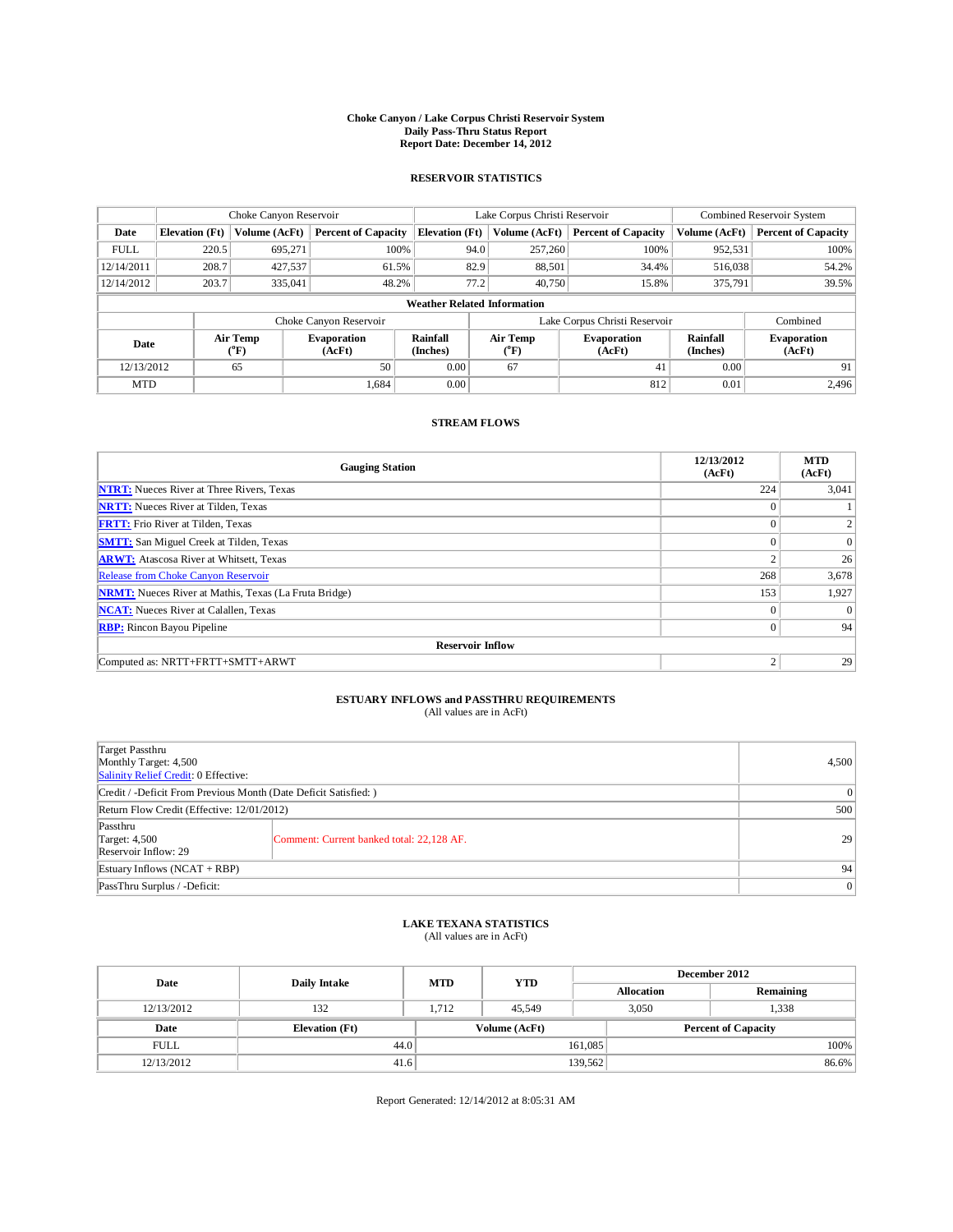## **Choke Canyon / Lake Corpus Christi Reservoir System Daily Pass-Thru Status Report Report Date: December 15, 2012**

### **RESERVOIR STATISTICS**

|             |                       | Choke Canyon Reservoir |                              |                                    | Lake Corpus Christi Reservoir                              | Combined Reservoir System  |                      |                              |  |
|-------------|-----------------------|------------------------|------------------------------|------------------------------------|------------------------------------------------------------|----------------------------|----------------------|------------------------------|--|
| Date        | <b>Elevation</b> (Ft) | Volume (AcFt)          | <b>Percent of Capacity</b>   | <b>Elevation</b> (Ft)              | Volume (AcFt)                                              | <b>Percent of Capacity</b> | Volume (AcFt)        | <b>Percent of Capacity</b>   |  |
| <b>FULL</b> | 220.5                 | 695,271                | 100%                         | 94.0                               | 257,260                                                    | 100%                       | 952,531              | 100%                         |  |
| 12/15/2011  | 208.8                 | 429,098                | 61.7%                        | 82.9                               | 88,933                                                     | 34.6%                      | 518,031              | 54.4%                        |  |
| 12/15/2012  | 203.8                 | 336,582                | 48.4%                        | 77.2                               | 40.814                                                     | 15.9%                      | 377,396              | 39.6%                        |  |
|             |                       |                        |                              | <b>Weather Related Information</b> |                                                            |                            |                      |                              |  |
|             |                       |                        | Choke Canyon Reservoir       |                                    | Lake Corpus Christi Reservoir<br>Combined                  |                            |                      |                              |  |
| Date        |                       | Air Temp<br>(°F)       | <b>Evaporation</b><br>(AcFt) | Rainfall<br>(Inches)               | Air Temp<br><b>Evaporation</b><br>$\rm ^{(^oF)}$<br>(AcFt) |                            | Rainfall<br>(Inches) | <b>Evaporation</b><br>(AcFt) |  |
| 12/14/2012  |                       | 75                     | 80                           | 0.00                               | 76                                                         | 45                         | 0.00                 | 125                          |  |
| <b>MTD</b>  |                       |                        | 1.764                        | 0.00                               |                                                            | 857                        | 0.01                 | 2,621                        |  |

### **STREAM FLOWS**

| <b>Gauging Station</b>                                       | 12/14/2012<br>(AcFt) | <b>MTD</b><br>(AcFt) |
|--------------------------------------------------------------|----------------------|----------------------|
| <b>NTRT:</b> Nueces River at Three Rivers, Texas             | 224                  | 3,265                |
| <b>NRTT:</b> Nueces River at Tilden, Texas                   | $\theta$             |                      |
| <b>FRTT:</b> Frio River at Tilden, Texas                     | $\theta$             |                      |
| <b>SMTT:</b> San Miguel Creek at Tilden, Texas               | $\Omega$             | $\Omega$             |
| <b>ARWT:</b> Atascosa River at Whitsett, Texas               | $\mathcal{L}$        | 28                   |
| Release from Choke Canyon Reservoir                          | 268                  | 3,946                |
| <b>NRMT:</b> Nueces River at Mathis, Texas (La Fruta Bridge) | 145                  | 2,072                |
| <b>NCAT:</b> Nueces River at Calallen, Texas                 | $\mathbf{0}$         | $\Omega$             |
| <b>RBP:</b> Rincon Bayou Pipeline                            | $\overline{0}$       | 94                   |
| <b>Reservoir Inflow</b>                                      |                      |                      |
| Computed as: NRTT+FRTT+SMTT+ARWT                             | 2                    | 32                   |

# **ESTUARY INFLOWS and PASSTHRU REQUIREMENTS**<br>(All values are in AcFt)

| Target Passthru<br>Monthly Target: 4,500<br>Salinity Relief Credit: 0 Effective: |                                           | 4,500          |
|----------------------------------------------------------------------------------|-------------------------------------------|----------------|
| Credit / -Deficit From Previous Month (Date Deficit Satisfied: )                 |                                           |                |
| Return Flow Credit (Effective: 12/01/2012)                                       |                                           | 500            |
| Passthru<br>Target: 4,500<br>Reservoir Inflow: 32                                | Comment: Current banked total: 22,128 AF. | 32             |
| Estuary Inflows $(NCAT + RBP)$                                                   |                                           | 94             |
| PassThru Surplus / -Deficit:                                                     |                                           | 0 <sup>1</sup> |

## **LAKE TEXANA STATISTICS** (All values are in AcFt)

|             |                                    | <b>MTD</b> |                   | December 2012 |                            |         |  |
|-------------|------------------------------------|------------|-------------------|---------------|----------------------------|---------|--|
|             | <b>YTD</b><br>Date<br>Daily Intake |            | <b>Allocation</b> |               | Remaining                  |         |  |
| 12/14/2012  | 132                                | .844       | 45.680            |               | 3.050<br>1.206             |         |  |
| Date        | <b>Elevation</b> (Ft)              |            | Volume (AcFt)     |               | <b>Percent of Capacity</b> |         |  |
| <b>FULL</b> | 44.0                               |            |                   | 161,085       |                            | $100\%$ |  |
| 12/14/2012  | 41.5                               |            |                   | 138,700       |                            | 86.1%   |  |

Report Generated: 12/15/2012 at 8:39:04 AM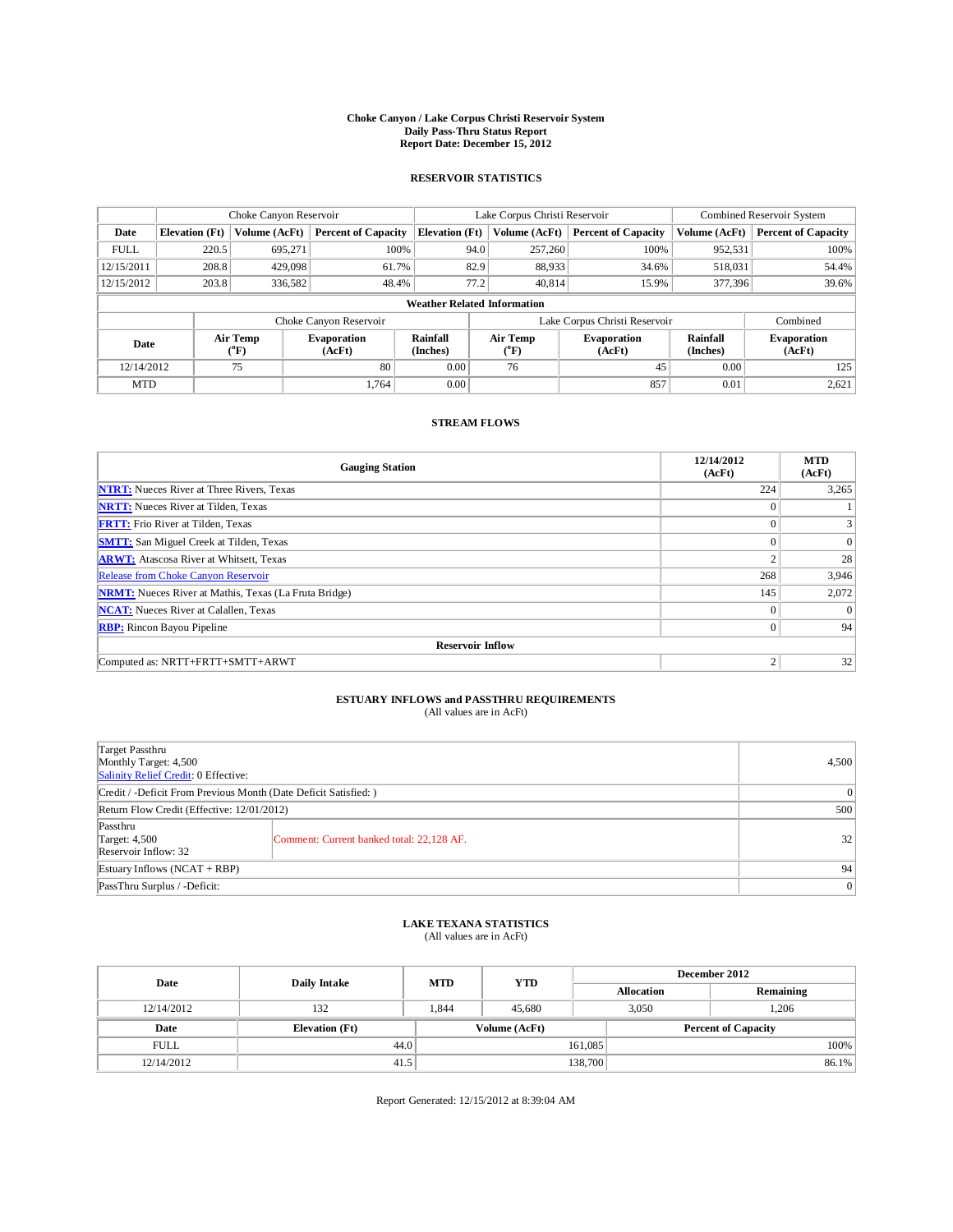## **Choke Canyon / Lake Corpus Christi Reservoir System Daily Pass-Thru Status Report Report Date: December 16, 2012**

### **RESERVOIR STATISTICS**

|             | Choke Canyon Reservoir |                       | Lake Corpus Christi Reservoir |                                    |                                                  |         | Combined Reservoir System |                             |                              |
|-------------|------------------------|-----------------------|-------------------------------|------------------------------------|--------------------------------------------------|---------|---------------------------|-----------------------------|------------------------------|
| Date        | <b>Elevation</b> (Ft)  | Volume (AcFt)         | <b>Percent of Capacity</b>    | <b>Elevation</b> (Ft)              | <b>Percent of Capacity</b><br>Volume (AcFt)      |         |                           | Volume (AcFt)               | <b>Percent of Capacity</b>   |
| <b>FULL</b> | 220.5                  | 695,271               | 100%                          |                                    | 94.0                                             | 257,260 | 100%                      | 952,531                     | 100%                         |
| 12/16/2011  | 208.7                  | 426,952               | 61.4%                         |                                    | 82.8                                             | 88,178  | 34.3%                     | 515,130                     | 54.1%                        |
| 12/16/2012  | 203.7                  | 335,381               | 48.2%                         |                                    | 77.2                                             | 40,814  | 15.9%                     | 376,195                     | 39.5%                        |
|             |                        |                       |                               | <b>Weather Related Information</b> |                                                  |         |                           |                             |                              |
|             |                        |                       | Choke Canyon Reservoir        |                                    | Lake Corpus Christi Reservoir                    |         |                           |                             | Combined                     |
| Date        |                        | Air Temp<br>$(^{0}F)$ | <b>Evaporation</b><br>(AcFt)  | <b>Rainfall</b><br>(Inches)        | Air Temp<br><b>Evaporation</b><br>(°F)<br>(AcFt) |         |                           | <b>Rainfall</b><br>(Inches) | <b>Evaporation</b><br>(AcFt) |
| 12/15/2012  |                        | 79                    | 100                           | 0.00                               |                                                  | 80      | 30                        | 0.00                        | 130                          |
| <b>MTD</b>  |                        |                       | 1.864                         | 0.00                               |                                                  |         | 887                       | 0.01                        | 2,751                        |

#### **STREAM FLOWS**

| <b>Gauging Station</b>                                       | 12/15/2012<br>(AcFt) | <b>MTD</b><br>(AcFt) |
|--------------------------------------------------------------|----------------------|----------------------|
| <b>NTRT:</b> Nueces River at Three Rivers, Texas             | 224                  | 3,490                |
| <b>NRTT:</b> Nueces River at Tilden, Texas                   | $\Omega$             |                      |
| <b>FRTT:</b> Frio River at Tilden, Texas                     | $\Omega$             | $\overline{3}$       |
| <b>SMTT:</b> San Miguel Creek at Tilden, Texas               | $\Omega$             | $\theta$             |
| <b>ARWT:</b> Atascosa River at Whitsett, Texas               | $\overline{2}$       | 30                   |
| Release from Choke Canyon Reservoir                          | 268                  | 4,214                |
| <b>NRMT:</b> Nueces River at Mathis, Texas (La Fruta Bridge) | 145                  | 2,217                |
| <b>NCAT:</b> Nueces River at Calallen, Texas                 | $\Omega$             |                      |
| <b>RBP:</b> Rincon Bayou Pipeline                            | $\mathbf{0}$         | 94                   |
| <b>Reservoir Inflow</b>                                      |                      |                      |
| Computed as: NRTT+FRTT+SMTT+ARWT                             | 3                    | 34                   |

# **ESTUARY INFLOWS and PASSTHRU REQUIREMENTS**<br>(All values are in AcFt)

|  | ,我们也不会有什么?""我们不会有什么?""我们不会有什么?""我们不会有什么?""我们不会有什么?""我们不会有什么?""我们不会有什么?""我们不会有什么?" |  |
|--|-----------------------------------------------------------------------------------|--|
|  |                                                                                   |  |
|  |                                                                                   |  |
|  |                                                                                   |  |
|  |                                                                                   |  |

| Target Passthru<br>Monthly Target: 4,500<br>Salinity Relief Credit: 0 Effective: |                                           | 4,500    |
|----------------------------------------------------------------------------------|-------------------------------------------|----------|
| Credit / -Deficit From Previous Month (Date Deficit Satisfied: )                 |                                           | $\theta$ |
| Return Flow Credit (Effective: 12/01/2012)                                       |                                           | 500      |
| Passthru<br>Target: 4,500<br>Reservoir Inflow: 34                                | Comment: Current banked total: 22,128 AF. | 34       |
| Estuary Inflows $(NCAT + RBP)$                                                   |                                           | 94       |
| PassThru Surplus / -Deficit:                                                     |                                           | 0        |

## **LAKE TEXANA STATISTICS** (All values are in AcFt)

|                                    |                       |       | <b>YTD</b>    | December 2012     |                            |         |  |
|------------------------------------|-----------------------|-------|---------------|-------------------|----------------------------|---------|--|
| <b>MTD</b><br>Date<br>Daily Intake |                       |       |               | <b>Allocation</b> | Remaining                  |         |  |
| 12/15/2012                         | 132                   | 1.976 | 45.812        |                   | 3.050                      | 1.074   |  |
| Date                               | <b>Elevation</b> (Ft) |       | Volume (AcFt) |                   | <b>Percent of Capacity</b> |         |  |
| <b>FULL</b>                        | 44.0                  |       |               | 161,085           |                            | $100\%$ |  |
| 12/15/2012                         | 41.5                  |       |               | 138,700           |                            | 86.1%   |  |

Report Generated: 12/16/2012 at 8:07:07 AM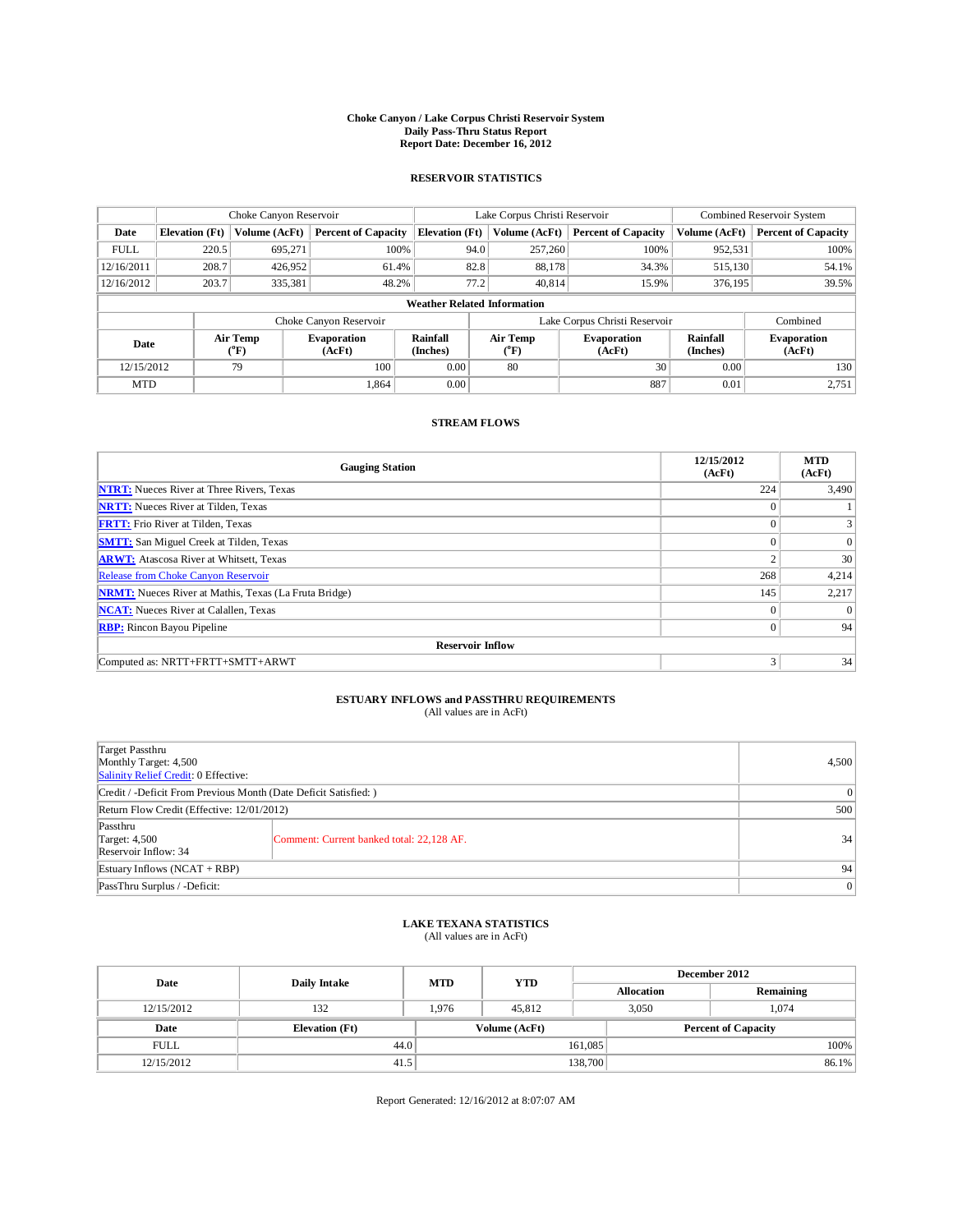## **Choke Canyon / Lake Corpus Christi Reservoir System Daily Pass-Thru Status Report Report Date: December 17, 2012**

### **RESERVOIR STATISTICS**

|             | Choke Canyon Reservoir |                  | Lake Corpus Christi Reservoir |                                    |                                                        |         | Combined Reservoir System |                             |                              |
|-------------|------------------------|------------------|-------------------------------|------------------------------------|--------------------------------------------------------|---------|---------------------------|-----------------------------|------------------------------|
| Date        | <b>Elevation</b> (Ft)  | Volume (AcFt)    | <b>Percent of Capacity</b>    | <b>Elevation</b> (Ft)              | <b>Percent of Capacity</b><br>Volume (AcFt)            |         |                           | Volume (AcFt)               | <b>Percent of Capacity</b>   |
| <b>FULL</b> | 220.5                  | 695,271          | 100%                          |                                    | 94.0                                                   | 257,260 | 100%                      | 952,531                     | 100%                         |
| 12/17/2011  | 208.7                  | 427,342          | 61.5%                         |                                    | 82.9                                                   | 89,041  | 34.6%                     | 516,383                     | 54.2%                        |
| 12/17/2012  | 203.6                  | 334,362          | 48.1%                         |                                    | 77.2                                                   | 40.814  | 15.9%                     | 375,176                     | 39.4%                        |
|             |                        |                  |                               | <b>Weather Related Information</b> |                                                        |         |                           |                             |                              |
|             |                        |                  | Choke Canyon Reservoir        |                                    | Lake Corpus Christi Reservoir                          |         |                           |                             | Combined                     |
| Date        |                        | Air Temp<br>(°F) | <b>Evaporation</b><br>(AcFt)  | <b>Rainfall</b><br>(Inches)        | <b>Air Temp</b><br><b>Evaporation</b><br>(°F<br>(AcFt) |         |                           | <b>Rainfall</b><br>(Inches) | <b>Evaporation</b><br>(AcFt) |
| 12/16/2012  |                        | 79               | 149                           | 0.00                               |                                                        | 81      | 60                        | 0.05                        | 209                          |
| <b>MTD</b>  |                        |                  | 2,013                         | 0.00                               |                                                        |         | 947                       | 0.06                        | 2,960                        |

#### **STREAM FLOWS**

| <b>Gauging Station</b>                                       | 12/16/2012<br>(AcFt) | <b>MTD</b><br>(AcFt) |
|--------------------------------------------------------------|----------------------|----------------------|
| <b>NTRT:</b> Nueces River at Three Rivers, Texas             | 224                  | 3,714                |
| <b>NRTT:</b> Nueces River at Tilden, Texas                   | $\Omega$             |                      |
| <b>FRTT:</b> Frio River at Tilden, Texas                     | $\theta$             | $\overline{3}$       |
| <b>SMTT:</b> San Miguel Creek at Tilden, Texas               | $\Omega$             | $\overline{0}$       |
| <b>ARWT:</b> Atascosa River at Whitsett, Texas               | $\mathbf{2}$         | 32                   |
| Release from Choke Canyon Reservoir                          | 268                  | 4,482                |
| <b>NRMT:</b> Nueces River at Mathis, Texas (La Fruta Bridge) | 153                  | 2,370                |
| <b>NCAT:</b> Nueces River at Calallen, Texas                 | $\Omega$             |                      |
| <b>RBP:</b> Rincon Bayou Pipeline                            | 3                    | 97                   |
| <b>Reservoir Inflow</b>                                      |                      |                      |
| Computed as: NRTT+FRTT+SMTT+ARWT                             | 3                    | 37                   |

# **ESTUARY INFLOWS and PASSTHRU REQUIREMENTS**<br>(All values are in AcFt)

| Target Passthru<br>Monthly Target: 4,500<br>Salinity Relief Credit: 0 Effective: |                                           |                 |  |  |  |
|----------------------------------------------------------------------------------|-------------------------------------------|-----------------|--|--|--|
| Credit / -Deficit From Previous Month (Date Deficit Satisfied: )                 |                                           |                 |  |  |  |
| Return Flow Credit (Effective: 12/01/2012)                                       |                                           |                 |  |  |  |
| Passthru<br>Target: 4,500<br>Reservoir Inflow: 37                                | Comment: Current banked total: 22,128 AF. | 37 <sup>1</sup> |  |  |  |
| Estuary Inflows $(NCAT + RBP)$                                                   |                                           |                 |  |  |  |
| PassThru Surplus / -Deficit:                                                     | $\vert 0 \vert$                           |                 |  |  |  |

## **LAKE TEXANA STATISTICS** (All values are in AcFt)

| Date        | <b>Daily Intake</b>   | <b>MTD</b> | <b>YTD</b>    | December 2012 |                            |           |  |
|-------------|-----------------------|------------|---------------|---------------|----------------------------|-----------|--|
|             |                       |            |               |               | <b>Allocation</b>          | Remaining |  |
| 12/16/2012  | 132                   | 2.108      | 45,945        |               | 3.050                      | 942       |  |
| Date        | <b>Elevation</b> (Ft) |            | Volume (AcFt) |               | <b>Percent of Capacity</b> |           |  |
| <b>FULL</b> | 44.0                  |            |               | 161,085       |                            | 100%      |  |
| 12/16/2012  | 41.6                  |            |               | 139,562       |                            | 86.6%     |  |

Report Generated: 12/17/2012 at 8:54:52 AM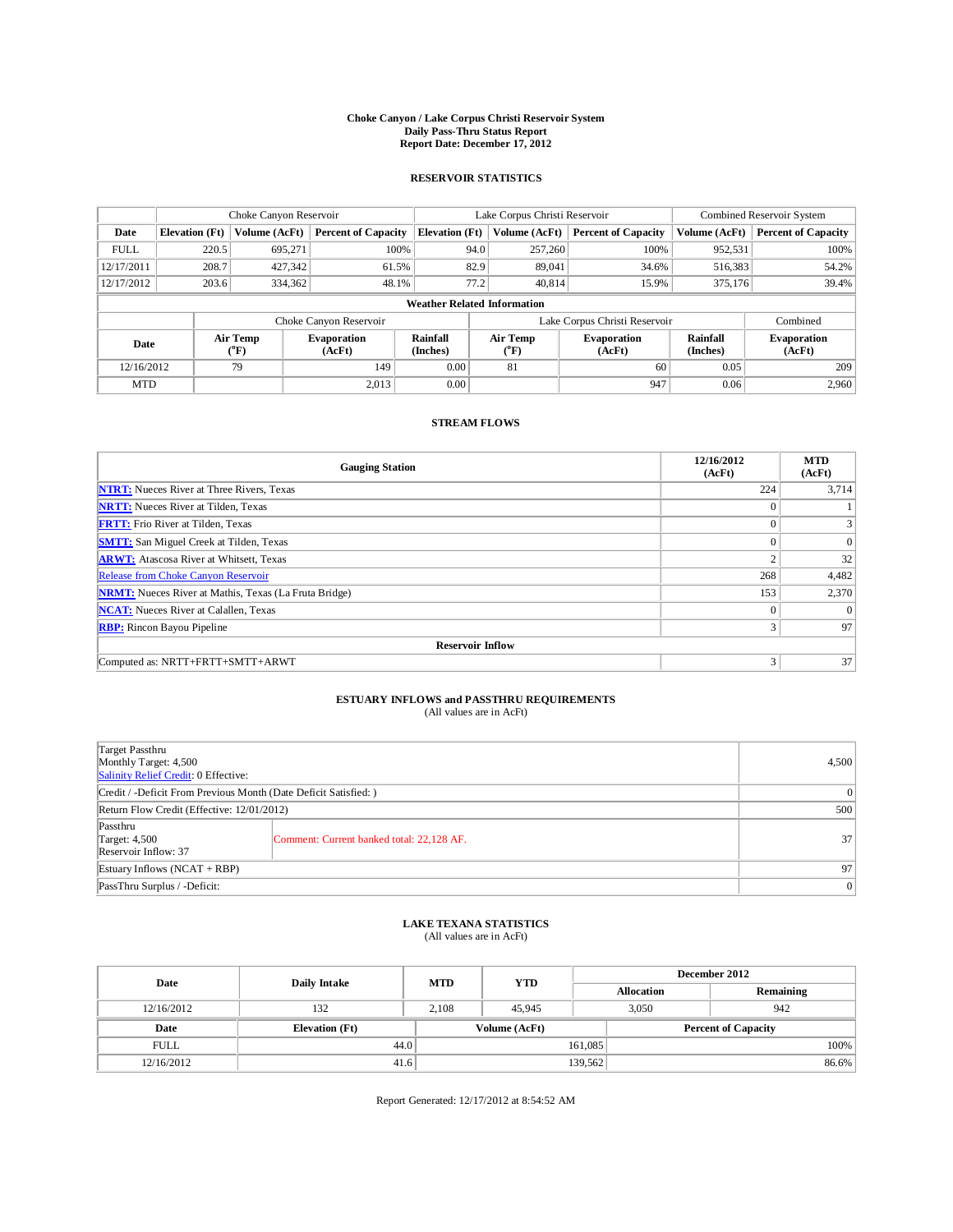## **Choke Canyon / Lake Corpus Christi Reservoir System Daily Pass-Thru Status Report Report Date: December 18, 2012**

### **RESERVOIR STATISTICS**

|             | Choke Canyon Reservoir |                              |                              | Lake Corpus Christi Reservoir                                                   | Combined Reservoir System |                               |                              |               |                            |
|-------------|------------------------|------------------------------|------------------------------|---------------------------------------------------------------------------------|---------------------------|-------------------------------|------------------------------|---------------|----------------------------|
| Date        | <b>Elevation</b> (Ft)  | Volume (AcFt)                | <b>Percent of Capacity</b>   | <b>Elevation</b> (Ft)                                                           |                           | Volume (AcFt)                 | <b>Percent of Capacity</b>   | Volume (AcFt) | <b>Percent of Capacity</b> |
| <b>FULL</b> | 220.5                  | 695,271                      | 100%                         |                                                                                 | 94.0                      | 257,260                       | 100%                         | 952,531       | 100%                       |
| 12/18/2011  | 208.8                  | 428,318                      | 61.6%                        |                                                                                 | 82.9                      | 88,393                        | 34.4%                        | 516,711       | 54.2%                      |
| 12/18/2012  | 203.7                  | 335,211                      | 48.2%                        |                                                                                 | 77.2                      | 40,942                        | 15.9%                        | 376,153       | 39.5%                      |
|             |                        |                              |                              | <b>Weather Related Information</b>                                              |                           |                               |                              |               |                            |
|             |                        |                              | Choke Canyon Reservoir       |                                                                                 |                           | Lake Corpus Christi Reservoir | Combined                     |               |                            |
| Date        |                        | Air Temp<br>$({}^0\text{F})$ | <b>Evaporation</b><br>(AcFt) | <b>Rainfall</b><br>Air Temp<br><b>Evaporation</b><br>(Inches)<br>(°F)<br>(AcFt) |                           | <b>Rainfall</b><br>(Inches)   | <b>Evaporation</b><br>(AcFt) |               |                            |
| 12/17/2012  |                        | 74                           | 130                          | 0.00                                                                            |                           | 77                            | 78                           | 0.00          | 208                        |
| <b>MTD</b>  |                        |                              | 2.143                        | 0.00                                                                            |                           |                               | 1,025                        | 0.06          | 3,168                      |

### **STREAM FLOWS**

| <b>Gauging Station</b>                                       | 12/17/2012<br>(AcFt) | <b>MTD</b><br>(AcFt) |  |  |  |  |  |
|--------------------------------------------------------------|----------------------|----------------------|--|--|--|--|--|
| <b>NTRT:</b> Nueces River at Three Rivers, Texas             | 222                  | 3,936                |  |  |  |  |  |
| <b>NRTT:</b> Nueces River at Tilden, Texas                   | $\theta$             |                      |  |  |  |  |  |
| <b>FRTT:</b> Frio River at Tilden, Texas                     | $\Omega$             | 4                    |  |  |  |  |  |
| <b>SMTT:</b> San Miguel Creek at Tilden, Texas               | $\Omega$             | $\Omega$             |  |  |  |  |  |
| <b>ARWT:</b> Atascosa River at Whitsett, Texas               | $\overline{2}$       | 34                   |  |  |  |  |  |
| Release from Choke Canyon Reservoir                          | 252                  | 4,734                |  |  |  |  |  |
| <b>NRMT:</b> Nueces River at Mathis, Texas (La Fruta Bridge) | 155                  | 2,525                |  |  |  |  |  |
| <b>NCAT:</b> Nueces River at Calallen, Texas                 | $\Omega$             | $\Omega$             |  |  |  |  |  |
| <b>RBP:</b> Rincon Bayou Pipeline                            | 45                   | 142                  |  |  |  |  |  |
| <b>Reservoir Inflow</b>                                      |                      |                      |  |  |  |  |  |
| Computed as: NRTT+FRTT+SMTT+ARWT                             | 3                    | 40                   |  |  |  |  |  |

# **ESTUARY INFLOWS and PASSTHRU REQUIREMENTS**<br>(All values are in AcFt)

| Target Passthru<br>Monthly Target: 4,500<br>Salinity Relief Credit: 0 Effective: | 4,500                                     |    |  |  |  |
|----------------------------------------------------------------------------------|-------------------------------------------|----|--|--|--|
| Credit / -Deficit From Previous Month (Date Deficit Satisfied: )                 |                                           |    |  |  |  |
| Return Flow Credit (Effective: 12/01/2012)                                       |                                           |    |  |  |  |
| Passthru<br>Target: 4,500<br>Reservoir Inflow: 40                                | Comment: Current banked total: 22,128 AF. | 40 |  |  |  |
| Estuary Inflows $(NCAT + RBP)$                                                   | 142                                       |    |  |  |  |
| PassThru Surplus / -Deficit:                                                     | 0 <sup>1</sup>                            |    |  |  |  |

## **LAKE TEXANA STATISTICS** (All values are in AcFt)

| Date        | <b>Daily Intake</b>   | <b>MTD</b> | <b>YTD</b>    | December 2012 |                            |           |  |
|-------------|-----------------------|------------|---------------|---------------|----------------------------|-----------|--|
|             |                       |            |               |               | <b>Allocation</b>          | Remaining |  |
| 12/17/2012  | 132                   | 2.240      | 46,077        |               | 3.050                      | 810       |  |
| Date        | <b>Elevation</b> (Ft) |            | Volume (AcFt) |               | <b>Percent of Capacity</b> |           |  |
| <b>FULL</b> | 44.0                  |            |               | 161,085       |                            | 100%      |  |
| 12/17/2012  | 41.6                  |            |               | 139,562       |                            | 86.6%     |  |

Report Generated: 12/18/2012 at 8:56:30 AM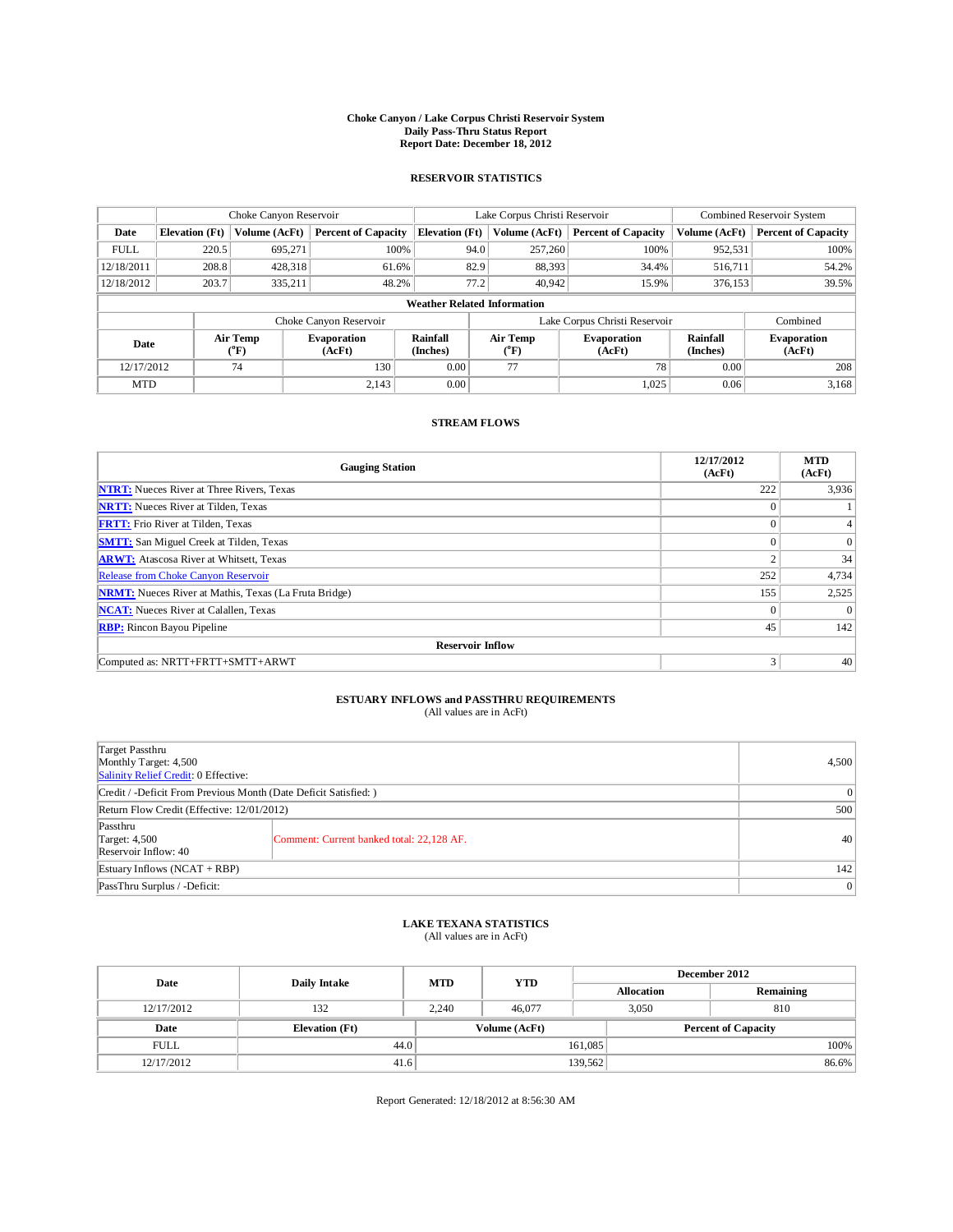## **Choke Canyon / Lake Corpus Christi Reservoir System Daily Pass-Thru Status Report Report Date: December 19, 2012**

### **RESERVOIR STATISTICS**

|                                                                                                                | Choke Canyon Reservoir |                              |                            |                                    | Lake Corpus Christi Reservoir | Combined Reservoir System  |               |                            |
|----------------------------------------------------------------------------------------------------------------|------------------------|------------------------------|----------------------------|------------------------------------|-------------------------------|----------------------------|---------------|----------------------------|
| Date                                                                                                           | <b>Elevation</b> (Ft)  | Volume (AcFt)                | <b>Percent of Capacity</b> | <b>Elevation</b> (Ft)              | Volume (AcFt)                 | <b>Percent of Capacity</b> | Volume (AcFt) | <b>Percent of Capacity</b> |
| <b>FULL</b>                                                                                                    | 220.5                  | 695,271                      | 100%                       |                                    | 257,260<br>94.0               | 100%                       | 952,531       | 100%                       |
| 12/19/2011                                                                                                     | 208.6                  | 426,171                      | 61.3%                      | 82.8                               | 87.212                        | 33.9%                      | 513,383       | 53.9%                      |
| 12/19/2012                                                                                                     | 203.6                  | 334,022                      | 48.0%                      |                                    | 77.2<br>40.750                | 15.8%                      | 374,772       | 39.3%                      |
|                                                                                                                |                        |                              |                            | <b>Weather Related Information</b> |                               |                            |               |                            |
|                                                                                                                |                        |                              | Choke Canyon Reservoir     |                                    | Lake Corpus Christi Reservoir |                            | Combined      |                            |
| <b>Rainfall</b><br>Air Temp<br>Air Temp<br>Evaporation<br>Date<br>(°F)<br>(AcFt)<br>(Inches)<br>$\rm ^{(^oF)}$ |                        | <b>Evaporation</b><br>(AcFt) | Rainfall<br>(Inches)       | <b>Evaporation</b><br>(AcFt)       |                               |                            |               |                            |
| 12/18/2012                                                                                                     |                        | 86                           | 169                        | 0.00                               | 85                            | 82                         | 0.00          | 251                        |
| <b>MTD</b>                                                                                                     |                        |                              | 2,312                      | 0.00                               |                               | 1,107                      | 0.06          | 3,419                      |

#### **STREAM FLOWS**

| <b>Gauging Station</b>                                       | 12/18/2012<br>(AcFt) | <b>MTD</b><br>(AcFt) |  |  |  |  |  |
|--------------------------------------------------------------|----------------------|----------------------|--|--|--|--|--|
| <b>NTRT:</b> Nueces River at Three Rivers, Texas             | 199                  | 4,135                |  |  |  |  |  |
| <b>NRTT:</b> Nueces River at Tilden, Texas                   | $\Omega$             |                      |  |  |  |  |  |
| <b>FRTT:</b> Frio River at Tilden, Texas                     | $\Omega$             | $\overline{4}$       |  |  |  |  |  |
| <b>SMTT:</b> San Miguel Creek at Tilden, Texas               | $\Omega$             | $\overline{0}$       |  |  |  |  |  |
| <b>ARWT:</b> Atascosa River at Whitsett, Texas               | 3                    | 37                   |  |  |  |  |  |
| Release from Choke Canyon Reservoir                          | 238                  | 4,972                |  |  |  |  |  |
| <b>NRMT:</b> Nueces River at Mathis, Texas (La Fruta Bridge) | 147                  | 2,672                |  |  |  |  |  |
| <b>NCAT:</b> Nueces River at Calallen, Texas                 | $\mathbf{0}$         | $\Omega$             |  |  |  |  |  |
| <b>RBP:</b> Rincon Bayou Pipeline                            | $\theta$             | 142                  |  |  |  |  |  |
| <b>Reservoir Inflow</b>                                      |                      |                      |  |  |  |  |  |
| Computed as: NRTT+FRTT+SMTT+ARWT                             | 3                    | 43                   |  |  |  |  |  |

# **ESTUARY INFLOWS and PASSTHRU REQUIREMENTS**<br>(All values are in AcFt)

| Target Passthru<br>Monthly Target: 4,500<br>Salinity Relief Credit: 0 Effective: | 4,500                                     |    |  |  |  |
|----------------------------------------------------------------------------------|-------------------------------------------|----|--|--|--|
| Credit / -Deficit From Previous Month (Date Deficit Satisfied: )                 |                                           |    |  |  |  |
| Return Flow Credit (Effective: 12/01/2012)                                       | 500                                       |    |  |  |  |
| Passthru<br>Target: 4,500<br>Reservoir Inflow: 43                                | Comment: Current banked total: 22,128 AF. | 43 |  |  |  |
| Estuary Inflows $(NCAT + RBP)$                                                   | 142                                       |    |  |  |  |
| PassThru Surplus / -Deficit:                                                     | 0                                         |    |  |  |  |

## **LAKE TEXANA STATISTICS** (All values are in AcFt)

| Date        | Daily Intake          | <b>MTD</b> | <b>YTD</b>    | December 2012     |                            |           |  |
|-------------|-----------------------|------------|---------------|-------------------|----------------------------|-----------|--|
|             |                       |            |               | <b>Allocation</b> |                            | Remaining |  |
| 12/18/2012  | 132                   | 2.372      | 46,208        |                   | 3.050<br>678               |           |  |
| Date        | <b>Elevation</b> (Ft) |            | Volume (AcFt) |                   | <b>Percent of Capacity</b> |           |  |
| <b>FULL</b> | 44.0                  |            |               | 161,085           |                            | 100%      |  |
| 12/18/2012  | 41.6                  |            |               | 139,562           |                            | 86.6%     |  |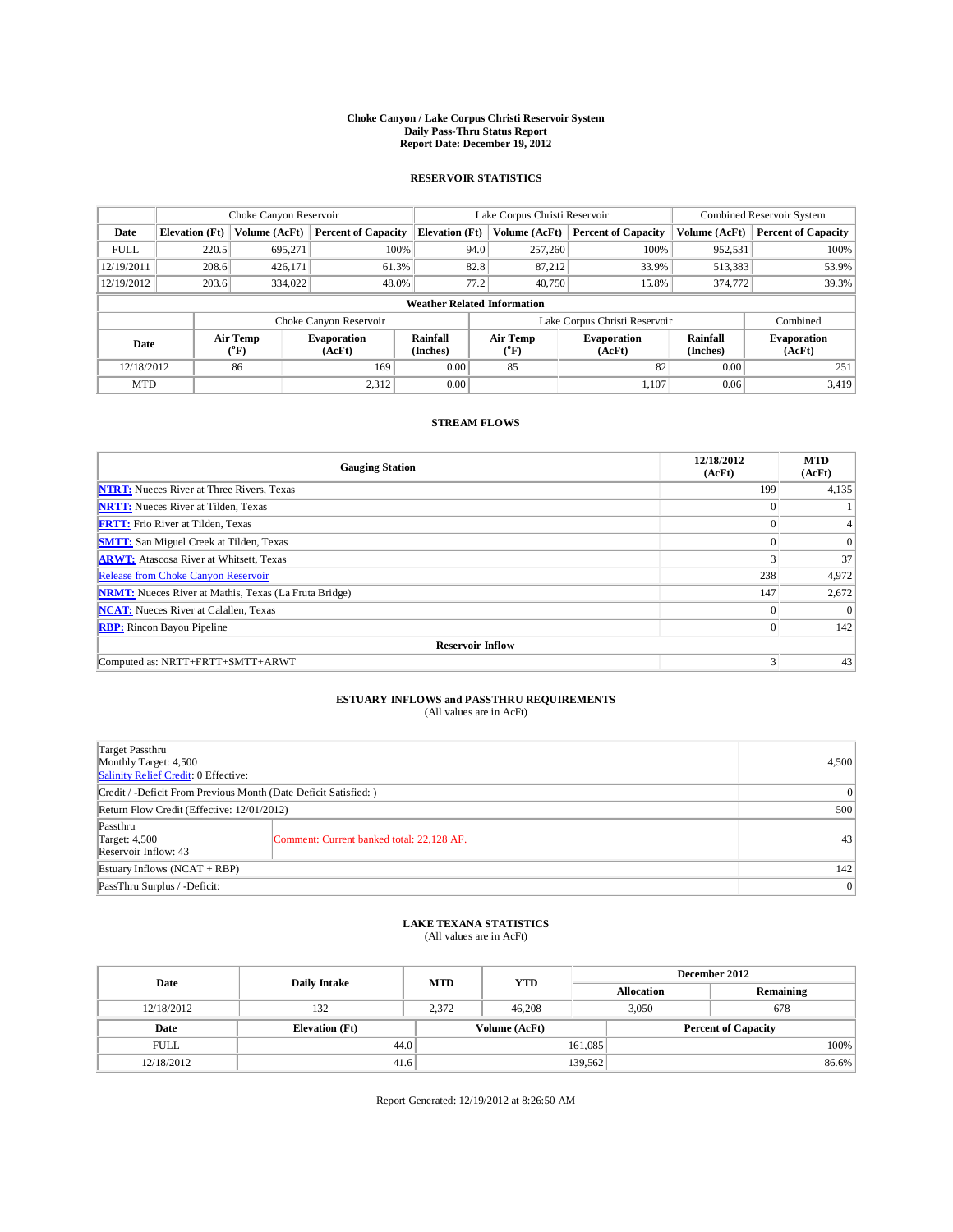## **Choke Canyon / Lake Corpus Christi Reservoir System Daily Pass-Thru Status Report Report Date: December 20, 2012**

### **RESERVOIR STATISTICS**

|             | Choke Canyon Reservoir |                  |                              |                                                                                             | Lake Corpus Christi Reservoir |                               |                             |                              | Combined Reservoir System  |  |  |
|-------------|------------------------|------------------|------------------------------|---------------------------------------------------------------------------------------------|-------------------------------|-------------------------------|-----------------------------|------------------------------|----------------------------|--|--|
| Date        | <b>Elevation</b> (Ft)  | Volume (AcFt)    | <b>Percent of Capacity</b>   | <b>Elevation</b> (Ft)                                                                       |                               | Volume (AcFt)                 | <b>Percent of Capacity</b>  | Volume (AcFt)                | <b>Percent of Capacity</b> |  |  |
| <b>FULL</b> | 220.5                  | 695.271          | 100%                         |                                                                                             | 94.0                          | 257,260                       | 100%                        | 952,531                      | 100%                       |  |  |
| 12/20/2011  | 208.7                  | 427.147          | 61.4%                        |                                                                                             | 82.8                          | 88,070                        | 34.2%                       | 515,217                      | 54.1%                      |  |  |
| 12/20/2012  | 203.6                  | 334,362          | 48.1%                        |                                                                                             | 77.2                          | 40,430                        | 15.7%                       | 374,792                      | 39.3%                      |  |  |
|             |                        |                  |                              | <b>Weather Related Information</b>                                                          |                               |                               |                             |                              |                            |  |  |
|             |                        |                  | Choke Canyon Reservoir       |                                                                                             |                               | Lake Corpus Christi Reservoir | Combined                    |                              |                            |  |  |
| Date        |                        | Air Temp<br>(°F) | <b>Evaporation</b><br>(AcFt) | <b>Rainfall</b><br>Air Temp<br><b>Evaporation</b><br>(Inches)<br>$\rm ^{(^o}\!F)$<br>(AcFt) |                               |                               | <b>Rainfall</b><br>(Inches) | <b>Evaporation</b><br>(AcFt) |                            |  |  |
| 12/19/2012  |                        | 86               | 269                          | 0.00                                                                                        |                               | 85<br>104                     |                             | 0.00                         | 373                        |  |  |
| <b>MTD</b>  |                        |                  | 2.581                        | 0.00                                                                                        |                               |                               | 1,211                       | 0.06                         | 3,792                      |  |  |

#### **STREAM FLOWS**

| <b>Gauging Station</b>                                       | 12/19/2012<br>(AcFt) | <b>MTD</b><br>(AcFt) |  |  |  |  |  |
|--------------------------------------------------------------|----------------------|----------------------|--|--|--|--|--|
| <b>NTRT:</b> Nueces River at Three Rivers, Texas             | 197                  | 4,331                |  |  |  |  |  |
| <b>NRTT:</b> Nueces River at Tilden, Texas                   | $\Omega$             |                      |  |  |  |  |  |
| <b>FRTT:</b> Frio River at Tilden, Texas                     | $\Omega$             |                      |  |  |  |  |  |
| <b>SMTT:</b> San Miguel Creek at Tilden, Texas               | $\Omega$             | $\overline{0}$       |  |  |  |  |  |
| <b>ARWT:</b> Atascosa River at Whitsett, Texas               | 3                    | 40                   |  |  |  |  |  |
| Release from Choke Canyon Reservoir                          | 238                  | 5,211                |  |  |  |  |  |
| <b>NRMT:</b> Nueces River at Mathis, Texas (La Fruta Bridge) | 127                  | 2,799                |  |  |  |  |  |
| <b>NCAT:</b> Nueces River at Calallen, Texas                 | $\Omega$             | $\Omega$             |  |  |  |  |  |
| <b>RBP:</b> Rincon Bayou Pipeline                            | 74                   | 216                  |  |  |  |  |  |
| <b>Reservoir Inflow</b>                                      |                      |                      |  |  |  |  |  |
| Computed as: NRTT+FRTT+SMTT+ARWT                             | 3                    | 46                   |  |  |  |  |  |

## **ESTUARY INFLOWS and PASSTHRU REQUIREMENTS**<br>(All values are in AcFt)

| Target Passthru<br>Monthly Target: 4,500<br>Salinity Relief Credit: 0 Effective: |                                           |    |  |  |  |  |
|----------------------------------------------------------------------------------|-------------------------------------------|----|--|--|--|--|
| Credit / -Deficit From Previous Month (Date Deficit Satisfied: )                 |                                           |    |  |  |  |  |
| Return Flow Credit (Effective: 12/01/2012)                                       |                                           |    |  |  |  |  |
| Passthru<br>Target: $4,500$<br>Reservoir Inflow: 46                              | Comment: Current banked total: 22,128 AF. | 46 |  |  |  |  |
| Estuary Inflows $(NCAT + RBP)$                                                   |                                           |    |  |  |  |  |
| PassThru Surplus / -Deficit:                                                     |                                           |    |  |  |  |  |

## **LAKE TEXANA STATISTICS** (All values are in AcFt)

| Date        |                       | <b>MTD</b> | <b>YTD</b>                                  | December 2012 |                   |           |  |
|-------------|-----------------------|------------|---------------------------------------------|---------------|-------------------|-----------|--|
|             | <b>Daily Intake</b>   |            |                                             |               | <b>Allocation</b> | Remaining |  |
| 12/19/2012  | 132                   | 2.504      | 46,340                                      |               | 3.050             | 546       |  |
| Date        | <b>Elevation</b> (Ft) |            | Volume (AcFt)<br><b>Percent of Capacity</b> |               |                   |           |  |
| <b>FULL</b> | 44.0                  |            |                                             | 161,085       |                   | 100%      |  |
| 12/19/2012  | 41.7                  |            |                                             | 140,426       |                   | 87.2%     |  |

Report Generated: 12/20/2012 at 8:39:40 AM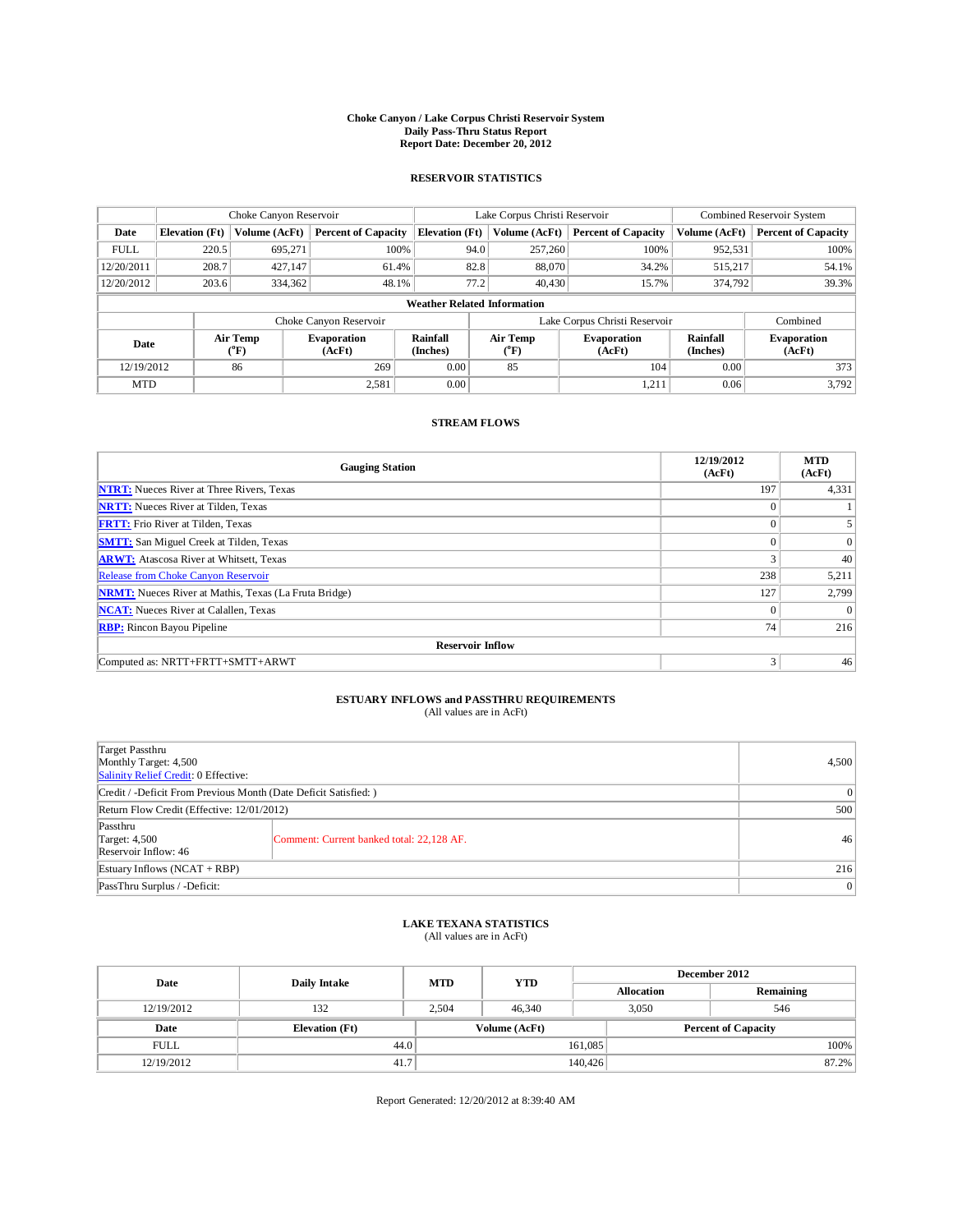## **Choke Canyon / Lake Corpus Christi Reservoir System Daily Pass-Thru Status Report Report Date: December 21, 2012**

### **RESERVOIR STATISTICS**

|             | Choke Canyon Reservoir                                        |               | Lake Corpus Christi Reservoir |                       |                               |                              | Combined Reservoir System   |                              |                            |  |
|-------------|---------------------------------------------------------------|---------------|-------------------------------|-----------------------|-------------------------------|------------------------------|-----------------------------|------------------------------|----------------------------|--|
| Date        | <b>Elevation</b> (Ft)                                         | Volume (AcFt) | <b>Percent of Capacity</b>    | <b>Elevation</b> (Ft) |                               | Volume (AcFt)                | <b>Percent of Capacity</b>  | Volume (AcFt)                | <b>Percent of Capacity</b> |  |
| <b>FULL</b> | 220.5                                                         | 695,271       | 100%                          |                       | 94.0                          | 257,260                      | 100%                        | 952,531                      | 100%                       |  |
| 12/21/2011  | 208.7                                                         | 426,756       | 61.4%                         |                       | 82.8                          | 88,070                       | 34.2%                       | 514,826                      | 54.0%                      |  |
| 12/21/2012  | 203.6                                                         | 333,682       | 48.0%                         |                       | 77.2                          | 40,750                       | 15.8%                       | 374,432                      | 39.3%                      |  |
|             | <b>Weather Related Information</b>                            |               |                               |                       |                               |                              |                             |                              |                            |  |
|             |                                                               |               | Choke Canyon Reservoir        |                       | Lake Corpus Christi Reservoir |                              |                             |                              | Combined                   |  |
|             | Air Temp<br><b>Evaporation</b><br>Date<br>$(^{0}F)$<br>(AcFt) |               | <b>Rainfall</b><br>(Inches)   |                       | Air Temp<br>(°F)              | <b>Evaporation</b><br>(AcFt) | <b>Rainfall</b><br>(Inches) | <b>Evaporation</b><br>(AcFt) |                            |  |
| 12/20/2012  |                                                               | 59            | 248                           | 0.00                  |                               | 59                           | 134                         | 0.00                         | 382                        |  |
| <b>MTD</b>  |                                                               |               | 2.829                         | 0.00                  |                               |                              | 1,345                       | 0.06                         | 4,174                      |  |

### **STREAM FLOWS**

| <b>Gauging Station</b>                                       | 12/20/2012<br>(AcFt) | <b>MTD</b><br>(AcFt) |  |  |  |  |  |
|--------------------------------------------------------------|----------------------|----------------------|--|--|--|--|--|
| <b>NTRT:</b> Nueces River at Three Rivers, Texas             | 197                  | 4,528                |  |  |  |  |  |
| <b>NRTT:</b> Nueces River at Tilden, Texas                   | $\Omega$             |                      |  |  |  |  |  |
| <b>FRTT:</b> Frio River at Tilden, Texas                     | $\Omega$             |                      |  |  |  |  |  |
| <b>SMTT:</b> San Miguel Creek at Tilden, Texas               | $\Omega$             | $\theta$             |  |  |  |  |  |
| <b>ARWT:</b> Atascosa River at Whitsett, Texas               | $\mathbf{2}$         | 42                   |  |  |  |  |  |
| Release from Choke Canyon Reservoir                          | 238                  | 5,449                |  |  |  |  |  |
| <b>NRMT:</b> Nueces River at Mathis, Texas (La Fruta Bridge) | 117                  | 2,916                |  |  |  |  |  |
| <b>NCAT:</b> Nueces River at Calallen, Texas                 | $\Omega$             |                      |  |  |  |  |  |
| <b>RBP:</b> Rincon Bayou Pipeline                            | 37                   | 253                  |  |  |  |  |  |
| <b>Reservoir Inflow</b>                                      |                      |                      |  |  |  |  |  |
| Computed as: NRTT+FRTT+SMTT+ARWT                             | 3                    | 48                   |  |  |  |  |  |

# **ESTUARY INFLOWS and PASSTHRU REQUIREMENTS**<br>(All values are in AcFt)

| Target Passthru<br>Monthly Target: 4,500<br>Salinity Relief Credit: 0 Effective: | 4,500                                     |    |  |  |  |  |
|----------------------------------------------------------------------------------|-------------------------------------------|----|--|--|--|--|
| Credit / -Deficit From Previous Month (Date Deficit Satisfied: )                 |                                           |    |  |  |  |  |
| Return Flow Credit (Effective: 12/01/2012)                                       | 500                                       |    |  |  |  |  |
| Passthru<br><b>Target: 4,500</b><br>Reservoir Inflow: 48                         | Comment: Current banked total: 22,128 AF. | 48 |  |  |  |  |
| Estuary Inflows $(NCAT + RBP)$                                                   | 253                                       |    |  |  |  |  |
| PassThru Surplus / -Deficit:                                                     |                                           |    |  |  |  |  |

## **LAKE TEXANA STATISTICS** (All values are in AcFt)

| Date        | Daily Intake          | <b>MTD</b> | <b>YTD</b>    | December 2012 |                            |           |  |
|-------------|-----------------------|------------|---------------|---------------|----------------------------|-----------|--|
|             |                       |            |               |               | <b>Allocation</b>          | Remaining |  |
| 12/20/2012  | 131                   | 2.635      | 46,471        |               | 3.050<br>415               |           |  |
| Date        | <b>Elevation</b> (Ft) |            | Volume (AcFt) |               | <b>Percent of Capacity</b> |           |  |
| <b>FULL</b> | 44.0                  |            |               | 161,085       |                            | $100\%$   |  |
| 12/20/2012  | 41.5                  |            |               | 138,700       |                            | 86.1%     |  |

Report Generated: 12/21/2012 at 8:32:14 AM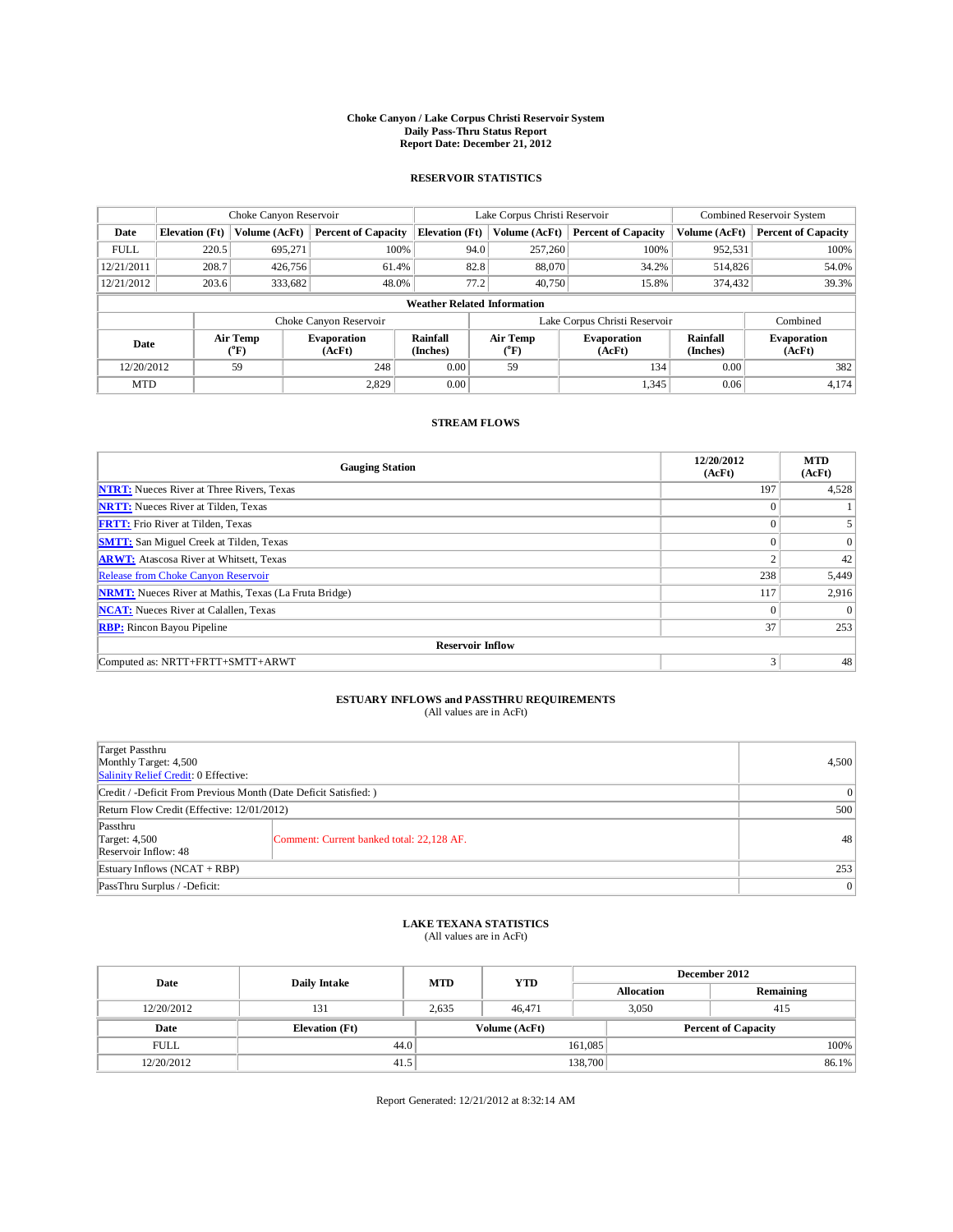## **Choke Canyon / Lake Corpus Christi Reservoir System Daily Pass-Thru Status Report Report Date: December 22, 2012**

### **RESERVOIR STATISTICS**

|             | Choke Canyon Reservoir                                                                             |               | Lake Corpus Christi Reservoir |                                    |                               |                              | Combined Reservoir System   |                              |                            |
|-------------|----------------------------------------------------------------------------------------------------|---------------|-------------------------------|------------------------------------|-------------------------------|------------------------------|-----------------------------|------------------------------|----------------------------|
| Date        | <b>Elevation</b> (Ft)                                                                              | Volume (AcFt) | <b>Percent of Capacity</b>    | <b>Elevation</b> (Ft)              |                               | Volume (AcFt)                | <b>Percent of Capacity</b>  | Volume (AcFt)                | <b>Percent of Capacity</b> |
| <b>FULL</b> | 220.5                                                                                              | 695,271       | 100%                          |                                    | 94.0                          | 257,260                      | 100%                        | 952,531                      | 100%                       |
| 12/22/2011  | 208.7                                                                                              | 427,147       | 61.4%                         |                                    | 82.8                          | 87,855                       | 34.2%                       | 515,002                      | 54.1%                      |
| 12/22/2012  | 203.6                                                                                              | 333,852       | 48.0%                         |                                    | 77.2                          | 40,686                       | 15.8%                       | 374,538                      | 39.3%                      |
|             |                                                                                                    |               |                               | <b>Weather Related Information</b> |                               |                              |                             |                              |                            |
|             |                                                                                                    |               | Choke Canyon Reservoir        |                                    | Lake Corpus Christi Reservoir |                              |                             |                              | Combined                   |
|             | <b>Rainfall</b><br>Air Temp<br><b>Evaporation</b><br>Date<br>${}^{\circ}$ F)<br>(Inches)<br>(AcFt) |               |                               |                                    | <b>Air Temp</b><br>(°F)       | <b>Evaporation</b><br>(AcFt) | <b>Rainfall</b><br>(Inches) | <b>Evaporation</b><br>(AcFt) |                            |
| 12/21/2012  |                                                                                                    | 58            | 99                            | 0.00                               |                               | 56                           | 48                          | 0.00                         | 147                        |
| <b>MTD</b>  |                                                                                                    |               | 2.928                         | 0.00                               |                               |                              | 1,393                       | 0.06                         | 4,321                      |

### **STREAM FLOWS**

| <b>Gauging Station</b>                                       | 12/21/2012<br>(AcFt) | <b>MTD</b><br>(AcFt) |  |  |  |  |  |
|--------------------------------------------------------------|----------------------|----------------------|--|--|--|--|--|
| <b>NTRT:</b> Nueces River at Three Rivers, Texas             | 199                  | 4,726                |  |  |  |  |  |
| <b>NRTT:</b> Nueces River at Tilden, Texas                   | $\Omega$             |                      |  |  |  |  |  |
| <b>FRTT:</b> Frio River at Tilden, Texas                     | $\Omega$             |                      |  |  |  |  |  |
| <b>SMTT:</b> San Miguel Creek at Tilden, Texas               | $\Omega$             | $\theta$             |  |  |  |  |  |
| <b>ARWT:</b> Atascosa River at Whitsett, Texas               | $\overline{2}$       | 44                   |  |  |  |  |  |
| Release from Choke Canyon Reservoir                          | 238                  | 5,687                |  |  |  |  |  |
| <b>NRMT:</b> Nueces River at Mathis, Texas (La Fruta Bridge) | 125                  | 3,041                |  |  |  |  |  |
| <b>NCAT:</b> Nueces River at Calallen, Texas                 | $\Omega$             |                      |  |  |  |  |  |
| <b>RBP:</b> Rincon Bayou Pipeline                            | $\mathbf{0}$         | 253                  |  |  |  |  |  |
| <b>Reservoir Inflow</b>                                      |                      |                      |  |  |  |  |  |
| Computed as: NRTT+FRTT+SMTT+ARWT                             | 2                    | 51                   |  |  |  |  |  |

# **ESTUARY INFLOWS and PASSTHRU REQUIREMENTS**<br>(All values are in AcFt)

| Target Passthru<br>Monthly Target: 4,500<br>Salinity Relief Credit: 0 Effective: | 4,500                                     |    |  |  |  |  |
|----------------------------------------------------------------------------------|-------------------------------------------|----|--|--|--|--|
| Credit / -Deficit From Previous Month (Date Deficit Satisfied: )                 |                                           |    |  |  |  |  |
| Return Flow Credit (Effective: 12/01/2012)                                       |                                           |    |  |  |  |  |
| Passthru<br><b>Target: 4,500</b><br>Reservoir Inflow: 51                         | Comment: Current banked total: 22,128 AF. | 51 |  |  |  |  |
| Estuary Inflows $(NCAT + RBP)$                                                   | 253                                       |    |  |  |  |  |
| PassThru Surplus / -Deficit:                                                     |                                           |    |  |  |  |  |

## **LAKE TEXANA STATISTICS** (All values are in AcFt)

| Date        |                       | <b>MTD</b> | <b>YTD</b>                                  | December 2012 |                   |           |
|-------------|-----------------------|------------|---------------------------------------------|---------------|-------------------|-----------|
|             | <b>Daily Intake</b>   |            |                                             |               | <b>Allocation</b> | Remaining |
| 12/21/2012  | 131                   | 2.766      | 46,602                                      |               | 284<br>3.050      |           |
| Date        | <b>Elevation</b> (Ft) |            | Volume (AcFt)<br><b>Percent of Capacity</b> |               |                   |           |
| <b>FULL</b> | 44.0                  |            |                                             | 161,085       |                   | 100%      |
| 12/21/2012  | 41.5                  |            |                                             | 138,700       |                   | 86.1%     |

Report Generated: 12/22/2012 at 9:18:31 AM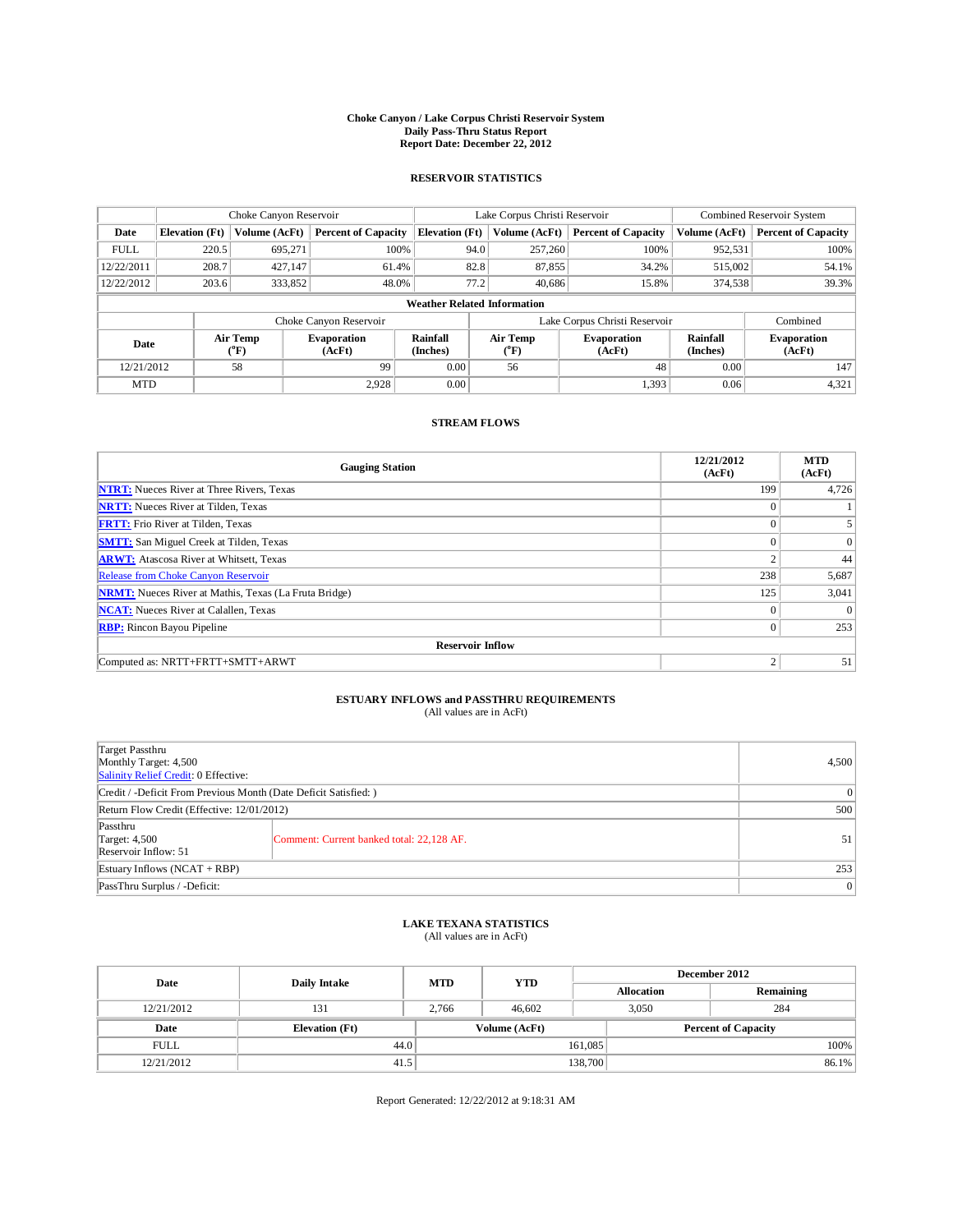## **Choke Canyon / Lake Corpus Christi Reservoir System Daily Pass-Thru Status Report Report Date: December 23, 2012**

### **RESERVOIR STATISTICS**

|             | Choke Canyon Reservoir                                               |               |                            |                             | Lake Corpus Christi Reservoir |                         |                              |                             | Combined Reservoir System    |  |  |
|-------------|----------------------------------------------------------------------|---------------|----------------------------|-----------------------------|-------------------------------|-------------------------|------------------------------|-----------------------------|------------------------------|--|--|
| Date        | <b>Elevation</b> (Ft)                                                | Volume (AcFt) | <b>Percent of Capacity</b> | <b>Elevation</b> (Ft)       |                               | Volume (AcFt)           | <b>Percent of Capacity</b>   | Volume (AcFt)               | <b>Percent of Capacity</b>   |  |  |
| <b>FULL</b> | 220.5                                                                | 695,271       | 100%                       |                             | 94.0                          | 257,260                 | 100%                         | 952,531                     | 100%                         |  |  |
| 12/23/2011  | 208.7                                                                | 428.122       | 61.6%                      |                             | 82.8                          | 88,070                  | 34.2%                        | 516,192                     | 54.2%                        |  |  |
| 12/23/2012  | 203.6                                                                | 333,173       | 47.9%                      |                             | 77.2                          | 40,686                  | 15.8%                        | 373,859                     | 39.2%                        |  |  |
|             | <b>Weather Related Information</b>                                   |               |                            |                             |                               |                         |                              |                             |                              |  |  |
|             |                                                                      |               | Choke Canyon Reservoir     |                             | Lake Corpus Christi Reservoir |                         |                              |                             | Combined                     |  |  |
|             | Air Temp<br><b>Evaporation</b><br>Date<br>$({}^0\text{F})$<br>(AcFt) |               |                            | <b>Rainfall</b><br>(Inches) |                               | <b>Air Temp</b><br>(°F) | <b>Evaporation</b><br>(AcFt) | <b>Rainfall</b><br>(Inches) | <b>Evaporation</b><br>(AcFt) |  |  |
| 12/22/2012  |                                                                      | 70<br>60      |                            | 0.00                        |                               | 70                      | 52                           | 0.00                        | 112                          |  |  |
| <b>MTD</b>  |                                                                      |               | 2.988                      | 0.00                        |                               |                         | 1,445                        | 0.06                        | 4,433                        |  |  |

### **STREAM FLOWS**

| <b>Gauging Station</b>                                       | 12/22/2012<br>(AcFt) | <b>MTD</b><br>(AcFt) |  |  |  |  |  |
|--------------------------------------------------------------|----------------------|----------------------|--|--|--|--|--|
| <b>NTRT:</b> Nueces River at Three Rivers, Texas             | 199                  | 4,925                |  |  |  |  |  |
| <b>NRTT:</b> Nueces River at Tilden, Texas                   | $\Omega$             |                      |  |  |  |  |  |
| <b>FRTT:</b> Frio River at Tilden, Texas                     | $\Omega$             |                      |  |  |  |  |  |
| <b>SMTT:</b> San Miguel Creek at Tilden, Texas               | $\Omega$             | $\theta$             |  |  |  |  |  |
| <b>ARWT:</b> Atascosa River at Whitsett, Texas               | $\overline{2}$       | 46                   |  |  |  |  |  |
| Release from Choke Canyon Reservoir                          | 238                  | 5,925                |  |  |  |  |  |
| <b>NRMT:</b> Nueces River at Mathis, Texas (La Fruta Bridge) | 141                  | 3,182                |  |  |  |  |  |
| <b>NCAT:</b> Nueces River at Calallen, Texas                 | $\Omega$             |                      |  |  |  |  |  |
| <b>RBP:</b> Rincon Bayou Pipeline                            | $\mathbf{0}$         | 253                  |  |  |  |  |  |
| <b>Reservoir Inflow</b>                                      |                      |                      |  |  |  |  |  |
| Computed as: NRTT+FRTT+SMTT+ARWT                             | 2                    | 53                   |  |  |  |  |  |

# **ESTUARY INFLOWS and PASSTHRU REQUIREMENTS**<br>(All values are in AcFt)

| Target Passthru<br>Monthly Target: 4,500<br>Salinity Relief Credit: 0 Effective: | 4,500                                     |    |  |  |  |
|----------------------------------------------------------------------------------|-------------------------------------------|----|--|--|--|
| Credit / -Deficit From Previous Month (Date Deficit Satisfied: )                 |                                           |    |  |  |  |
| Return Flow Credit (Effective: 12/01/2012)                                       | 500                                       |    |  |  |  |
| Passthru<br><b>Target: 4,500</b><br>Reservoir Inflow: 53                         | Comment: Current banked total: 22,128 AF. | 53 |  |  |  |
| Estuary Inflows $(NCAT + RBP)$                                                   | 253                                       |    |  |  |  |
| PassThru Surplus / -Deficit:                                                     | 0                                         |    |  |  |  |

## **LAKE TEXANA STATISTICS** (All values are in AcFt)

| Date        | <b>Daily Intake</b>   | <b>MTD</b> | <b>YTD</b>                                  | December 2012 |                   |           |  |
|-------------|-----------------------|------------|---------------------------------------------|---------------|-------------------|-----------|--|
|             |                       |            |                                             |               | <b>Allocation</b> | Remaining |  |
| 12/22/2012  | 131                   | 2.897      | 46.734                                      |               | 3.050             | 153       |  |
| Date        | <b>Elevation</b> (Ft) |            | Volume (AcFt)<br><b>Percent of Capacity</b> |               |                   |           |  |
| <b>FULL</b> | 44.0                  |            |                                             | 161,085       |                   | $100\%$   |  |
| 12/22/2012  | 41.4                  |            |                                             | 137,841       |                   | 85.6%     |  |

Report Generated: 12/23/2012 at 8:24:33 AM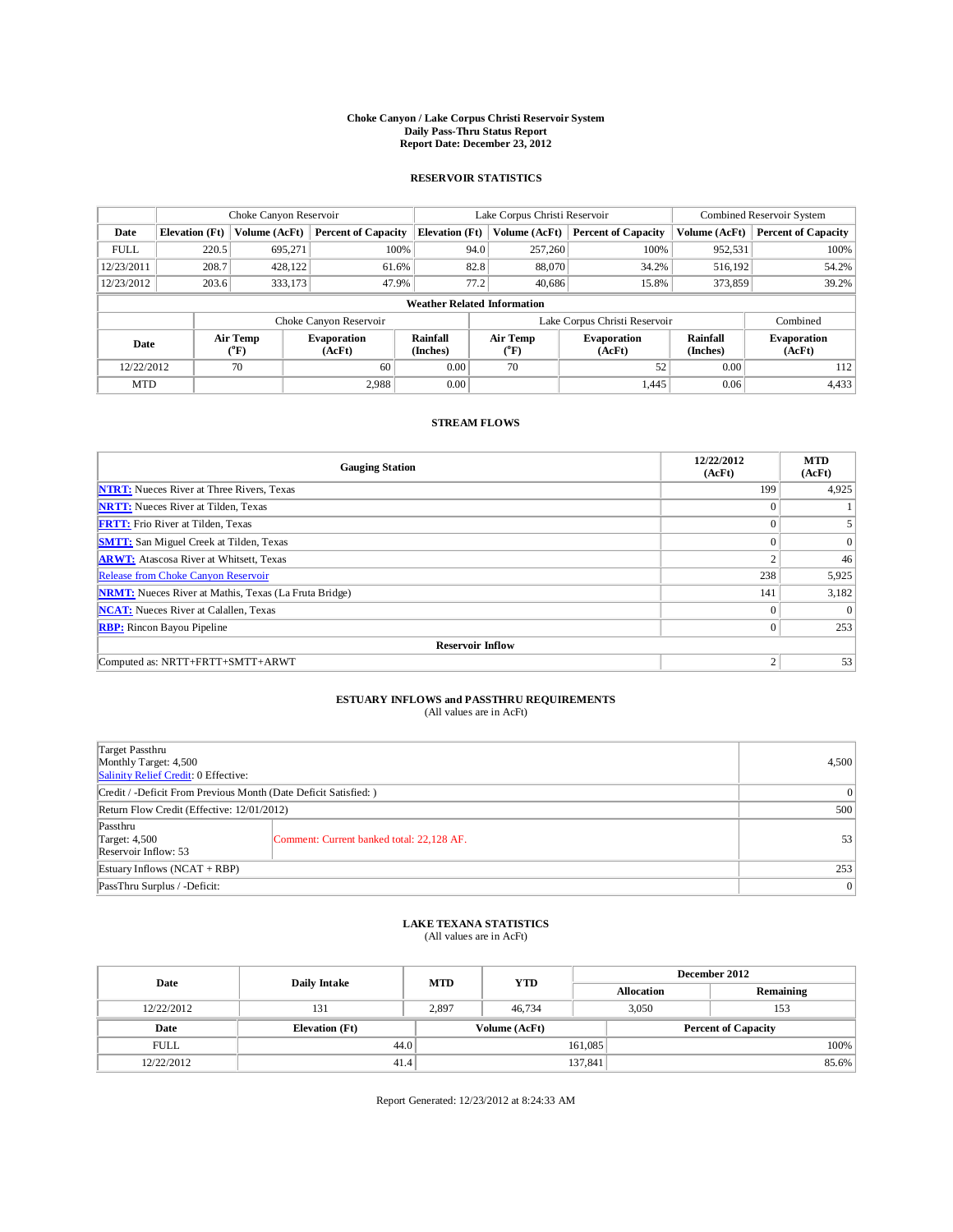## **Choke Canyon / Lake Corpus Christi Reservoir System Daily Pass-Thru Status Report Report Date: December 24, 2012**

### **RESERVOIR STATISTICS**

|                                    |                       | Choke Canyon Reservoir |                            |                                    | Lake Corpus Christi Reservoir | Combined Reservoir System  |               |                            |
|------------------------------------|-----------------------|------------------------|----------------------------|------------------------------------|-------------------------------|----------------------------|---------------|----------------------------|
| Date                               | <b>Elevation</b> (Ft) | Volume (AcFt)          | <b>Percent of Capacity</b> | <b>Elevation</b> (Ft)              | Volume (AcFt)                 | <b>Percent of Capacity</b> | Volume (AcFt) | <b>Percent of Capacity</b> |
| <b>FULL</b>                        | 220.5                 | 695,271                | 100%                       |                                    | 257,260<br>94.0               | 100%                       | 952,531       | 100%                       |
| 12/24/2011                         | 208.7                 | 427.147                | 61.4%                      |                                    | 82.8<br>88,070                | 34.2%                      | 515,217       | 54.1%                      |
| 12/24/2012                         | 203.5                 | 332,493                | 47.8%                      |                                    | 77.2<br>40.686                | 15.8%                      | 373,179       | 39.2%                      |
|                                    |                       |                        |                            | <b>Weather Related Information</b> |                               |                            |               |                            |
|                                    |                       |                        | Choke Canyon Reservoir     |                                    | Lake Corpus Christi Reservoir |                            |               |                            |
| Air Temp<br>Date<br>(°F)<br>(AcFt) |                       | <b>Evaporation</b>     | Rainfall<br>(Inches)       | Air Temp<br>$\rm ^{(^oF)}$         | <b>Evaporation</b><br>(AcFt)  | Rainfall<br>(Inches)       |               |                            |
| 12/23/2012                         | 89<br>77              |                        | 0.00                       | 80                                 | 60                            | 0.00                       | 149           |                            |
| <b>MTD</b>                         |                       |                        | 3.077                      | 0.00                               |                               | 1,505                      | 0.06          | 4,582                      |

#### **STREAM FLOWS**

| <b>Gauging Station</b>                                       | 12/23/2012<br>(AcFt) | <b>MTD</b><br>(AcFt) |  |  |  |  |  |  |
|--------------------------------------------------------------|----------------------|----------------------|--|--|--|--|--|--|
| <b>NTRT:</b> Nueces River at Three Rivers, Texas             | 199                  | 5,123                |  |  |  |  |  |  |
| <b>NRTT:</b> Nueces River at Tilden, Texas                   | $\theta$             |                      |  |  |  |  |  |  |
| <b>FRTT:</b> Frio River at Tilden, Texas                     | $\theta$             | 6                    |  |  |  |  |  |  |
| <b>SMTT:</b> San Miguel Creek at Tilden, Texas               | $\Omega$             | $\Omega$             |  |  |  |  |  |  |
| <b>ARWT:</b> Atascosa River at Whitsett, Texas               | $\mathcal{L}$        | 48                   |  |  |  |  |  |  |
| Release from Choke Canyon Reservoir                          | 238                  | 6,163                |  |  |  |  |  |  |
| <b>NRMT:</b> Nueces River at Mathis, Texas (La Fruta Bridge) | 149                  | 3,331                |  |  |  |  |  |  |
| <b>NCAT:</b> Nueces River at Calallen, Texas                 | $\mathbf{0}$         | $\Omega$             |  |  |  |  |  |  |
| <b>RBP:</b> Rincon Bayou Pipeline                            | $\overline{0}$       | 253                  |  |  |  |  |  |  |
| <b>Reservoir Inflow</b>                                      |                      |                      |  |  |  |  |  |  |
| Computed as: NRTT+FRTT+SMTT+ARWT                             | 2                    | 56                   |  |  |  |  |  |  |

## **ESTUARY INFLOWS and PASSTHRU REQUIREMENTS**<br>(All values are in AcFt)

| Target Passthru<br>Monthly Target: 4,500<br>Salinity Relief Credit: 0 Effective: |                                           |    |  |  |  |
|----------------------------------------------------------------------------------|-------------------------------------------|----|--|--|--|
| Credit / -Deficit From Previous Month (Date Deficit Satisfied: )                 |                                           |    |  |  |  |
| Return Flow Credit (Effective: 12/01/2012)                                       |                                           |    |  |  |  |
| Passthru<br>Target: $4,500$<br>Reservoir Inflow: 56                              | Comment: Current banked total: 22,128 AF. | 56 |  |  |  |
| Estuary Inflows (NCAT + RBP)                                                     |                                           |    |  |  |  |
| PassThru Surplus / -Deficit:                                                     | 0                                         |    |  |  |  |

## **LAKE TEXANA STATISTICS** (All values are in AcFt)

| Date        | <b>Daily Intake</b>   | <b>MTD</b> | <b>YTD</b>    | December 2012              |                   |           |  |
|-------------|-----------------------|------------|---------------|----------------------------|-------------------|-----------|--|
|             |                       |            |               |                            | <b>Allocation</b> | Remaining |  |
| 12/23/2012  | 131                   | 3.029      | 46,865        |                            | 3.050             | 21        |  |
| Date        | <b>Elevation</b> (Ft) |            | Volume (AcFt) | <b>Percent of Capacity</b> |                   |           |  |
| <b>FULL</b> | 44.0                  |            |               | 161,085                    |                   | 100%      |  |
| 12/23/2012  | 41.4                  |            |               | 137,841                    |                   | 85.6%     |  |

Report Generated: 12/24/2012 at 8:35:35 AM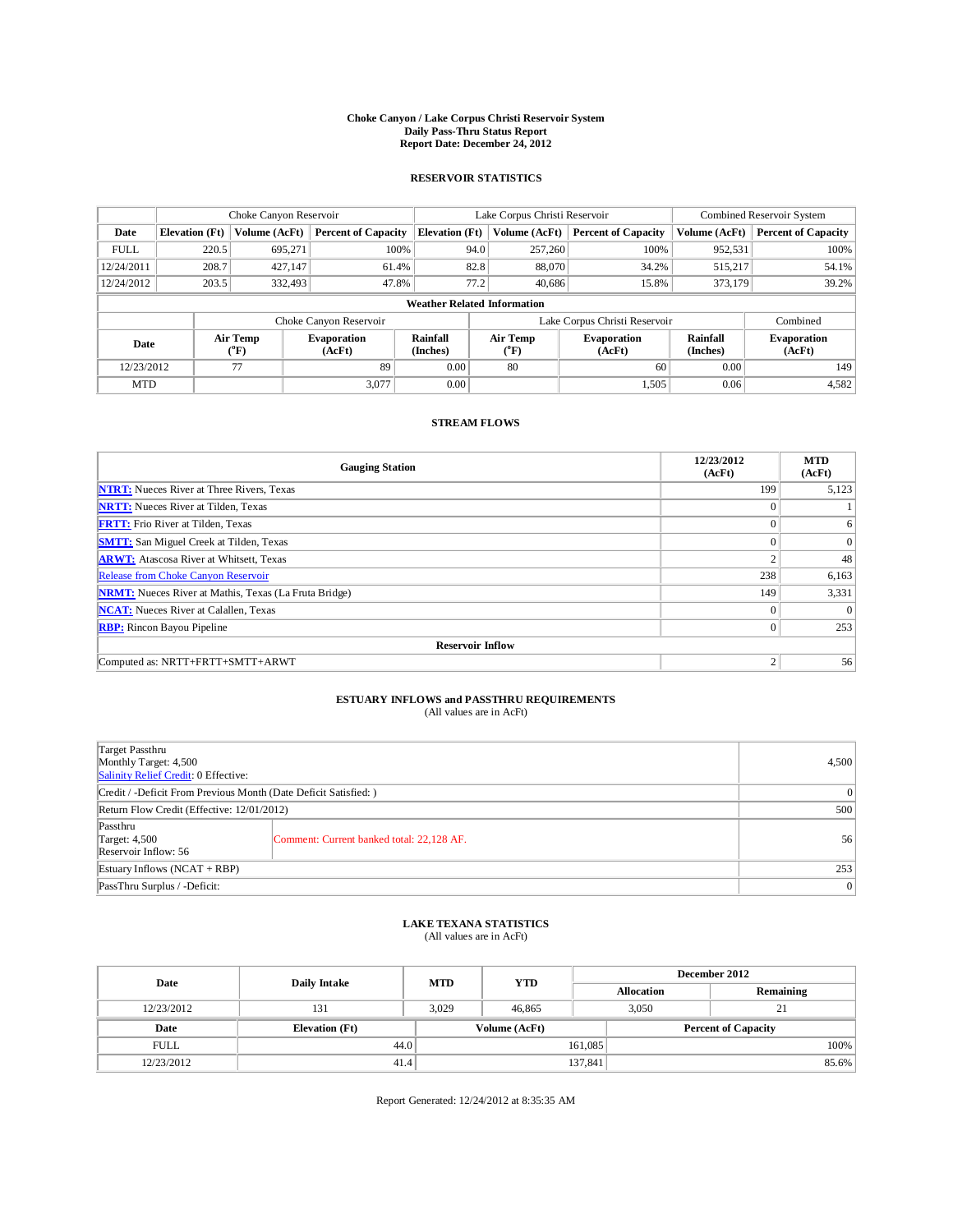## **Choke Canyon / Lake Corpus Christi Reservoir System Daily Pass-Thru Status Report Report Date: December 25, 2012**

### **RESERVOIR STATISTICS**

|                          | Choke Canyon Reservoir |                              |                            |                                    |                               | Lake Corpus Christi Reservoir | Combined Reservoir System  |                              |                            |
|--------------------------|------------------------|------------------------------|----------------------------|------------------------------------|-------------------------------|-------------------------------|----------------------------|------------------------------|----------------------------|
| Date                     | <b>Elevation</b> (Ft)  | Volume (AcFt)                | <b>Percent of Capacity</b> | <b>Elevation</b> (Ft)              |                               | Volume (AcFt)                 | <b>Percent of Capacity</b> | Volume (AcFt)                | <b>Percent of Capacity</b> |
| <b>FULL</b>              | 220.5                  | 695,271                      | 100%                       |                                    | 94.0                          | 257,260                       | 100%                       | 952,531                      | 100%                       |
| 12/25/2011               | 208.7                  | 426,561                      | 61.4%                      |                                    | 82.7                          | 86.892                        | 33.8%                      | 513,453                      | 53.9%                      |
| 12/25/2012               | 203.4                  | 331,134                      | 47.6%                      |                                    | 77.1                          | 40.240                        | 15.6%                      | 371,374                      | 39.0%                      |
|                          |                        |                              |                            | <b>Weather Related Information</b> |                               |                               |                            |                              |                            |
|                          |                        |                              | Choke Canyon Reservoir     |                                    | Lake Corpus Christi Reservoir |                               |                            |                              | Combined                   |
| Air Temp<br>Date<br>(°F) |                        | <b>Evaporation</b><br>(AcFt) | Rainfall<br>(Inches)       |                                    | Air Temp<br>$\rm ^{(^oF)}$    | <b>Evaporation</b><br>(AcFt)  | Rainfall<br>(Inches)       | <b>Evaporation</b><br>(AcFt) |                            |
| 12/24/2012               |                        | 79                           | 139                        | 0.00                               |                               | 80                            | 59                         | 0.00                         | 198                        |
| <b>MTD</b>               |                        |                              | 3.216                      | 0.00                               |                               |                               | 1.564                      | 0.06                         | 4,780                      |

#### **STREAM FLOWS**

| <b>Gauging Station</b>                                       | 12/24/2012<br>(AcFt) | <b>MTD</b><br>(AcFt) |  |  |  |  |  |  |
|--------------------------------------------------------------|----------------------|----------------------|--|--|--|--|--|--|
| <b>NTRT:</b> Nueces River at Three Rivers, Texas             | 199                  | 5,322                |  |  |  |  |  |  |
| <b>NRTT:</b> Nueces River at Tilden, Texas                   | $\Omega$             |                      |  |  |  |  |  |  |
| <b>FRTT:</b> Frio River at Tilden, Texas                     | $\Omega$             | 6                    |  |  |  |  |  |  |
| <b>SMTT:</b> San Miguel Creek at Tilden, Texas               | $\Omega$             | $\theta$             |  |  |  |  |  |  |
| <b>ARWT:</b> Atascosa River at Whitsett, Texas               | $\overline{2}$       | 51                   |  |  |  |  |  |  |
| Release from Choke Canyon Reservoir                          | 238                  | 6,402                |  |  |  |  |  |  |
| <b>NRMT:</b> Nueces River at Mathis, Texas (La Fruta Bridge) | 149                  | 3,480                |  |  |  |  |  |  |
| <b>NCAT:</b> Nueces River at Calallen, Texas                 | $\Omega$             |                      |  |  |  |  |  |  |
| <b>RBP:</b> Rincon Bayou Pipeline                            | $\mathbf{0}$         | 253                  |  |  |  |  |  |  |
| <b>Reservoir Inflow</b>                                      |                      |                      |  |  |  |  |  |  |
| Computed as: NRTT+FRTT+SMTT+ARWT                             | 3                    | 58                   |  |  |  |  |  |  |

## **ESTUARY INFLOWS and PASSTHRU REQUIREMENTS**<br>(All values are in AcFt)

| Target Passthru<br>Monthly Target: 4,500<br>Salinity Relief Credit: 0 Effective: |                                           |    |  |  |  |
|----------------------------------------------------------------------------------|-------------------------------------------|----|--|--|--|
| Credit / -Deficit From Previous Month (Date Deficit Satisfied: )                 |                                           |    |  |  |  |
| Return Flow Credit (Effective: 12/01/2012)                                       |                                           |    |  |  |  |
| Passthru<br>Target: 4,500<br>Reservoir Inflow: 58                                | Comment: Current banked total: 22,128 AF. | 58 |  |  |  |
| Estuary Inflows $(NCAT + RBP)$                                                   |                                           |    |  |  |  |
| PassThru Surplus / -Deficit:                                                     | 0                                         |    |  |  |  |

## **LAKE TEXANA STATISTICS** (All values are in AcFt)

| Date        | Daily Intake          | <b>MTD</b> | <b>YTD</b>    | December 2012              |                   |           |  |
|-------------|-----------------------|------------|---------------|----------------------------|-------------------|-----------|--|
|             |                       |            |               |                            | <b>Allocation</b> | Remaining |  |
| 12/24/2012  | 131                   | 3.160      | 46,996        |                            | 3.050<br>$-110$   |           |  |
| Date        | <b>Elevation</b> (Ft) |            | Volume (AcFt) | <b>Percent of Capacity</b> |                   |           |  |
| <b>FULL</b> | 44.0                  |            |               | 161,085                    |                   | 100%      |  |
| 12/24/2012  | 41.3                  |            |               | 136,986                    |                   | $85.0\%$  |  |

Report Generated: 12/25/2012 at 8:28:42 AM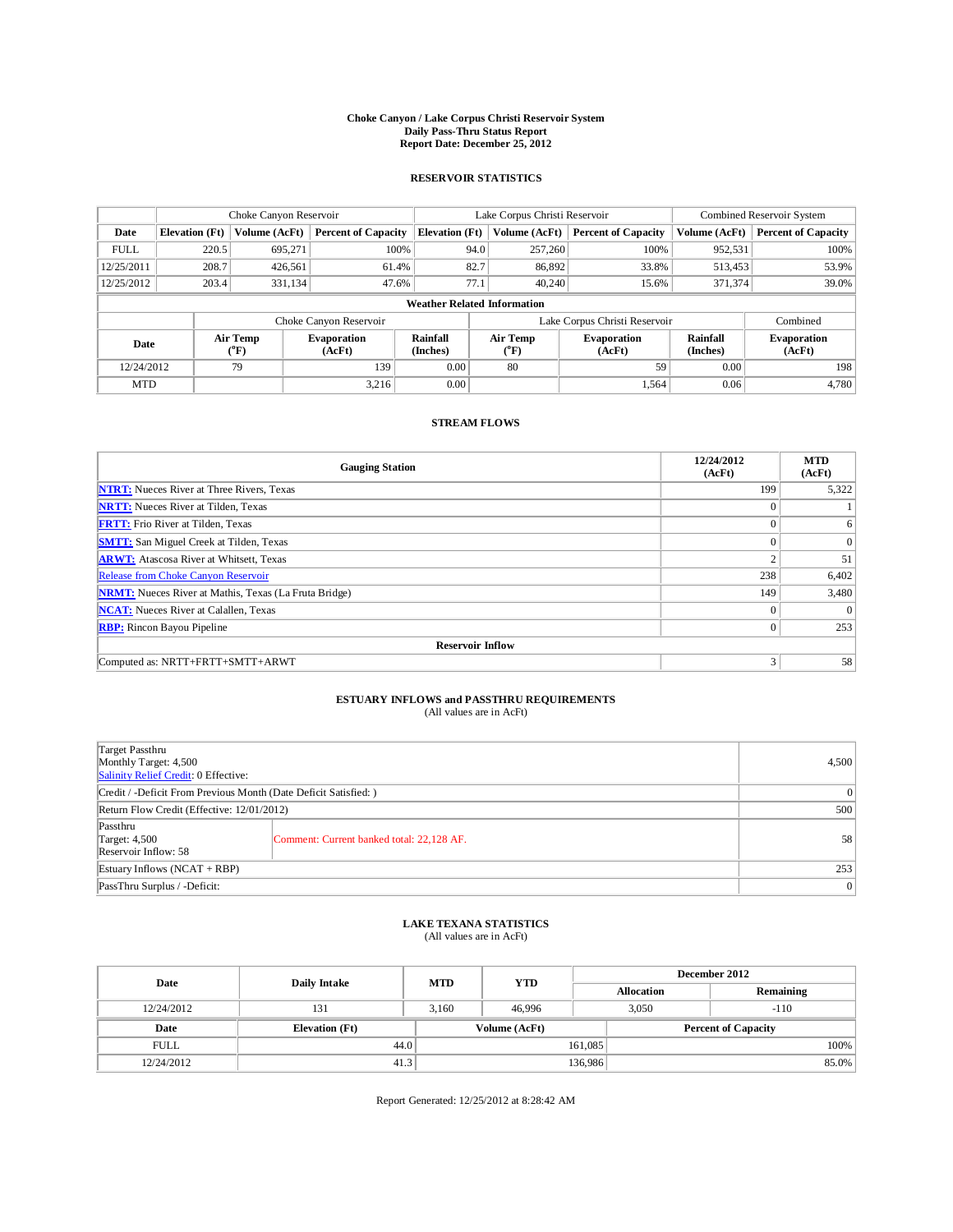## **Choke Canyon / Lake Corpus Christi Reservoir System Daily Pass-Thru Status Report Report Date: December 26, 2012**

### **RESERVOIR STATISTICS**

|             | Choke Canyon Reservoir |                  |                              |                                    |      | Lake Corpus Christi Reservoir | Combined Reservoir System    |                             |                              |
|-------------|------------------------|------------------|------------------------------|------------------------------------|------|-------------------------------|------------------------------|-----------------------------|------------------------------|
| Date        | <b>Elevation</b> (Ft)  | Volume (AcFt)    | <b>Percent of Capacity</b>   | <b>Elevation</b> (Ft)              |      | Volume (AcFt)                 | <b>Percent of Capacity</b>   | Volume (AcFt)               | <b>Percent of Capacity</b>   |
| <b>FULL</b> | 220.5                  | 695,271          | 100%                         |                                    | 94.0 | 257,260                       | 100%                         | 952,531                     | 100%                         |
| 12/26/2011  | 208.7                  | 427.342          | 61.5%                        |                                    | 82.8 | 87.319                        | 33.9%                        | 514,661                     | 54.0%                        |
| 12/26/2012  | 203.5                  | 331,474          | 47.7%                        |                                    | 77.2 | 40.558                        | 15.8%                        | 372,032                     | 39.1%                        |
|             |                        |                  |                              | <b>Weather Related Information</b> |      |                               |                              |                             |                              |
|             |                        |                  | Choke Canyon Reservoir       |                                    |      | Combined                      |                              |                             |                              |
| Date        |                        | Air Temp<br>(°F) | <b>Evaporation</b><br>(AcFt) | <b>Rainfall</b><br>(Inches)        |      | Air Temp<br>$\rm ^{(^oF)}$    | <b>Evaporation</b><br>(AcFt) | <b>Rainfall</b><br>(Inches) | <b>Evaporation</b><br>(AcFt) |
| 12/25/2012  |                        | 73               | Pan Froze                    | 0.00<br>71                         |      | 156                           | 0.00                         | 156                         |                              |
| <b>MTD</b>  |                        |                  | 3,216                        | 0.00                               |      |                               | 1.720                        | 0.06                        | 4,936                        |

#### **STREAM FLOWS**

| <b>Gauging Station</b>                                       | 12/25/2012<br>(AcFt) | <b>MTD</b><br>(AcFt) |  |  |  |  |  |  |
|--------------------------------------------------------------|----------------------|----------------------|--|--|--|--|--|--|
| <b>NTRT:</b> Nueces River at Three Rivers, Texas             | 195                  | 5,516                |  |  |  |  |  |  |
| <b>NRTT:</b> Nueces River at Tilden, Texas                   | $\Omega$             |                      |  |  |  |  |  |  |
| <b>FRTT:</b> Frio River at Tilden, Texas                     | $\Omega$             | 6                    |  |  |  |  |  |  |
| <b>SMTT:</b> San Miguel Creek at Tilden, Texas               | $\Omega$             | $\theta$             |  |  |  |  |  |  |
| <b>ARWT:</b> Atascosa River at Whitsett, Texas               | $\overline{2}$       | 53                   |  |  |  |  |  |  |
| Release from Choke Canyon Reservoir                          | 238                  | 6,640                |  |  |  |  |  |  |
| <b>NRMT:</b> Nueces River at Mathis, Texas (La Fruta Bridge) | 145                  | 3,625                |  |  |  |  |  |  |
| <b>NCAT:</b> Nueces River at Calallen, Texas                 | $\Omega$             |                      |  |  |  |  |  |  |
| <b>RBP:</b> Rincon Bayou Pipeline                            | $\mathbf{0}$         | 253                  |  |  |  |  |  |  |
| <b>Reservoir Inflow</b>                                      |                      |                      |  |  |  |  |  |  |
| Computed as: NRTT+FRTT+SMTT+ARWT                             | 3                    | 61                   |  |  |  |  |  |  |

## **ESTUARY INFLOWS and PASSTHRU REQUIREMENTS**<br>(All values are in AcFt)

| Target Passthru<br>Monthly Target: 4,500<br>Salinity Relief Credit: 0 Effective: | 4,500                                     |    |  |  |  |
|----------------------------------------------------------------------------------|-------------------------------------------|----|--|--|--|
| Credit / -Deficit From Previous Month (Date Deficit Satisfied: )                 |                                           |    |  |  |  |
| Return Flow Credit (Effective: 12/01/2012)                                       |                                           |    |  |  |  |
| Passthru<br>Target: 4,500<br>Reservoir Inflow: 61                                | Comment: Current banked total: 22,128 AF. | 61 |  |  |  |
| Estuary Inflows $(NCAT + RBP)$                                                   | 253                                       |    |  |  |  |
| PassThru Surplus / -Deficit:                                                     | $\vert 0 \vert$                           |    |  |  |  |

## **LAKE TEXANA STATISTICS** (All values are in AcFt)

| Date        | Daily Intake          | <b>MTD</b> | <b>YTD</b>                                  | December 2012 |                   |           |         |
|-------------|-----------------------|------------|---------------------------------------------|---------------|-------------------|-----------|---------|
|             |                       |            |                                             |               | <b>Allocation</b> | Remaining |         |
| 12/25/2012  | 114                   | 3.274      | 47.110                                      | 3.050         |                   | $-224$    |         |
| Date        | <b>Elevation</b> (Ft) |            | Volume (AcFt)<br><b>Percent of Capacity</b> |               |                   |           |         |
| <b>FULL</b> | 44.0                  |            |                                             | 161,085       |                   |           | $100\%$ |
| 12/25/2012  | 41.4                  |            |                                             | 137,841       |                   |           | 85.6%   |

Report Generated: 12/26/2012 at 8:42:39 AM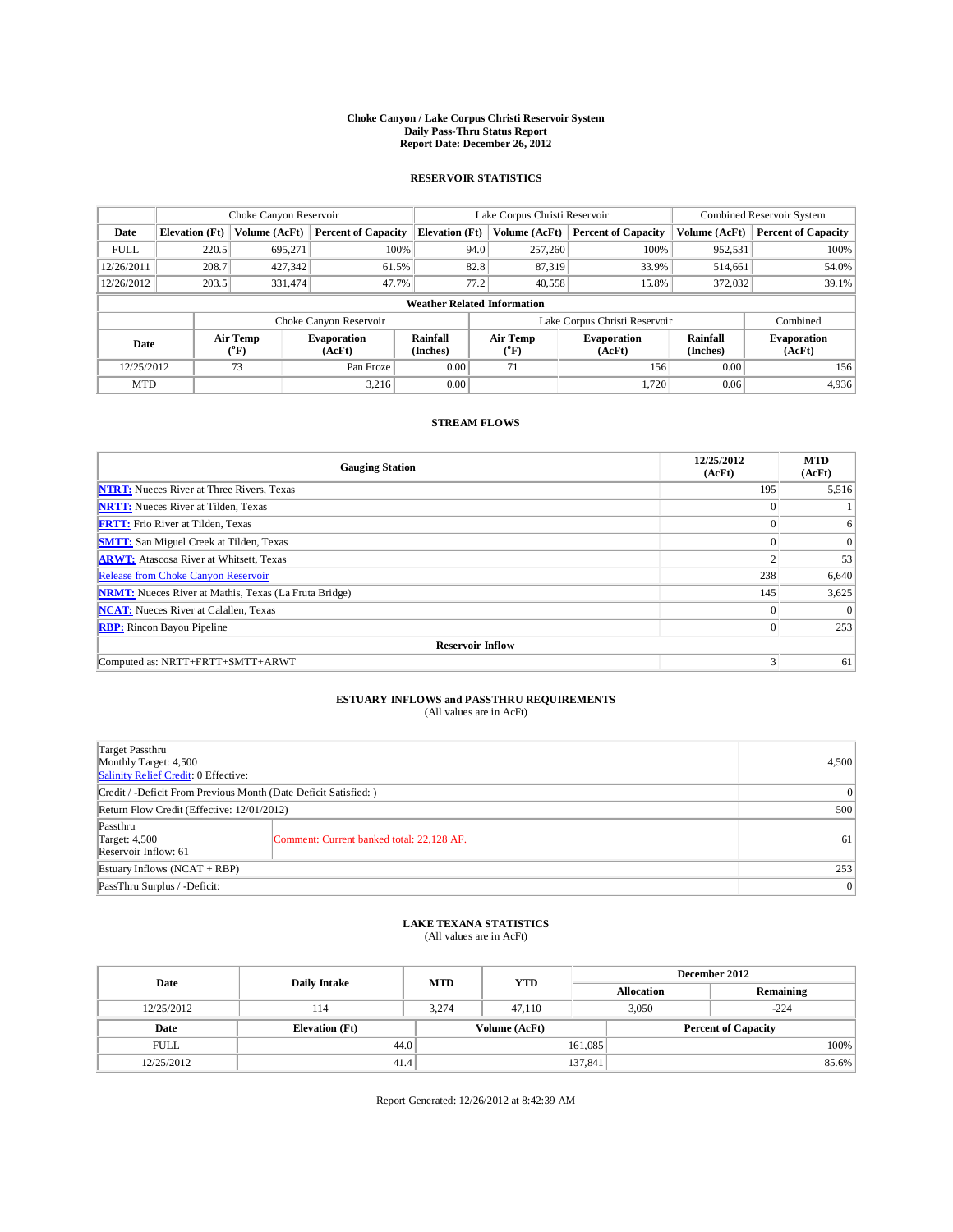## **Choke Canyon / Lake Corpus Christi Reservoir System Daily Pass-Thru Status Report Report Date: December 27, 2012**

### **RESERVOIR STATISTICS**

|             | Choke Canyon Reservoir             |                         |                              |                             | Lake Corpus Christi Reservoir |                           |                              |                             | Combined Reservoir System    |  |  |
|-------------|------------------------------------|-------------------------|------------------------------|-----------------------------|-------------------------------|---------------------------|------------------------------|-----------------------------|------------------------------|--|--|
| Date        | <b>Elevation</b> (Ft)              | Volume (AcFt)           | <b>Percent of Capacity</b>   | <b>Elevation</b> (Ft)       |                               | Volume (AcFt)             | <b>Percent of Capacity</b>   | Volume (AcFt)               | <b>Percent of Capacity</b>   |  |  |
| <b>FULL</b> | 220.5                              | 695,271                 | 100%                         |                             | 94.0                          | 257,260                   | 100%                         | 952,531                     | 100%                         |  |  |
| 12/27/2011  | 208.7                              | 426,756                 | 61.4%                        |                             | 82.8                          | 87,534                    | 34.0%                        | 514,290                     | 54.0%                        |  |  |
| 12/27/2012  | 203.4                              | 330,964                 | 47.6%                        |                             | 77.2                          | 40.494                    | 15.7%                        | 371.458                     | 39.0%                        |  |  |
|             | <b>Weather Related Information</b> |                         |                              |                             |                               |                           |                              |                             |                              |  |  |
|             |                                    |                         | Choke Canyon Reservoir       |                             | Lake Corpus Christi Reservoir |                           |                              |                             | Combined                     |  |  |
| Date        | Air Temp<br>(°F)                   |                         | <b>Evaporation</b><br>(AcFt) | <b>Rainfall</b><br>(Inches) |                               | Air Temp<br>$\rm ^{(o}F)$ | <b>Evaporation</b><br>(AcFt) | <b>Rainfall</b><br>(Inches) | <b>Evaporation</b><br>(AcFt) |  |  |
| 12/26/2012  |                                    | 48<br>0.00<br>50<br>416 |                              | 56                          | 0.00                          | 472                       |                              |                             |                              |  |  |
| <b>MTD</b>  |                                    |                         | 3,632                        | 0.00                        |                               |                           | 1,776                        | 0.06                        | 5,408                        |  |  |

#### **STREAM FLOWS**

| <b>Gauging Station</b>                                       | 12/26/2012<br>(AcFt) | <b>MTD</b><br>(AcFt) |  |  |  |  |  |  |  |
|--------------------------------------------------------------|----------------------|----------------------|--|--|--|--|--|--|--|
| <b>NTRT:</b> Nueces River at Three Rivers, Texas             | 197                  | 5,713                |  |  |  |  |  |  |  |
| <b>NRTT:</b> Nueces River at Tilden, Texas                   | $\Omega$             |                      |  |  |  |  |  |  |  |
| <b>FRTT:</b> Frio River at Tilden, Texas                     | $\Omega$             | 6                    |  |  |  |  |  |  |  |
| <b>SMTT:</b> San Miguel Creek at Tilden, Texas               | $\Omega$             | $\overline{0}$       |  |  |  |  |  |  |  |
| <b>ARWT:</b> Atascosa River at Whitsett, Texas               | 3                    | 56                   |  |  |  |  |  |  |  |
| Release from Choke Canyon Reservoir                          | 238                  | 6,878                |  |  |  |  |  |  |  |
| <b>NRMT:</b> Nueces River at Mathis, Texas (La Fruta Bridge) | 147                  | 3,772                |  |  |  |  |  |  |  |
| <b>NCAT:</b> Nueces River at Calallen, Texas                 | $\Omega$             |                      |  |  |  |  |  |  |  |
| <b>RBP:</b> Rincon Bayou Pipeline                            | $\mathbf{0}$         | 253                  |  |  |  |  |  |  |  |
| <b>Reservoir Inflow</b>                                      |                      |                      |  |  |  |  |  |  |  |
| Computed as: NRTT+FRTT+SMTT+ARWT                             | 3                    | 64                   |  |  |  |  |  |  |  |

## **ESTUARY INFLOWS and PASSTHRU REQUIREMENTS**<br>(All values are in AcFt)

| Target Passthru<br>Monthly Target: 4,500<br>Salinity Relief Credit: 0 Effective: |                                           |    |  |  |  |
|----------------------------------------------------------------------------------|-------------------------------------------|----|--|--|--|
| Credit / -Deficit From Previous Month (Date Deficit Satisfied: )                 |                                           |    |  |  |  |
| Return Flow Credit (Effective: 12/01/2012)                                       |                                           |    |  |  |  |
| Passthru<br><b>Target: 4,500</b><br>Reservoir Inflow: 64                         | Comment: Current banked total: 22,128 AF. | 64 |  |  |  |
| Estuary Inflows $(NCAT + RBP)$                                                   |                                           |    |  |  |  |
| PassThru Surplus / -Deficit:                                                     | $\overline{0}$                            |    |  |  |  |

## **LAKE TEXANA STATISTICS** (All values are in AcFt)

| Date        | <b>Daily Intake</b>   | <b>MTD</b> | <b>YTD</b>    |                            | December 2012     |           |  |  |
|-------------|-----------------------|------------|---------------|----------------------------|-------------------|-----------|--|--|
|             |                       |            |               |                            | <b>Allocation</b> | Remaining |  |  |
| 12/26/2012  | 131                   | 3.405      | 47.241        |                            | 3.050             | $-355$    |  |  |
| Date        | <b>Elevation</b> (Ft) |            | Volume (AcFt) | <b>Percent of Capacity</b> |                   |           |  |  |
| <b>FULL</b> | 44.0                  |            |               | 161,085                    |                   | 100%      |  |  |
| 12/26/2012  | 41.3                  |            |               | 136,986                    |                   | 85.0%     |  |  |

Report Generated: 12/27/2012 at 8:05:22 AM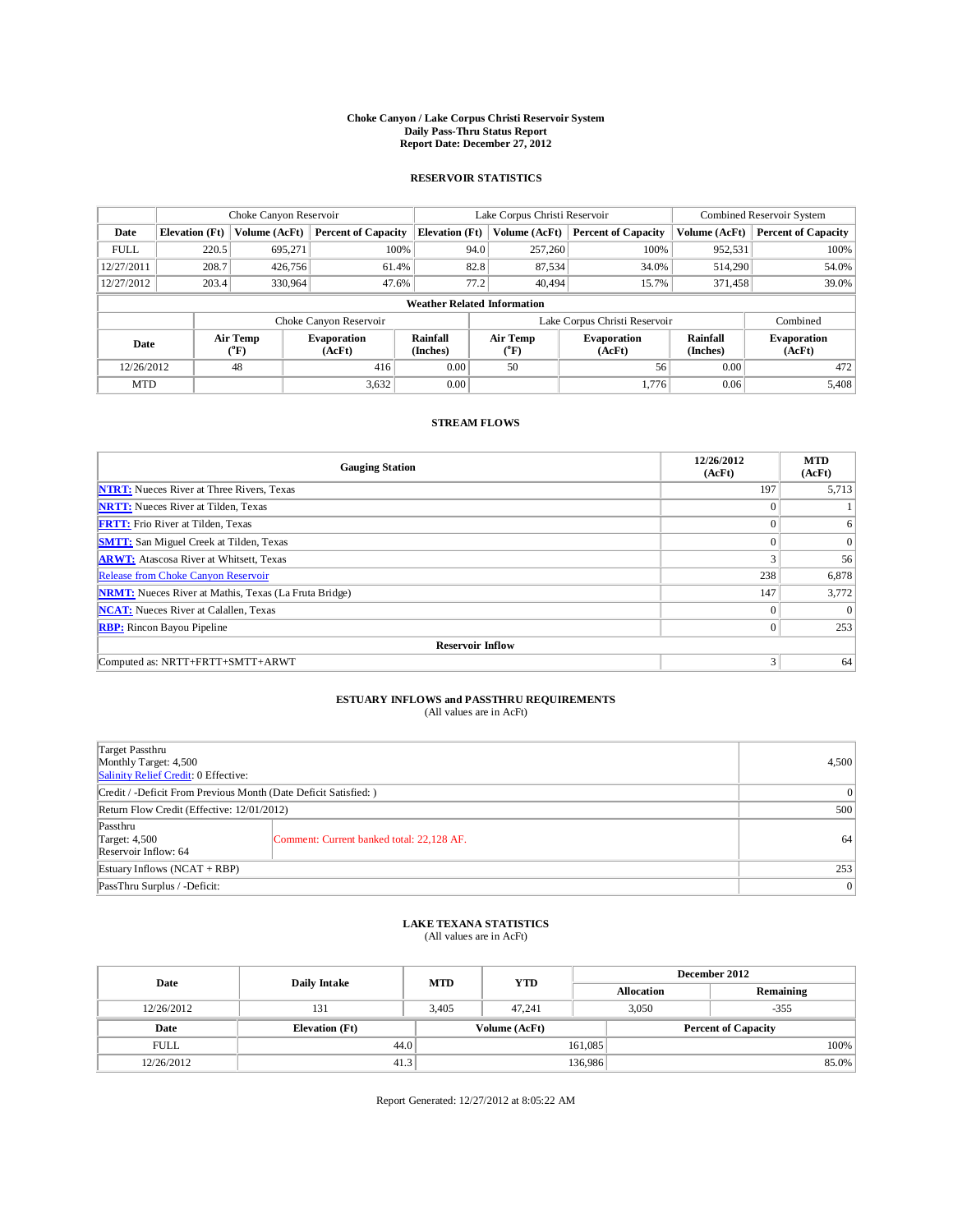## **Choke Canyon / Lake Corpus Christi Reservoir System Daily Pass-Thru Status Report Report Date: December 28, 2012**

### **RESERVOIR STATISTICS**

|             | Choke Canyon Reservoir              |               | Lake Corpus Christi Reservoir                               |                       |                               |                  | Combined Reservoir System    |                             |                              |  |
|-------------|-------------------------------------|---------------|-------------------------------------------------------------|-----------------------|-------------------------------|------------------|------------------------------|-----------------------------|------------------------------|--|
| Date        | <b>Elevation</b> (Ft)               | Volume (AcFt) | <b>Percent of Capacity</b>                                  | <b>Elevation</b> (Ft) |                               | Volume (AcFt)    | <b>Percent of Capacity</b>   | Volume (AcFt)               | <b>Percent of Capacity</b>   |  |
| <b>FULL</b> | 220.5                               | 695,271       | 100%                                                        |                       | 94.0                          | 257,260          | 100%                         | 952,531                     | 100%                         |  |
| 12/28/2011  | 208.7                               | 427.732       | 61.5%                                                       |                       | 82.8                          | 87,319           | 33.9%                        | 515,051                     | 54.1%                        |  |
| 12/28/2012  | 203.4                               | 329,775       | 47.4%                                                       |                       | 77.1                          | 40,367           | 15.7%                        | 370,142                     | 38.9%                        |  |
|             | <b>Weather Related Information</b>  |               |                                                             |                       |                               |                  |                              |                             |                              |  |
|             |                                     |               | Choke Canyon Reservoir                                      |                       | Lake Corpus Christi Reservoir |                  |                              |                             | Combined                     |  |
|             | Air Temp<br>Date<br>${}^{\circ}$ F) |               | <b>Rainfall</b><br><b>Evaporation</b><br>(Inches)<br>(AcFt) |                       |                               | Air Temp<br>(°F) | <b>Evaporation</b><br>(AcFt) | <b>Rainfall</b><br>(Inches) | <b>Evaporation</b><br>(AcFt) |  |
| 12/27/2012  |                                     | 55<br>59      |                                                             | 0.00                  |                               | 56               | 15                           | 0.00                        | 74                           |  |
| <b>MTD</b>  |                                     |               | 3,691                                                       | 0.00                  |                               |                  | 1.791                        | 0.06                        | 5,482                        |  |

### **STREAM FLOWS**

| <b>Gauging Station</b>                                       | 12/27/2012<br>(AcFt) | <b>MTD</b><br>(AcFt) |  |  |  |  |  |  |
|--------------------------------------------------------------|----------------------|----------------------|--|--|--|--|--|--|
| <b>NTRT:</b> Nueces River at Three Rivers, Texas             | 199                  | 5,911                |  |  |  |  |  |  |
| <b>NRTT:</b> Nueces River at Tilden, Texas                   | $\Omega$             |                      |  |  |  |  |  |  |
| <b>FRTT:</b> Frio River at Tilden, Texas                     | $\Omega$             |                      |  |  |  |  |  |  |
| <b>SMTT:</b> San Miguel Creek at Tilden, Texas               | $\Omega$             | $\overline{0}$       |  |  |  |  |  |  |
| <b>ARWT:</b> Atascosa River at Whitsett, Texas               | 3                    | 58                   |  |  |  |  |  |  |
| Release from Choke Canyon Reservoir                          | 238                  | 7,116                |  |  |  |  |  |  |
| <b>NRMT:</b> Nueces River at Mathis, Texas (La Fruta Bridge) | 145                  | 3,916                |  |  |  |  |  |  |
| <b>NCAT:</b> Nueces River at Calallen, Texas                 | $\Omega$             |                      |  |  |  |  |  |  |
| <b>RBP:</b> Rincon Bayou Pipeline                            | $\mathbf{0}$         | 253                  |  |  |  |  |  |  |
| <b>Reservoir Inflow</b>                                      |                      |                      |  |  |  |  |  |  |
| Computed as: NRTT+FRTT+SMTT+ARWT                             | 3                    | 66                   |  |  |  |  |  |  |

# **ESTUARY INFLOWS and PASSTHRU REQUIREMENTS**<br>(All values are in AcFt)

| Target Passthru<br>Monthly Target: 4,500<br>Salinity Relief Credit: 0 Effective: | 4,500                                     |    |  |  |  |
|----------------------------------------------------------------------------------|-------------------------------------------|----|--|--|--|
| Credit / -Deficit From Previous Month (Date Deficit Satisfied: )                 |                                           |    |  |  |  |
| Return Flow Credit (Effective: 12/01/2012)                                       |                                           |    |  |  |  |
| Passthru<br>Target: 4,500<br>Reservoir Inflow: 66                                | Comment: Current banked total: 22,128 AF. | 66 |  |  |  |
| Estuary Inflows $(NCAT + RBP)$                                                   | 253                                       |    |  |  |  |
| PassThru Surplus / -Deficit:                                                     | 0                                         |    |  |  |  |

## **LAKE TEXANA STATISTICS** (All values are in AcFt)

| Date        | <b>Daily Intake</b>   | <b>MTD</b> | <b>YTD</b>                                  | December 2012 |                   |           |  |
|-------------|-----------------------|------------|---------------------------------------------|---------------|-------------------|-----------|--|
|             |                       |            |                                             |               | <b>Allocation</b> | Remaining |  |
| 12/27/2012  | 132                   | 3.537      | 47.373                                      |               | 3,050             | $-487$    |  |
| Date        | <b>Elevation</b> (Ft) |            | Volume (AcFt)<br><b>Percent of Capacity</b> |               |                   |           |  |
| <b>FULL</b> | 44.0                  |            |                                             | 161,085       |                   | 100%      |  |
| 12/27/2012  | 41.2                  |            |                                             | 136,132       |                   | 84.5%     |  |

Report Generated: 12/28/2012 at 8:36:31 AM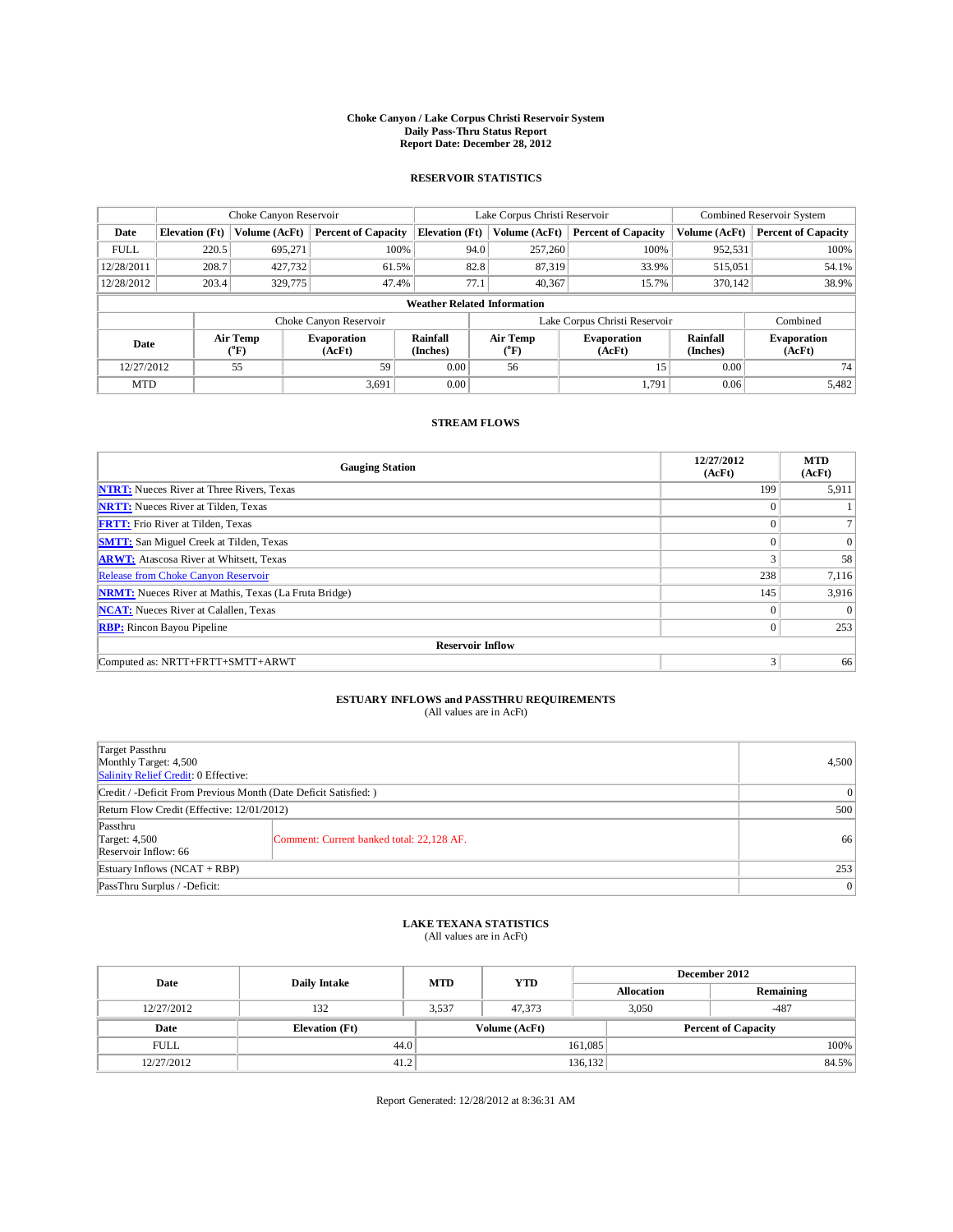## **Choke Canyon / Lake Corpus Christi Reservoir System Daily Pass-Thru Status Report Report Date: December 29, 2012**

### **RESERVOIR STATISTICS**

|             | Choke Canyon Reservoir             |                   | Lake Corpus Christi Reservoir                                                               |                       |                               |                  | Combined Reservoir System    |                             |                              |  |
|-------------|------------------------------------|-------------------|---------------------------------------------------------------------------------------------|-----------------------|-------------------------------|------------------|------------------------------|-----------------------------|------------------------------|--|
| Date        | <b>Elevation</b> (Ft)              | Volume (AcFt)     | <b>Percent of Capacity</b>                                                                  | <b>Elevation</b> (Ft) |                               | Volume (AcFt)    | <b>Percent of Capacity</b>   | Volume (AcFt)               | <b>Percent of Capacity</b>   |  |
| <b>FULL</b> | 220.5                              | 695,271           | 100%                                                                                        |                       | 94.0                          | 257,260          | 100%                         | 952,531                     | 100%                         |  |
| 12/29/2011  | 208.7                              | 426,952           | 61.4%                                                                                       |                       | 82.8                          | 87,319           | 33.9%                        | 514,271                     | 54.0%                        |  |
| 12/29/2012  | 203.4                              | 330.454           | 47.5%                                                                                       |                       | 77.1                          | 40,367           | 15.7%                        | 370,821                     | 38.9%                        |  |
|             | <b>Weather Related Information</b> |                   |                                                                                             |                       |                               |                  |                              |                             |                              |  |
|             |                                    |                   | Choke Canyon Reservoir                                                                      |                       | Lake Corpus Christi Reservoir |                  |                              |                             | Combined                     |  |
|             | Date                               |                   | <b>Rainfall</b><br>Air Temp<br><b>Evaporation</b><br>$({}^0\text{F})$<br>(Inches)<br>(AcFt) |                       |                               | Air Temp<br>(°F) | <b>Evaporation</b><br>(AcFt) | <b>Rainfall</b><br>(Inches) | <b>Evaporation</b><br>(AcFt) |  |
| 12/28/2012  |                                    | 0.00<br>218<br>71 |                                                                                             | 70                    | 70                            | 0.00             | 288                          |                             |                              |  |
| <b>MTD</b>  |                                    |                   | 3.909                                                                                       | 0.00                  |                               |                  | 1,861                        | 0.06                        | 5,770                        |  |

#### **STREAM FLOWS**

| <b>Gauging Station</b>                                       | 12/28/2012<br>(AcFt) | <b>MTD</b><br>(AcFt) |  |  |  |  |  |  |  |
|--------------------------------------------------------------|----------------------|----------------------|--|--|--|--|--|--|--|
| <b>NTRT:</b> Nueces River at Three Rivers, Texas             | 200                  | 6,112                |  |  |  |  |  |  |  |
| <b>NRTT:</b> Nueces River at Tilden, Texas                   | $\Omega$             |                      |  |  |  |  |  |  |  |
| <b>FRTT:</b> Frio River at Tilden, Texas                     | $\Omega$             |                      |  |  |  |  |  |  |  |
| <b>SMTT:</b> San Miguel Creek at Tilden, Texas               | $\Omega$             | $\bf{0}$             |  |  |  |  |  |  |  |
| <b>ARWT:</b> Atascosa River at Whitsett, Texas               | $\mathbf{2}$         | 61                   |  |  |  |  |  |  |  |
| Release from Choke Canyon Reservoir                          | 238                  | 7,354                |  |  |  |  |  |  |  |
| <b>NRMT:</b> Nueces River at Mathis, Texas (La Fruta Bridge) | 143                  | 4,059                |  |  |  |  |  |  |  |
| <b>NCAT:</b> Nueces River at Calallen, Texas                 | $\Omega$             |                      |  |  |  |  |  |  |  |
| <b>RBP:</b> Rincon Bayou Pipeline                            | $\mathbf{0}$         | 253                  |  |  |  |  |  |  |  |
| <b>Reservoir Inflow</b>                                      |                      |                      |  |  |  |  |  |  |  |
| Computed as: NRTT+FRTT+SMTT+ARWT                             | 3                    | 69                   |  |  |  |  |  |  |  |

## **ESTUARY INFLOWS and PASSTHRU REQUIREMENTS**<br>(All values are in AcFt)

| Target Passthru<br>Monthly Target: 4,500<br>Salinity Relief Credit: 0 Effective:                      |     |                |  |
|-------------------------------------------------------------------------------------------------------|-----|----------------|--|
| Credit / -Deficit From Previous Month (Date Deficit Satisfied: )                                      |     |                |  |
| Return Flow Credit (Effective: 12/01/2012)                                                            |     |                |  |
| Passthru<br><b>Target: 4,500</b><br>Comment: Current banked total: 22,128 AF.<br>Reservoir Inflow: 69 |     | 69             |  |
| Estuary Inflows $(NCAT + RBP)$                                                                        | 253 |                |  |
| PassThru Surplus / -Deficit:                                                                          |     | $\overline{0}$ |  |

## **LAKE TEXANA STATISTICS** (All values are in AcFt)

| Date        |                       | <b>MTD</b> | <b>YTD</b>    |                   |  | December 2012              |       |
|-------------|-----------------------|------------|---------------|-------------------|--|----------------------------|-------|
|             | <b>Daily Intake</b>   |            |               | <b>Allocation</b> |  | Remaining                  |       |
| 12/28/2012  | 123                   | 3.660      | 47,496        | 3.050             |  | $-610$                     |       |
| Date        | <b>Elevation</b> (Ft) |            | Volume (AcFt) |                   |  | <b>Percent of Capacity</b> |       |
| <b>FULL</b> | 44.0                  |            |               | 161,085           |  |                            | 100%  |
| 12/28/2012  | 41.2                  |            |               | 136,132           |  |                            | 84.5% |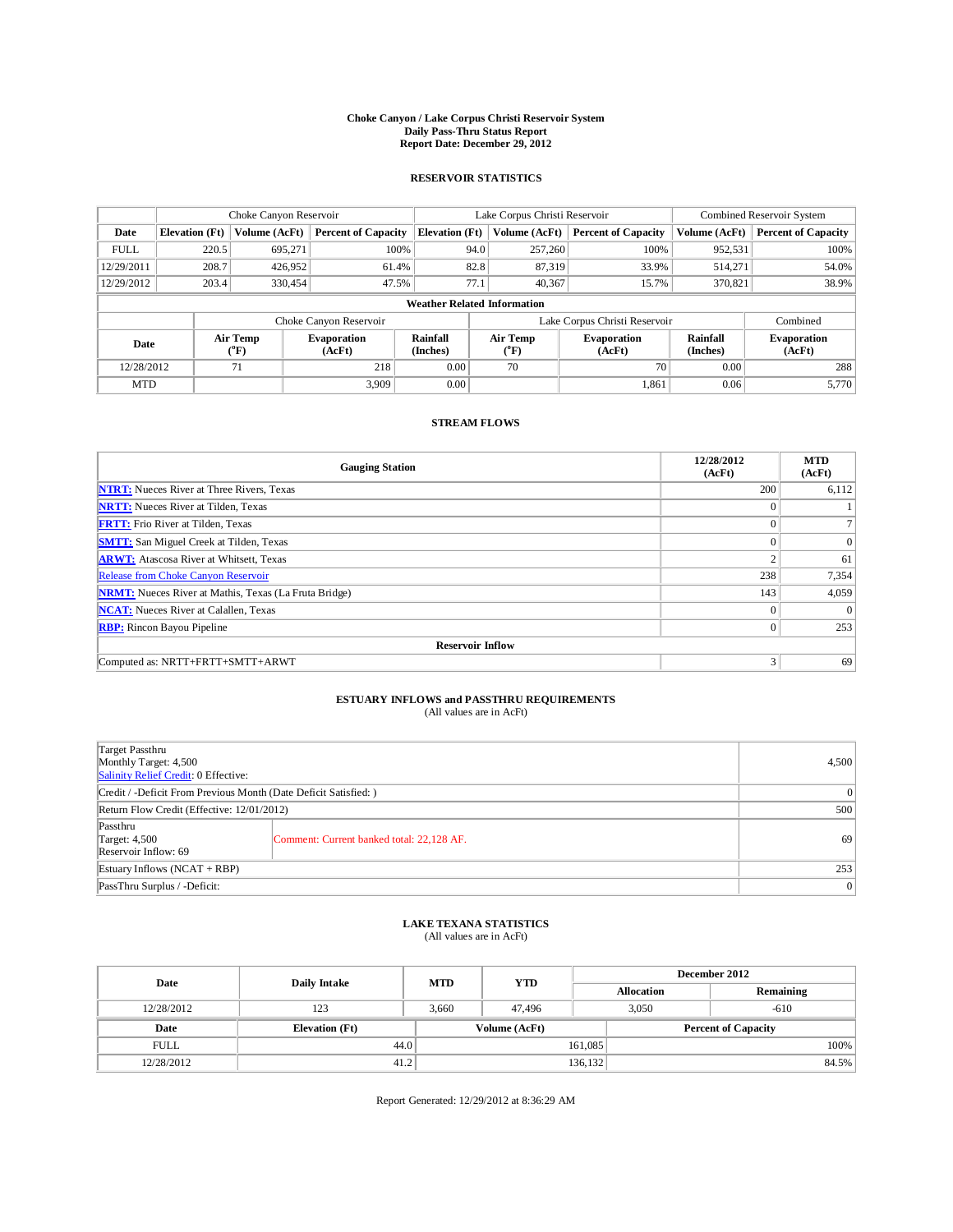## **Choke Canyon / Lake Corpus Christi Reservoir System Daily Pass-Thru Status Report Report Date: December 30, 2012**

### **RESERVOIR STATISTICS**

|             | Choke Canyon Reservoir |                  | Lake Corpus Christi Reservoir |                                    |                                                              |               | Combined Reservoir System     |                              |                            |
|-------------|------------------------|------------------|-------------------------------|------------------------------------|--------------------------------------------------------------|---------------|-------------------------------|------------------------------|----------------------------|
| Date        | <b>Elevation</b> (Ft)  | Volume (AcFt)    | <b>Percent of Capacity</b>    | <b>Elevation</b> (Ft)              |                                                              | Volume (AcFt) | <b>Percent of Capacity</b>    | Volume (AcFt)                | <b>Percent of Capacity</b> |
| <b>FULL</b> | 220.5                  | 695.271          | 100%                          |                                    | 94.0                                                         | 257,260       | 100%                          | 952,531                      | 100%                       |
| 12/30/2011  | 208.7                  | 426,756          | 61.4%                         |                                    | 82.7                                                         | 86,999        | 33.8%                         | 513,755                      | 53.9%                      |
| 12/30/2012  | 203.3                  | 329,605          | 47.4%                         |                                    | 77.1                                                         | 40,367        | 15.7%                         | 369,972                      | 38.8%                      |
|             |                        |                  |                               | <b>Weather Related Information</b> |                                                              |               |                               |                              |                            |
|             |                        |                  | Choke Canyon Reservoir        |                                    |                                                              |               | Lake Corpus Christi Reservoir |                              | Combined                   |
| Date        |                        | Air Temp<br>(°F) | <b>Evaporation</b><br>(AcFt)  | <b>Rainfall</b><br>(Inches)        | Air Temp<br><b>Evaporation</b><br>$\rm ^{(^o}\!F)$<br>(AcFt) |               | <b>Rainfall</b><br>(Inches)   | <b>Evaporation</b><br>(AcFt) |                            |
| 12/29/2012  |                        | 52               | 128                           | 0.00                               |                                                              | 53            | 44                            | 0.00                         | 172                        |
| <b>MTD</b>  |                        |                  | 4.037                         | 0.00                               |                                                              |               | 1.905                         | 0.06                         | 5,942                      |

#### **STREAM FLOWS**

| <b>Gauging Station</b>                                       | 12/29/2012<br>(AcFt) | <b>MTD</b><br>(AcFt) |  |  |  |
|--------------------------------------------------------------|----------------------|----------------------|--|--|--|
| <b>NTRT:</b> Nueces River at Three Rivers, Texas             | 200                  | 6,312                |  |  |  |
| <b>NRTT:</b> Nueces River at Tilden, Texas                   | $\theta$             |                      |  |  |  |
| <b>FRTT:</b> Frio River at Tilden, Texas                     | $\theta$             |                      |  |  |  |
| <b>SMTT:</b> San Miguel Creek at Tilden, Texas               | $\Omega$             | $\Omega$             |  |  |  |
| <b>ARWT:</b> Atascosa River at Whitsett, Texas               | $\overline{2}$       | 63                   |  |  |  |
| Release from Choke Canyon Reservoir                          | 238                  | 7,593                |  |  |  |
| <b>NRMT:</b> Nueces River at Mathis, Texas (La Fruta Bridge) | 133                  | 4,192                |  |  |  |
| <b>NCAT:</b> Nueces River at Calallen, Texas                 | $\Omega$             | $\Omega$             |  |  |  |
| <b>RBP:</b> Rincon Bayou Pipeline                            | $\mathbf{0}$         | 253                  |  |  |  |
| <b>Reservoir Inflow</b>                                      |                      |                      |  |  |  |
| Computed as: NRTT+FRTT+SMTT+ARWT                             | 2                    | 72                   |  |  |  |

# **ESTUARY INFLOWS and PASSTHRU REQUIREMENTS**<br>(All values are in AcFt)

| Target Passthru<br>Monthly Target: 4,500<br>Salinity Relief Credit: 0 Effective: | 4,500                                     |   |
|----------------------------------------------------------------------------------|-------------------------------------------|---|
| Credit / -Deficit From Previous Month (Date Deficit Satisfied: )                 | $\vert 0 \vert$                           |   |
| Return Flow Credit (Effective: 12/01/2012)                                       | 500                                       |   |
| Passthru<br>Target: 4,500<br>Reservoir Inflow: 72                                | Comment: Current banked total: 22,128 AF. |   |
| Estuary Inflows $(NCAT + RBP)$                                                   | 253                                       |   |
| PassThru Surplus / -Deficit:                                                     |                                           | 0 |

## **LAKE TEXANA STATISTICS** (All values are in AcFt)

| Date        | Daily Intake          | <b>MTD</b> | <b>YTD</b>        |           |  | December 2012              |
|-------------|-----------------------|------------|-------------------|-----------|--|----------------------------|
|             |                       |            | <b>Allocation</b> | Remaining |  |                            |
| 12/29/2012  | 106                   | 3.766      | 47.602            | 3.050     |  | $-716$                     |
| Date        | <b>Elevation</b> (Ft) |            | Volume (AcFt)     |           |  | <b>Percent of Capacity</b> |
| <b>FULL</b> |                       | 44.0       |                   | 161,085   |  | $100\%$                    |
| 12/29/2012  | 41.2                  |            |                   | 136, 132  |  | 84.5%                      |

Report Generated: 12/30/2012 at 8:08:18 AM